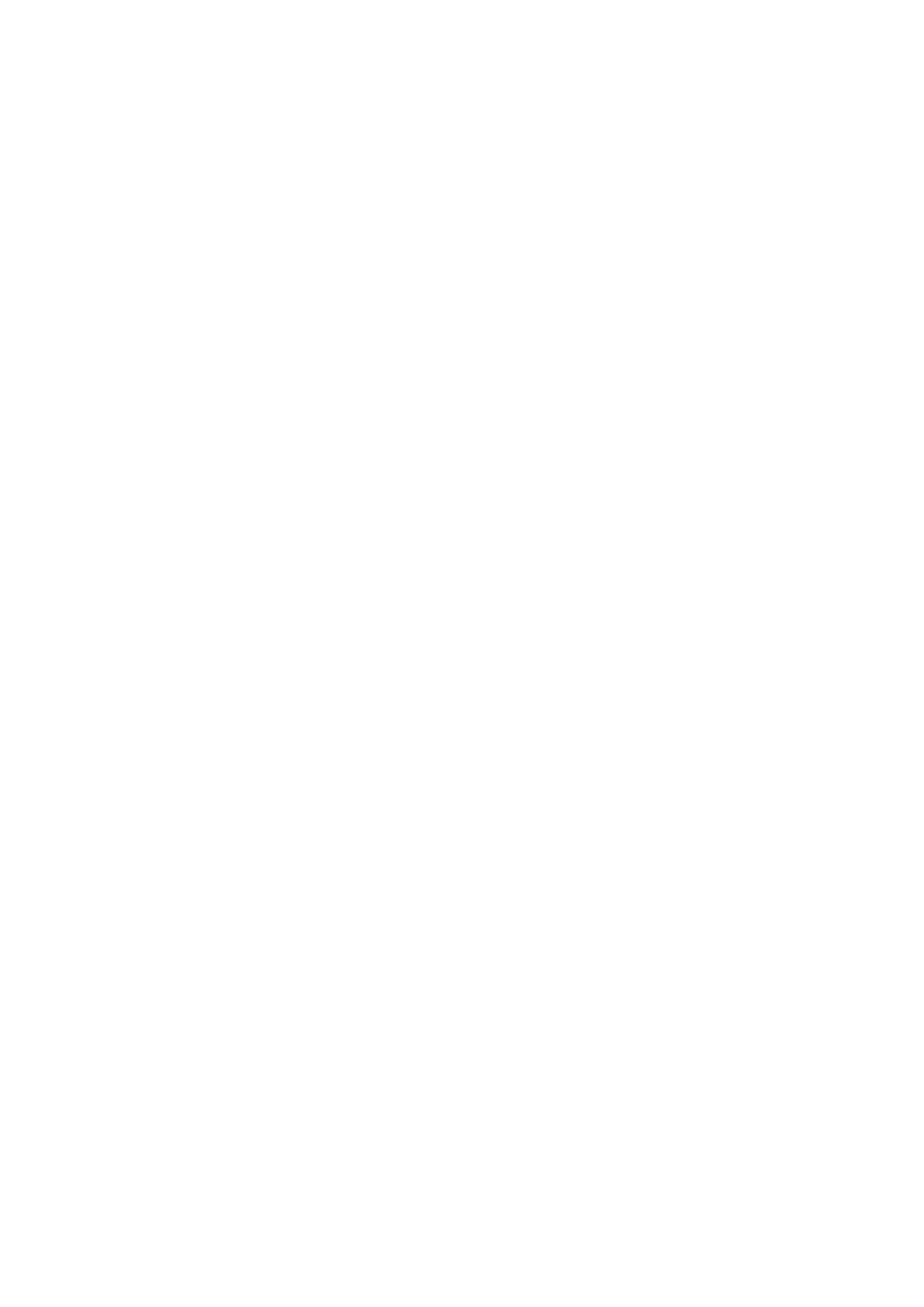# **Developing a DSGE consumption function for a CGE model by Peter B. Dixon and Maureen R. Rimmer January 23, 2020**

#### **Abstract**

DSGE models incorporate attractive theoretical specifications of the behaviour of forwardlooking households facing an uncertain future. Central to these specifications is the idea that households decide their consumption level in year t by applying a function (policy rule) whose arguments represent information available in year t. Using the insight that, under certain conditions, the policy rule (but not the resulting policy) is invariant through time, DSGE modellers have developed the perturbation and other methods for quantitatively specifying policy rules. They have applied these methods in small macro models. In this paper we adapt the perturbation method so that it can be used to specify a policy rule for household consumption in a full-scale CGE model. A novel feature of our method is the use of specially constructed CGE simulations to reveal key parameters used in deriving the policy rule. We apply our method in an illustrative simulation of the effects of a technology shock in a 70-sector version of the USAGE model of the U.S. economy.

## *JEL: E21; C61; C68; C63*

# *Key words: Consumption function; Dynamic stochastic general equilibrium; Computable general equilibrium; Perturbation method*

#### **Acknowledgements**

The research reported in this paper was funded by the Australian Research Council under grant DP180103807, with chief investigators Peter Dixon and Don Harding. We thank Don Harding for valuable advice throughout our work on this paper. We thank James Giesecke for an insightful question that led to much of the result analysis in section 7.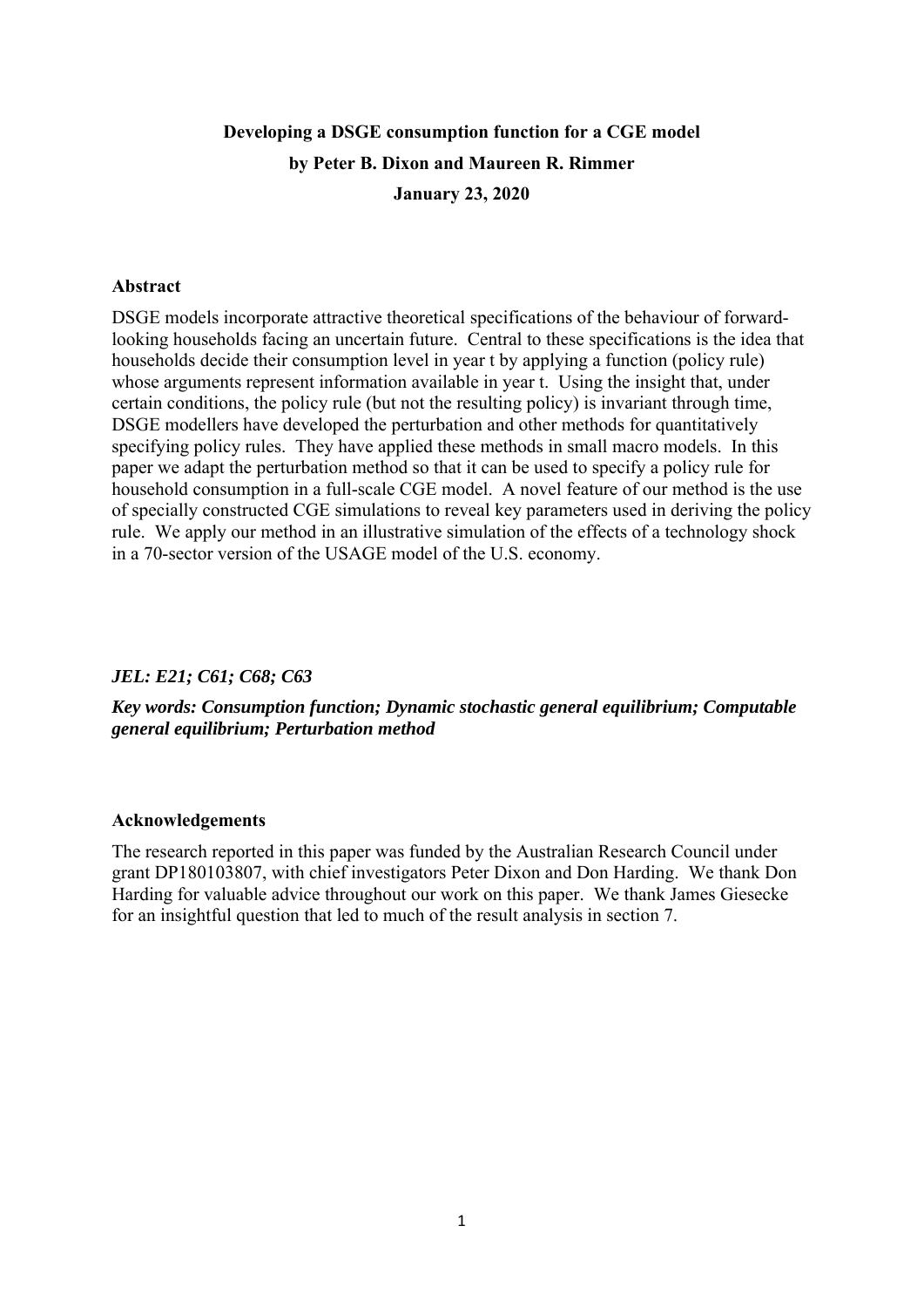# **Contents**

| 1. | <b>Introduction</b>                                                                                                       | $\mathbf{3}$            |
|----|---------------------------------------------------------------------------------------------------------------------------|-------------------------|
| 2. | A standard DSGE model solved by using the perturbation method<br>to find a policy rule for consumption                    | $\overline{\mathbf{4}}$ |
|    | 2.1. The standard model                                                                                                   | $\overline{\mathbf{4}}$ |
|    | 2.2. Using the perturbation approach to find a first-order approximation<br>to the policy rule, H, for the standard model | 7                       |
|    | 2.3. A DSGE model with 2 predetermined variables solved with policy<br>rules for welfare derivatives                      | 13                      |
| 3. | Towards a DSGE consumption function for a full-scale CGE model                                                            | 18                      |
| 4. | Introducing contemporaneous and time-series correlations in<br>exogenous variables                                        | 27                      |
| 5. | Estimation of the elasticities of the accumulation relationship                                                           | 34                      |
| 6. | Steady-growth baseline versus no-growth baseline                                                                          | 38                      |
| 7. | Deriving a DSGE consumption function for the USAGE model of the U.S.                                                      | 41                      |
|    | 7.1. Evaluation of the coefficients in the DSGE consumption function<br>for USAGE                                         | 42                      |
|    | 7.2. Values for J elasticities                                                                                            | 44                      |
|    | 7.3. Illustrative application: the effects of a one per cent shock to<br>primary-factor-saving technology                 | 46                      |
| 8. | <b>Concluding remarks</b>                                                                                                 | 49                      |
|    | <b>References</b>                                                                                                         | 51                      |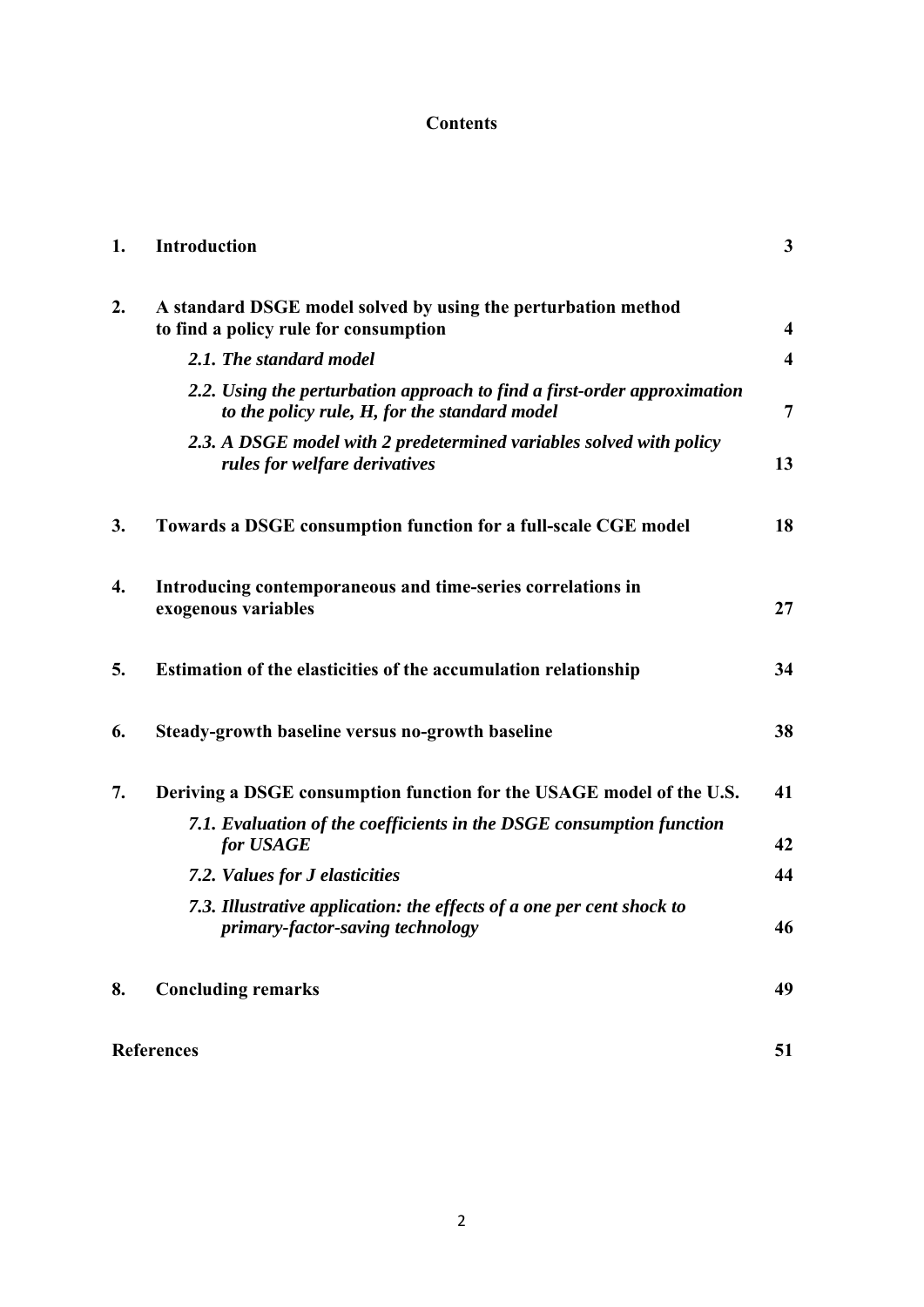# **1. Introduction**

In the  $DSGE<sup>1</sup>$  theory of consumer behaviour, the household determines consumption in year t by applying a rule (the policy function) that takes account of all available information. While the household does not know the values of future variables with certainty, the household does know that it will be applying the same policy function in future years as in the current year. With a steady-growth baseline, this invariance of the policy function allows us to deduce its derivatives with respect to wealth and variables exogenous to the household such as technology and the terms of trade. From here, we can obtain a first-order approximation to the policy function which shows how aggregate consumption deviates from its baseline path in response to changes in wealth, and changes in variables exogenous to the household.

DSGE specifications of household behaviour are common in small macro models. We show how a DSGE specification can be formulated and applied in a full-scale CGE model. Our method is a variation of the DSGE perturbation approach (see Schmitt-Grohé and Uribe, 2004). However, we rely on CGE simulations to derive the elasticities of household wealth at the start of year t+1 with respect to household wealth at the start of year t, consumption in year t and exogenous variables in year t. These elasticities then become the core ingredients in formulas for the derivatives of the household's policy function. GEMPACK software (see Harrison *et al.* 2014, and Horridge *et al.* 2013) is ideal for our method which requires working with derivatives, elasticities and first-order approximations.

The rest of this paper is organized as follows.

In section 2, we study a 1-sector, 1-household neoclassical growth model. We refer to this as the standard model and use it to explain what we see as the central ideas in DSGE theory and the perturbation solution strategy. We hope this section will be useful to CGE modellers who may not be familiar with DSGE techniques.

We show that optimizing behaviour by households leads to equations that *relate* derivatives in year t of expected household welfare with respect to variations in endogenous predetermined variables *to* expected values of these derivatives in year t+1. By endogenous predetermined variables we mean those whose predetermined values in year t+1 are influenced by household decisions in year t or earlier. In the standard model, wealth is the only endogenous predetermined variable. We find that households plan consumption (their only decision variable) so that the welfare effect of having an extra unit of wealth at the start of year t,  $V_K(t)$ , is related in a particular way to the expected value of having an extra unit at the start of year t+1,  $V_K(t+1)$ . However, in deriving the consumption function for the standard model, we don't use directly the relationship between the current and expected future welfare effects of variations in wealth. Instead, we follow standard practice and eliminate  $V_K(t)$  and  $V_K(t+1)$ , obtaining an equation that relates the current value of an extra unit of consumption to the expected future value. Correspondingly, we express the policy function directly as an equation describing aggregate household consumption.

We find that complete elimination of the rather abstract current and expected future marginal welfare variables (V derivatives) is possible only in the special case in which the number of predetermined endogenous variables matches the number of decision variables, e.g. one predetermined endogenous variable, wealth, and one decision variable, consumption. When this match does not occur, it is convenient to retain the V derivatives and derive policy functions for setting these derivatives. We explain these points by setting out a variation of the standard model in which there are two endogenous predetermined variables, wealth and the lagged wage rate, and one decision variable, consumption.

<sup>&</sup>lt;sup>1</sup> Dynamic Stochastic General Equilibrium.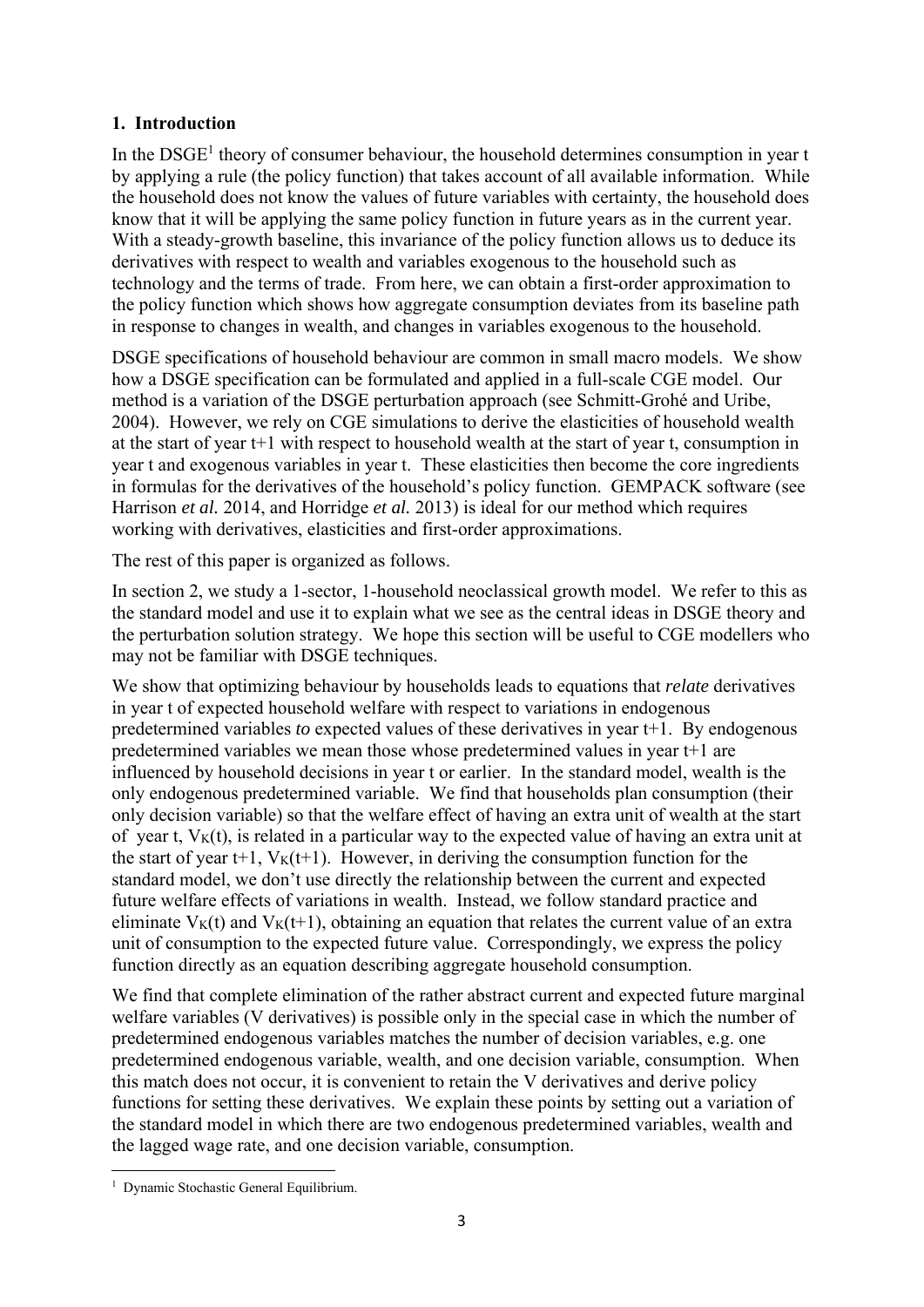In section 3, we reformulate the theory from section 2 in a way that leads to a DSGE specification of consumer behaviour suitable for incorporation in a CGE model. As foreshadowed in section 2, we specify the household's policy as a function for determining V derivatives.

In section 4 we allow for multiple exogenous variables, and for correlations between different exogenous variables and between the realization of any given exogenous variable at different times.

Section 5 explains how we use a CGE model to derive first-order and second-order elasticities of consumer wealth at the start of year t+1 with respect to household wealth at the start of year t, consumption in year t and exogenous variables in year t. We then derive formulas that use these elasticities in specifying the derivatives of the household's policy function.

Section 6 shows how to generalize from a steady-state baseline to a steady-growth baseline.

Section 7 applies the theory from the previous sections to derive a DSGE consumption function for a 70-sector version of the USAGE CGE model of the U.S. economy (see for example Dixon *et al.* 2013). Illustrative simulations are provided.

Implementation of DSGE theory in a full-scale CGE model requires the adoption of restrictive assumptions, the most obvious being that the baseline exhibits steady growth. The paper concludes in section 8 with a discussion of these assumptions and how they might be relaxed in future research.

# **2. A standard DSGE model solved by using the perturbation method to find a policy rule for consumption**

In this section, we study a 1-sector, 1-household neoclassical growth model. We refer to this as the standard model and use it to explain what we see as the central ideas in DSGE theory and the perturbation solution strategy.

# *2.1. The standard model*

The standard model starts with an accumulation relationship:

$$
K_{t+1} = K_t * (1 - \delta) + A_t * K_t^{\alpha} - C_t
$$
\n(2.1)

where

 $K_t$  is capital stock at the start of year t;

 $C_t$  is consumption during year t;

At is total factor productivity or technology in year t; and

δ and α are non-negative parameters with values less than or equal to 1. δ is the rate of depreciation and  $\alpha$  can be thought of as the capital share in a Cobb-Douglas world in which the labour input is implicitly fixed on 1.

We treat technology as a stochastic variable determined by

$$
A_{t+1} = A^* \exp(\sigma \varepsilon_{t+1})
$$
\n(2.2)

where

 $\varepsilon_{t+1}$  is a draw made at the start of year t+1 from a normal distribution with mean zero and variance 1;

σ translates the ε draws for t+1 into a distribution with variance σ; and

A is a long-run or normal level of technology. In this section we will treat A as a fixed coefficient. In later sections we will allow A to be shocked.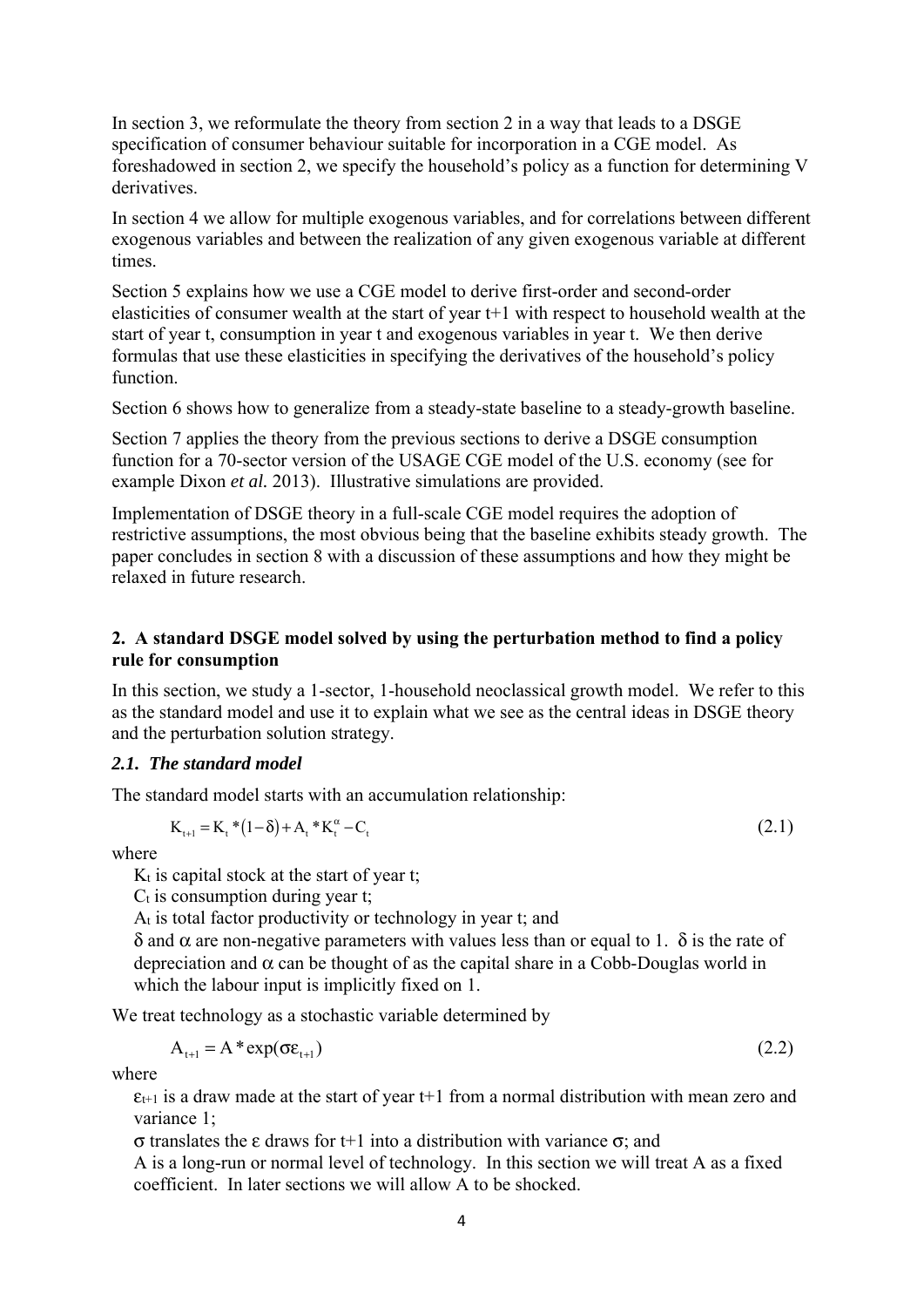In year t, the household knows the values of K<sub>t</sub>, A<sub>t</sub>, A,  $\sigma$  and the parameters δ and α. The household also knows the form of the accumulation relationship (2.1) and the nature of the stochastic determination of technology, (2.2). Given this information, the household chooses a strategy for determining consumption in each year to maximize the expected value of its lifetime welfare. Our aim in this section is to characterize that strategy.

In year t, expected lifetime welfare, V, is specified by:

$$
V(t) = E_t \left[ \sum_{\tau=0}^{\infty} \beta^{\tau} * \frac{C_{t+\tau}^{1-\gamma}}{1-\gamma} \right]
$$
 (2.3)

where

 $\gamma$  and β are parameters whose values we will assume are strictly between 0 and 1;<sup>2</sup> and Et indicates expectation held in year t.

γ introduces diminishing marginal utility to consumption in any given year and β introduces preference for current consumption relative to future consumption.

Under (2.3) we can write expected lifetime welfare in year t as:

$$
V(K_{t}, A_{t}, \sigma) = \frac{C_{t}^{1-\gamma}}{1-\gamma} + \beta * E_{t} [V(K_{t+1}, A_{t+1}, \sigma)]
$$
\n(2.4)

In (2.4), expected lifetime welfare in year t is a function of the information available in year t. This information consists of the capital stock,  $K_t$ , current technology,  $A_t$ , and the variance,  $\sigma$ , governing the stochastic process that determines technology in future years. The right hand side of (2.4) expresses lifetime welfare expected in year t as the sum of welfare generated in year t and the expectation held in year t for lifetime welfare onward from year t+1.

Why is  $\sigma$  an argument of V, but not A or the parameters  $\alpha$ ,  $\beta$ ,  $\gamma$  and  $\delta$ ? This is simply a reflection of where we are going to take the analysis in the rest of this section. In year t, the household knows the values of  $\sigma$ , A, α, β, γ and δ, and assumes with certainty that they will never change. We will examine the effects of a change in  $\sigma$  that is unexpected by the household. Potentially the change in  $\sigma$  affects expected lifetime welfare. Thus, we make V an explicit function of  $\sigma$ . At least in this section, we won't be examining the effects of changes in A,  $\alpha$ ,  $\beta$ ,  $\gamma$  and  $\delta$ . Therefore there is no need for them to be included as explicit arguments of V.

We represent the household strategy for choosing consumption as:

$$
C_t = H(K_t, A_t, \sigma) \tag{2.5}
$$

$$
C_{t+1} = H(K_{t+1}, A_{t+1}, \sigma) \tag{2.6}
$$

(2.5) and (2.6) are often referred to as the policy rule. They say that the household uses the information available in year t to determine consumption in year t. Similarly, for year t+1. If the information available in year  $t+1$  is the same as that for year t, then  $C_{t+1}$  will be the same as Ct. This is valid because the form of the V function describing expected lifetime welfare from year  $t+1$  onwards is the same as that describing lifetime welfare from year t onwards.<sup>3</sup>

<sup>&</sup>lt;sup>2</sup> It is possible to use values of  $\gamma$  but conceptually simpler to assume that  $\gamma$  is <1.

<sup>&</sup>lt;sup>3</sup> Specification (2.3) avoids the intertemporal inconsistency problem described by Strotz (1955). Intertemporal inconsistency arises when consumption planned in year t for year t+1 is not undertaken in t+1 even when there is no change in information in the transition for t to t+1. Specification (2.3) underlies (2.4) which legitimizes (2.5) and (2.6).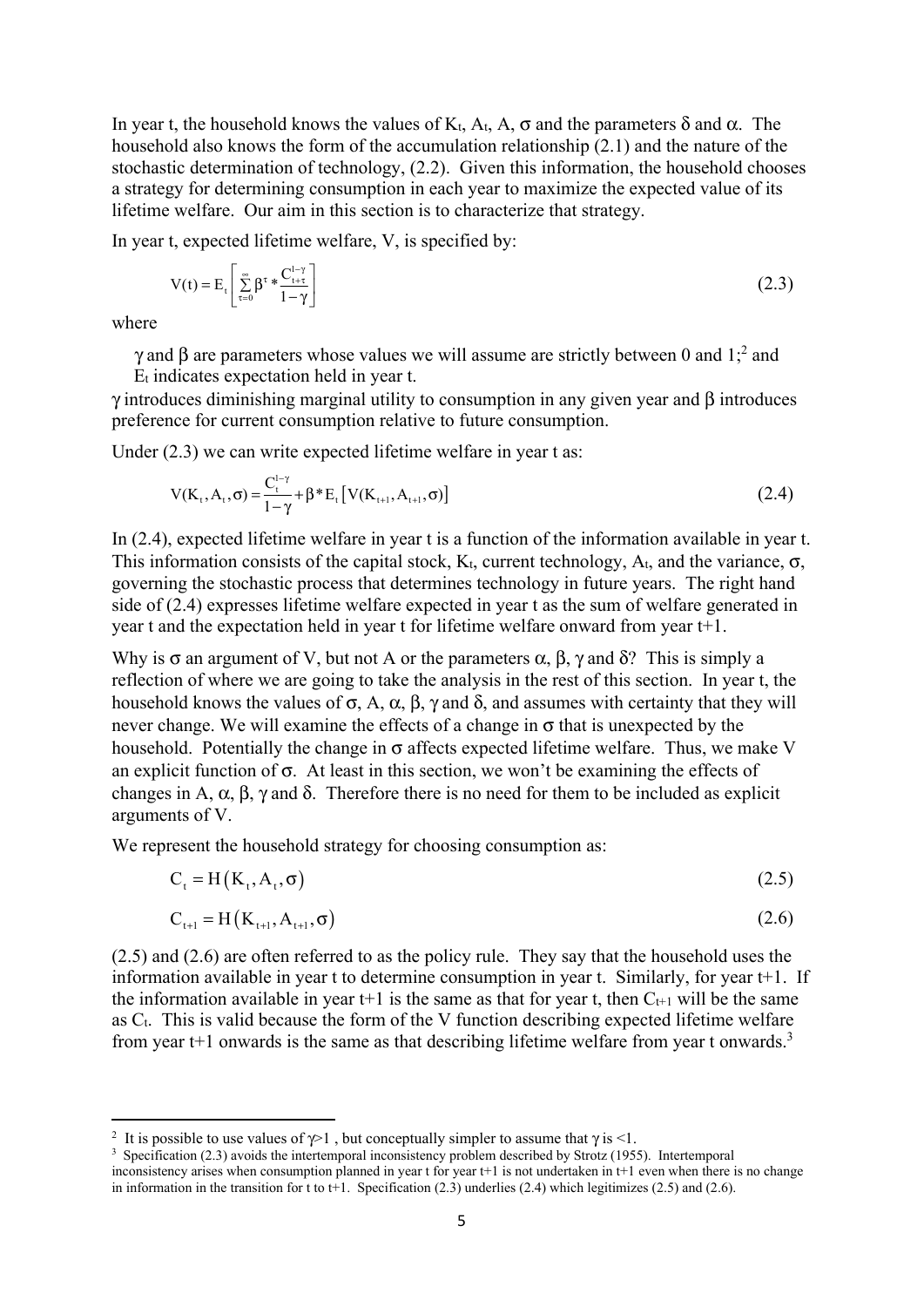The first step in deriving properties of the policy rule, the H function, is to recognize that the household knows the trade-off between consumption in year t and capital in year t+1. Consequently,  $C_t$  must optimize the right hand side of (2.4). This requires

$$
C_t^{-\gamma} + \beta^* E_t \left[ V_K(t+1) \frac{\partial K_{t+1}}{\partial C_t} \right] = 0
$$
\n(2.7)

where

 $V_{K}(t+1)$  is the derivative of V with respect to its first argument evaluated at the t+1 values of its 3 arguments; and

 $\partial K_{\text{tot}}/\partial C$  is the partial derivative of K<sub>t+1</sub> with respect to C<sub>t</sub> evaluated from the right hand side of the accumulation relationship holding  $K_t$  constant. In the particular case of (2.1), this is -1. However, we will persist with the symbolic representation to point the way to more general cases.

Differentiating in  $(2.4)$  with respect to  $K_t$  gives

$$
V_{K}(t) = C_{t}^{-\gamma} * \frac{\partial C_{t}}{\partial K_{t}} + \beta * E_{t} \left[ V_{K}(t+1) * \left( \frac{\partial K_{t+1}}{\partial K_{t}} + \frac{\partial K_{t+1}}{\partial C_{t}} * \frac{\partial C_{t}}{\partial K_{t}} \right) \right]
$$
(2.8)

where

 $\partial K_{\mu\nu}/\partial K$ , is the partial derivative of K<sub>t+1</sub> with respect to K<sub>t</sub> evaluated from the right hand side of the accumulation relationship holding  $C_t$  constant; and

 $\partial C$ ,  $/\partial K$ , is the derivative of  $C_t$  with respect to  $K_t$  evaluated from the right hand side of (2.5) holding constant the other determinants of consumption,  $A_t$  and  $\sigma$ .

Simplify  $(2.8)$  using  $(2.7)$ :

$$
V_{K}(t) = \beta * E_{t} \left[ V_{K}(t+1) * \frac{\partial K_{t+1}}{\partial K_{t}} \right]
$$
 (2.9)

From (2.9) we have

$$
\beta^* E_t (V_K(t+1)) = V_K(t) * \left(\frac{\partial K_{t+1}}{\partial K_t}\right)^{-1}
$$
\n(2.10)

In deriving (2.10) from (2.9) we recognize that  $\partial K_{t+1}/\partial K_t$  is non-stochastic. It is determined from values of variables known by the household in year t.

Substitute (2.10) into (2.7):

$$
C_t^{-\gamma} + V_K(t)^* \left(\frac{\partial K_{t+1}}{\partial K_t}\right)^{-1} \frac{\partial K_{t+1}}{\partial C_t} = 0
$$
\n(2.11)

Rearrange as:

$$
V_{K}(t) = -C_{t}^{-\gamma} * \left(\frac{\partial K_{t+1}}{\partial C_{t}}\right)^{-1} * \left(\frac{\partial K_{t+1}}{\partial K_{t}}\right)
$$
(2.12)

Hence

$$
V_{K}(t+1) = -C_{t+1}^{-\gamma} * \left(\frac{\partial K_{t+2}}{\partial C_{t+1}}\right)^{-1} * \left(\frac{\partial K_{t+2}}{\partial K_{t+1}}\right)
$$
(2.13)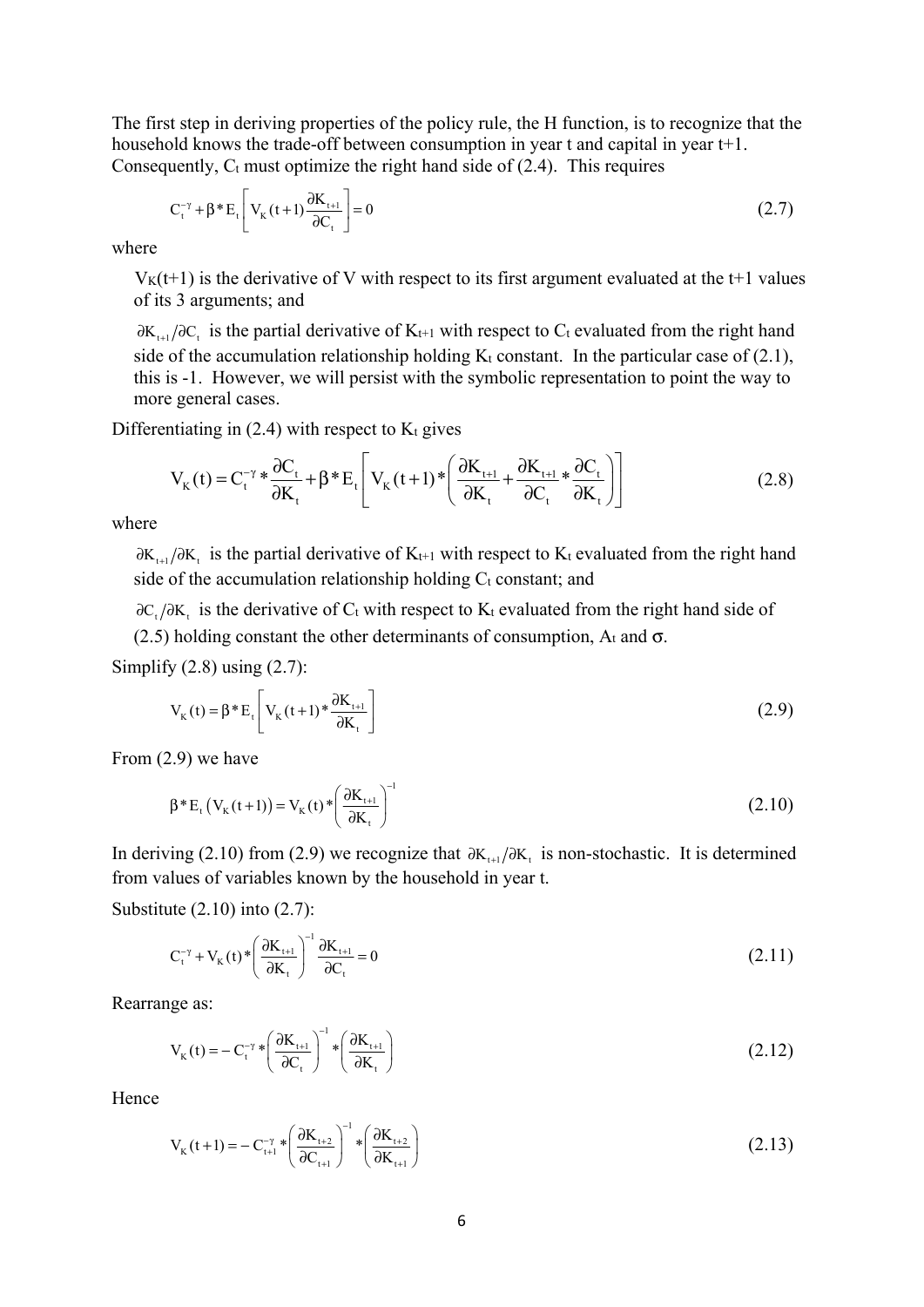Substituting into (2.7) gives

$$
C_{t}^{-\gamma} + \beta * E_{t} \left[ -C_{t+1}^{-\gamma} * \left( \frac{\partial K_{t+2}}{\partial C_{t+1}} \right)^{-1} * \left( \frac{\partial K_{t+2}}{\partial K_{t+1}} \right) * \frac{\partial K_{t+1}}{\partial C_{t}} \right] = 0
$$
\n(2.14)

Using  $(2.1)$  we can evaluate the derivatives in  $(2.14)$ :

$$
\frac{\partial K_{t+2}}{\partial C_{t+1}} = -1 \quad , \quad \frac{\partial K_{t+1}}{\partial C_t} = -1 \quad \text{and} \quad \frac{\partial K_{t+2}}{\partial K_{t+1}} = (1 - \delta) + A_{t+1} * \alpha * K_{t+1}^{\alpha - 1} \tag{2.15}
$$

Substituting into (2.14) gives the relationship

$$
C_{t}^{-\gamma} = \beta * E_{t} \left[ C_{t+1}^{-\gamma} * ((1 - \delta) + A_{t+1} * \alpha * K_{t+1}^{\alpha - 1}) \right]
$$
(2.16)

If we knew the form of H, then for any given values of  $\sigma$ , A, α, β, γ and δ, together with a starting values for capital,  $K_t$ , and technology,  $A_t$ , we could solve  $(2.1)$ ,  $(2.2)$ ,  $(2.5)$  and  $(2.6)$ to determine the paths of consumption and capital for any given path of the stochastic variable  $\varepsilon_{t+\tau}$ ,  $\tau$ = 1, 2, …, To do this, we would start with (2.5). This would tell us C<sub>t</sub>. Then we would go to  $(2.1)$  to find  $K_{t+1}$ . Next we would make a draw from the normal distribution to obtain  $\varepsilon_{t+1}$ , which via (2.2) would give us  $A_{t+1}$ . From there we would use (2.6) to compute  $C_{t+1}$ . At that stage we could move forward to year t+2. But what about (2.16)? The policy rule, H, must generate a path for consumption which is compatible with (2.16). This provides the key to determining the form of H.

There are various ways of finding the H function. We focus on the perturbation approach.<sup>4</sup> This method starts with linearized versions of equations (2.1), (2.2), (2.5), (2.6) and (2.16). The linearization is done around a known solution which we refer to as the baseline. Then the linear system is solved to give the effects on  $C_t$  and  $K_{t+1}$  of small perturbations in  $K_t$ ,  $A_t$ and  $\sigma$  away from their baseline values. As we will see, analysing perturbation effects in the linearized system generates sufficient information to deduce derivatives of the H function, giving us a first-order approximation to the form of H in the vicinity of the baseline.

The perturbation approach is a natural choice for CGE modellers who use GEMPACK software.<sup>5</sup> GEMPACK solves CGE models using linear equations describing perturbations in variables away from a known solution.

## *2.2. Using the perturbation approach to find a first-order approximation to the policy rule, H, for the standard model*

We use bars to denote values in the baseline solution. Then linearizing  $(2.1)$ ,  $(2.2)$ ,  $(2.5)$ , (2.6) and (2.16) around this solution we obtain:

$$
dK_{t+1} = dK_t * (1 - \delta) + dA_t * \overline{K}_t^{\alpha} + \alpha \overline{A}_t * \overline{K}_t^{\alpha - 1} * dK_t - dC_t
$$
\n(2.17)

$$
dA_{t+1} = A^* \left[ \overline{\varepsilon}_{t+1} * \exp(\overline{\sigma} \overline{\varepsilon}_{t+1}) * d\sigma + \overline{\sigma} * \exp(\overline{\sigma} \overline{\varepsilon}_{t+1}) * d\varepsilon_{t+1} \right]
$$
(2.18)

$$
dC_t = \overline{H}_K(t)^* dK_t + \overline{H}_A(t)^* dA_t + \overline{H}_\sigma(t)^* d\sigma
$$
\n(2.19)

$$
dC_{t+1} = \overline{H}_K(t+1)^* dK_{t+1} + \overline{H}_A(t+1)^* dA_{t+1} + \overline{H}_\sigma(t+1)^* d\sigma
$$
\n(2.20)

<sup>4</sup> For learning about the perturbation approach we relied mainly on Schmitt-Grohé and Uribe (2004). For an overview of the perturbation approach and other methods for solving DSGE models, see Villaverde *et al.* (2016).

<sup>5</sup> See Harrison *et al.* (2014) and Horridge *et al.* (2013).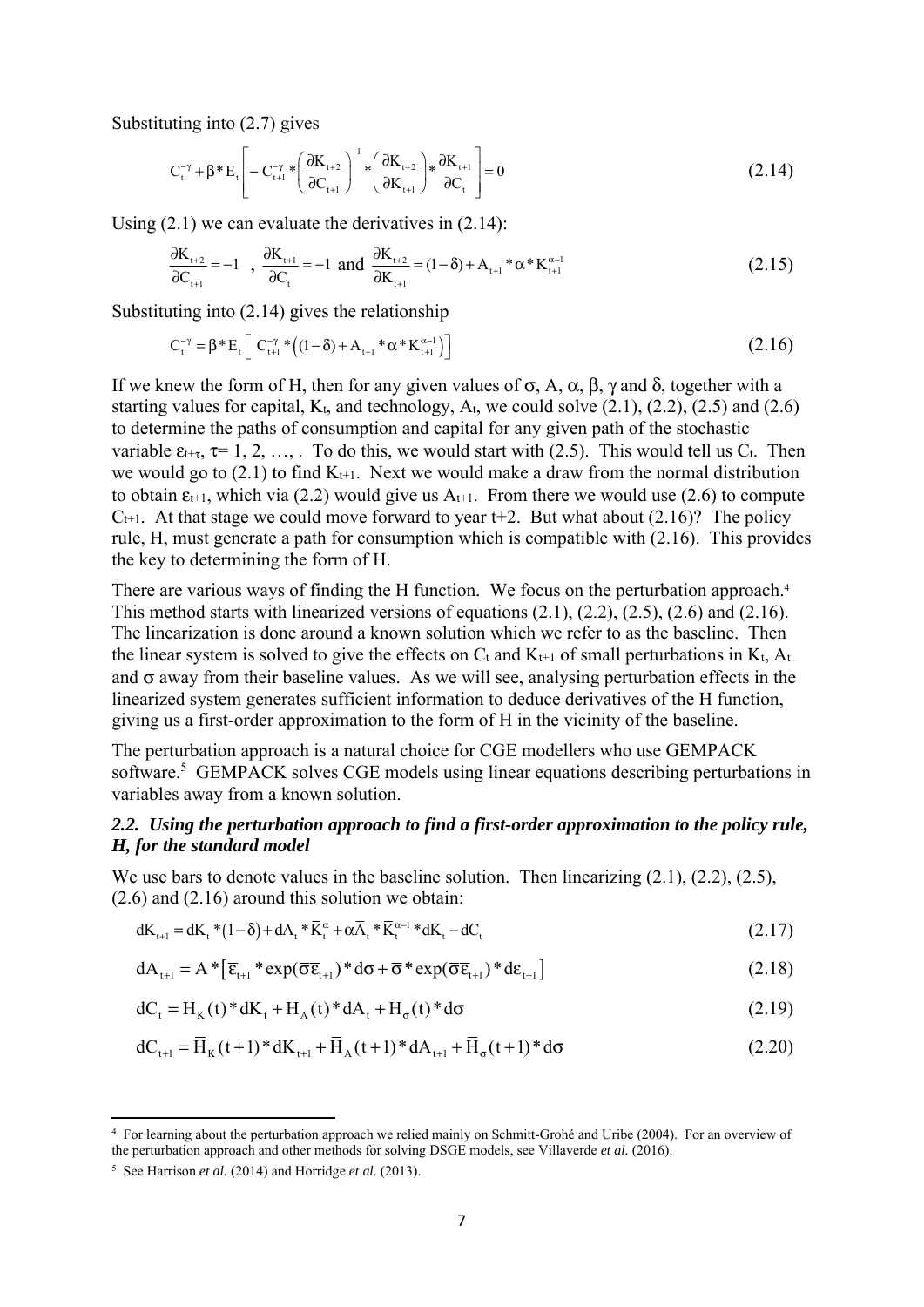$$
-\gamma^* \overline{C}_{t}^{-\gamma-1} * dC_{t} = \beta^* \left[ \begin{array}{c} -\gamma^* \overline{C}_{t+1}^{-\gamma-1} * E_t dC_{t+1} * (1-\delta) + \overline{A}_{t+1} * \alpha^* \overline{K}_{t+1}^{\alpha-1}) \\ + \overline{C}_{t+1}^{-\gamma} * (E_t dA_{t+1} * \alpha^* \overline{K}_{t+1}^{\alpha-1} + \overline{A}_{t+1} * \alpha^* (\alpha-1) * \overline{K}_{t+1}^{\alpha-2} * dK_{t+1}) \end{array} \right]
$$
(2.21)

In these equations, d denotes deviation from the baseline solution. Three aspects of the linearized system need clarification. First is the treatment of  $\sigma$ . In the baseline we have assumed that  $\sigma$  is fixed on  $\bar{\sigma}$ . In our linearized system we allow a change in  $\sigma$ ,  $d\sigma$ , to occur in year t and to be viewed as permanent by the household. Second, we use the notation  $\bar{H}_{\kappa} (t), \bar{H}_{\alpha} (t), \bar{H}_{\alpha} (t)$  to denote derivatives of H with respect to K, A and  $\sigma$  evaluated at year-t baseline values of the variables. Third, the determination of  $dK_{t+1}$  follows in a nonstochastic way from the year t deviations in variables from their baseline values, see (2.17). Consequently, the expectation operator is not applied to  $dK_{t+1}$  in (2.21). On the other hand, it must be applied to  $dC_{t+1}$  and  $dA_{t+1}$ . By E<sub>t</sub>dC<sub>t+1</sub> and E<sub>t</sub>dA<sub>t+1</sub> in (2.21) we mean the expectation held by the household in year t for the deviations in  $C_{t+1}$  and of  $A_{t+1}$  for their baseline values. These are not the actual deviations which are given by (2.18) and (2.20).

Before we can use (2.17) to (2.21) we need to specify  $E_t dC_{t+1}$  and  $E_t dA_{t+1}$ . Equation (2.2) implies that the household expects  $A_{t+1}$  to be A independently of changes in K<sub>t</sub>, A<sub>t</sub> and  $\sigma$ . Consequently, we assume that

$$
E_t dA_{t+1} = A - \overline{A}_{t+1} \tag{2.22}
$$

Then, in light of (2.20) we assume that

$$
E_t dC_{t+1} = \overline{H}_K(t+1) * dK_{t+1} + \overline{H}_A(t+1) * (A - \overline{A}_{t+1}) + \overline{H}_\sigma(t+1) * d\sigma
$$
\n(2.23)

Now we work with the expanded system (2.17) to (2.23), treating to  $dK_t$ ,  $dA_t$ ,  $d\varepsilon_{t+1}$  and  $d\sigma$  as exogenous variables. We can move these variables independently of each other and calculate the effects on other variables. Our aim is to use shocks to these variables to evaluate derivatives of the H function. We start by setting

$$
dK_t = 1, dA_t = 0, d\varepsilon_{t+1} = 0 \text{ and } d\sigma = 0
$$
\n(2.24)

Under (2.24), (2.17) to (2.23) reduces to:

$$
dK_{t+1} = (1 - \delta) + \alpha \overline{A}_t * \overline{K}_t^{\alpha - 1} - dC_t
$$
\n(2.25)

$$
dA_{t+1} = 0 \tag{2.26}
$$

$$
dC_t = \overline{H}_K(t) \tag{2.27}
$$

$$
dC_{t+1} = \overline{H}_K(t+1)^* dK_{t+1} + \overline{H}_A(t+1)^* dA_{t+1}
$$
\n(2.28)

$$
-\gamma \cdot \overline{C}_{t}^{-\gamma-1} \cdot \mathrm{d}C_{t} = \beta \cdot \left[ \frac{-\gamma \cdot \overline{C}_{t+1}^{-\gamma-1} \cdot E_{t} \cdot \mathrm{d}C_{t+1} \cdot \left( (1-\delta) + \overline{A}_{t+1} \cdot \alpha \cdot \overline{K}_{t+1}^{\alpha-1} \right)}{+ \overline{C}_{t+1}^{-\gamma} \cdot \left( E_{t} \cdot \mathrm{d}A_{t+1} \cdot \alpha \cdot \overline{K}_{t+1}^{\alpha-1} + \overline{A}_{t+1} \cdot \alpha \cdot (\alpha-1) \cdot \overline{K}_{t+1}^{\alpha-2} \cdot \mathrm{d}K_{t+1} \right)} \right]
$$
(2.29)

$$
E_t dA_{t+1} = A - \overline{A}_{t+1}
$$
\n(2.30)

$$
E_{t}dC_{t+1} = \overline{H}_{K}(t+1) * dK_{t+1} + \overline{H}_{A}(t+1) * (A - \overline{A}_{t+1})
$$
\n(2.31)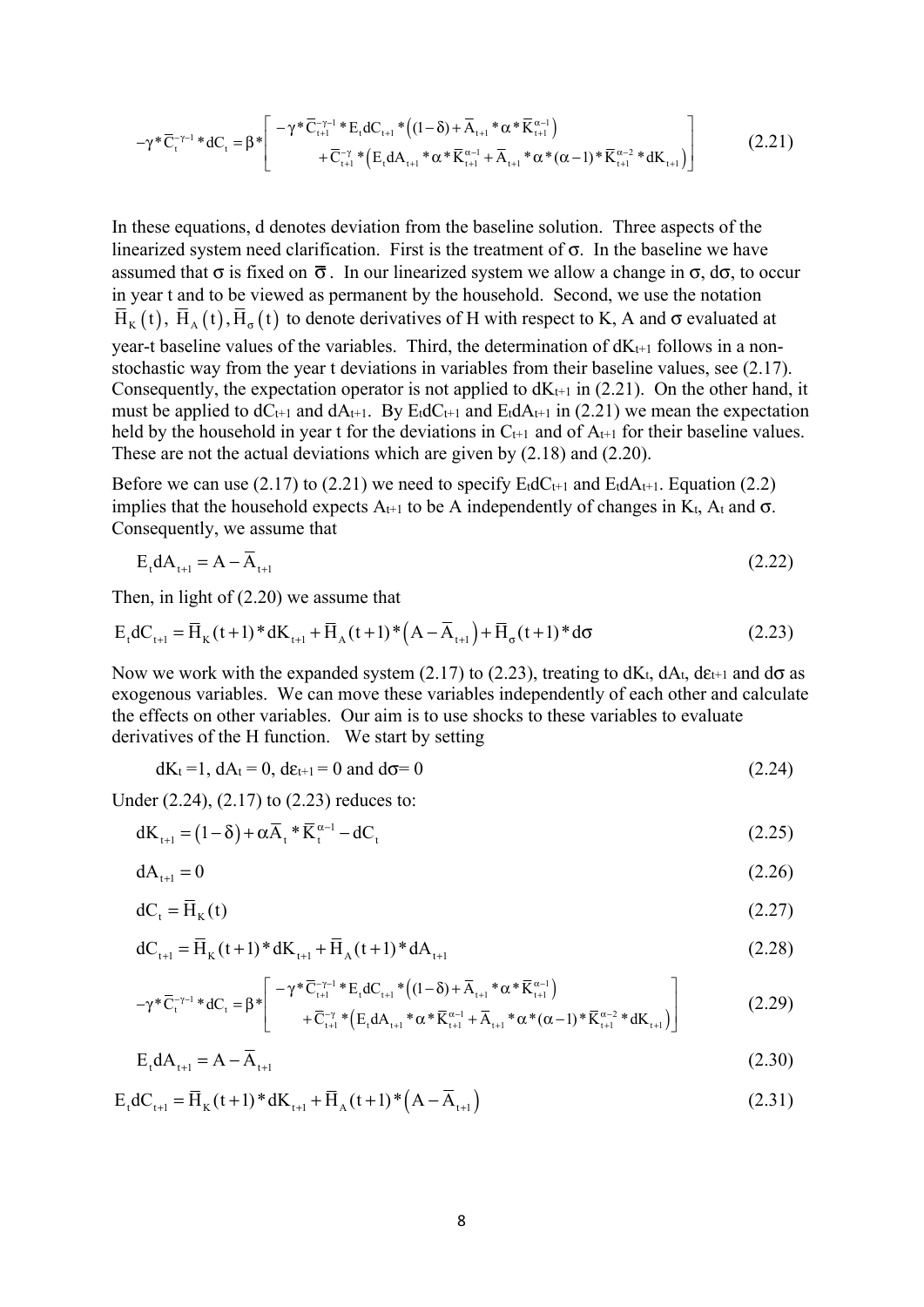The unknowns in (2.24) to (2.31) are dK<sub>t+1</sub>, dC<sub>t</sub>, dC<sub>t+1</sub>, dA<sub>t+1</sub>,  $\overline{H}_{K}(t)$ ,  $\overline{H}_{K}(t+1)$ ,  $\overline{H}_{A}(t+1)$ ,  $E_t dA_{t+1}$  and  $E_t dC_{t+1}$ . Thus we have 9 unknowns in 7 equation. To proceed from here we need to add two pieces of information. We assume that in the baseline

$$
\overline{A}_{t+1} = A \tag{2.32}
$$

and that

$$
\overline{H}_{K}(t) = \overline{H}_{K}(t+1) \equiv \overline{H}_{K}
$$
\n(2.33)

Can we be sure that a solution satisfying (2.32) and (2.33) exists? Before we answer that question we note that if the baseline satisfies (2.32) and (2.33), then (2.25) to (2.31) becomes

$$
dK_{t+1} = (1 - \delta) + \alpha \overline{A}_t \cdot \overline{K}_t^{\alpha - 1} - dC_t
$$
\n(2.34)

$$
dA_{t+1} = 0 \tag{2.35}
$$

$$
dC_t = \overline{H}_K \tag{2.36}
$$

$$
dC_{t+1} = \overline{H}_K * dK_{t+1}
$$
 (2.37)

$$
-\gamma^* \overline{C}_{t}^{-\gamma-1} * dC_{t} = \beta^* \left[ \begin{array}{c} -\gamma^* \overline{C}_{t+1}^{-\gamma-1} * E_t dC_{t+1} * ((1-\delta) + \overline{A}_{t+1} * \alpha^* \overline{K}_{t+1}^{\alpha-1}) \\ + \overline{C}_{t+1}^{-\gamma} * (E_t dA_{t+1} * \alpha^* \overline{K}_{t+1}^{\alpha-1} + \overline{A}_{t+1} * \alpha^* (\alpha-1) * \overline{K}_{t+1}^{\alpha-2} * dK_{t+1}) \end{array} \right]
$$
(2.38)

$$
E_t dA_{t+1} = 0 \tag{2.39}
$$

$$
E_t dC_{t+1} = \overline{H}_K * dK_{t+1}
$$
\n
$$
(2.40)
$$

Now we have 7 equations which we anticipate can be solved for  $\overline{H}_{K}$  together with the other 6 unknowns:  $dK_{t+1}$ ,  $dC_{t}$ ,  $dC_{t+1}$ ,  $dA_{t+1}$ ,  $E_{t}dA_{t+1}$  and  $E_{t}dC_{t+1}$ .

# *Justifying restrictions (2.32) and (2.33) and deriving the steady-state solution for years t and t+1*

The usual justification for restrictions such as (2.32) and (2.33) is that the baseline is a nonstochastic steady state. Non-stochastic means that  $\bar{\sigma} = 0$  which implies via (2.2) that  $\overline{A}_{t+1} = A$ . Steady state means that  $\overline{K}_t = \overline{K}_{t+1}$  and  $\overline{A}_t = \overline{A}_{t+1}$  which implies that  $H_K(t+1) = H_K(t)$ , and incidentally that  $\overline{C}_t = \overline{C}_{t+1}$ . With  $\overline{\sigma} = 0$  we can remove the expectation operator from  $(2.16)$  and demonstrate that a steady state exists for years t and t+1 by solving the equations

$$
\overline{C}^{-\gamma} = \beta^* \left[ \overline{C}^{-\gamma} * ((1 - \delta) + A^* \alpha^* \overline{K}^{\alpha - 1}) \right]
$$
\n(2.41)

$$
\overline{\mathbf{K}} = \overline{\mathbf{K}}(1-\delta) + \mathbf{A}^* \overline{\mathbf{K}}^{\alpha} - \overline{\mathbf{C}} \tag{2.42}
$$

giving

$$
\left(\frac{1-\beta^*(1-\delta)}{\beta^*A^*\alpha}\right)^{\frac{1}{(\alpha-1)}} = \overline{K}
$$
\n(2.43)

and

$$
\overline{C} = -\left(\frac{1 - \beta * (1 - \delta)}{\beta * A * \alpha}\right)^{\frac{1}{(\alpha - 1)}} * \delta + A * \left(\frac{1 - \beta * (1 - \delta)}{\beta * A * \alpha}\right)^{\frac{\alpha}{(\alpha - 1)}}\tag{2.44}
$$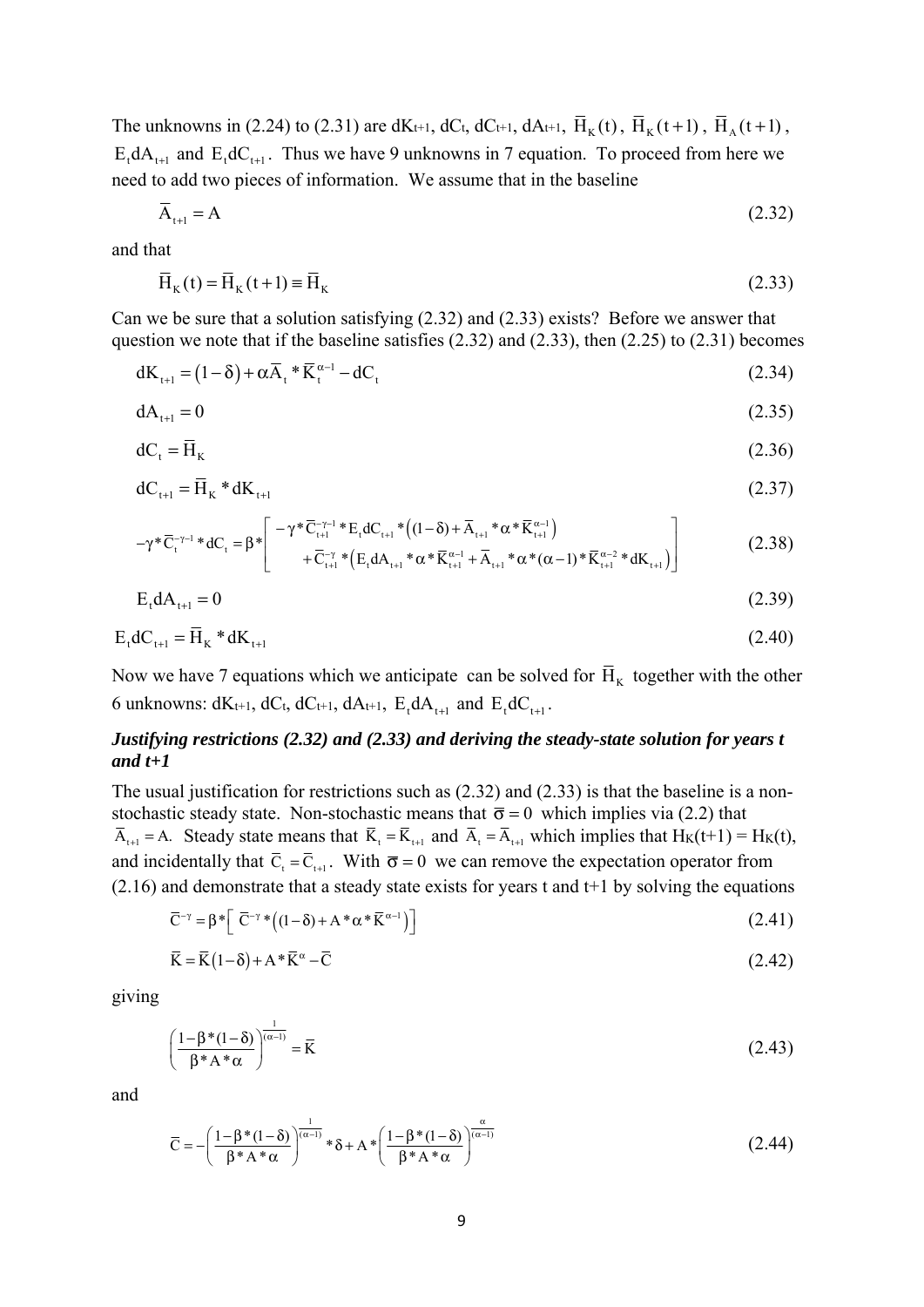# *Evaluating*  $\bar{H}_K$  *using* (2.34) to (2.40) with the baseline solution for years t and t+1 being *the non-stochastic steady state*

Given our steady-state assumption, we can drop the t and t+1 subscripts from the barred coefficients in (2.34) to (2.40). Then we reduce this 7 equation system to 2 equations in 2 unknowns ( $dK_{t+1}$  and  $\bar{H}_{K}$ ) by deleting (2.35) and (2.37) and substituting from (2.36) (2.39) and (2.40) into (2.38) and from (2.36) into (2.34):

$$
dK_{t+1} = (1 - \delta) + \alpha * A * \overline{K}^{\alpha - 1} - \overline{H}_K
$$
\n(2.45)

$$
-\gamma^* \overline{C}^{-1} * \overline{H}_K = \beta^* \left[ \begin{array}{c} -\gamma^* \overline{C}^{-1} * \overline{H}_K * ((1 - \delta) + A^* \alpha^* \overline{K}^{\alpha - 1}) \\ + A^* \alpha^* (\alpha - 1)^* \overline{K}^{\alpha - 2} \end{array} \right] * dK_{t+1}
$$
(2.46)

Next, substitute from (2.45) into (2.46) to obtain:

$$
-\gamma^* \overline{\mathbf{H}}_{\mathbf{K}} = \beta^* \left[ \begin{array}{c} -\gamma^* \overline{\mathbf{H}}_{\mathbf{K}} * ((1-\delta) + \mathbf{A}^* \alpha^* \overline{\mathbf{K}}^{\alpha-1}) \\ + \mathbf{A}^* \overline{\mathbf{C}}^* \alpha^* (\alpha - 1)^* \overline{\mathbf{K}}^{\alpha-2} \end{array} \right] * \left[ (1-\delta) + \alpha^* \mathbf{A}^* \overline{\mathbf{K}}^{\alpha-1} - \overline{\mathbf{H}}_{\mathbf{K}} \right]
$$
(2.47)

To relieve the algebraic load, it is useful to note from (2.41) that

$$
1 = \beta \left( (1 - \delta) + A^* \alpha^* \overline{K}^{\alpha - 1} \right) \tag{2.48}
$$

Thus  $H_K$  satisfies the quadratic equation:

$$
a2*HK2 + a1*HK + a0 = 0
$$
 (2.49)

where

$$
a2 = \gamma \tag{2.50}
$$

$$
a1 = \gamma - \frac{\gamma}{\beta} - \beta^* \overline{C}^* (\alpha - 1)^* A^* \alpha^* \overline{K}^{\alpha - 2}
$$
 (2.51)

and

$$
a0 = \overline{C}^*(\alpha - 1)^* A^* \alpha^* \overline{K}^{\alpha - 2}
$$
\n(2.52)

A quadratic equation normally has two solutions. We must use information from outside the equation system to choose between these solutions. In experiments with the standard model, we have found that (2.49) to (2.52) gives two real solutions, one positive and one negative. When this happens, we accept the positive solution because we expect an increase in  $K_t$  to have a positive influence on Ct.

# *Evaluating*  $\bar{H}_A$  *using* (2.17) to (2.23) with the baseline solution for years t and t+1 being *the non-stochastic steady state and with a known value for*  $\bar{H}_{K}$

Now we return to (2.17) to (2.23) and set:

$$
dK_t = 0, dA_t = 1, d\varepsilon_{t+1} \text{ and } d\sigma = 0 \tag{2.53}
$$

We continue to assume that the baseline is a non-stochastic ( $\bar{\sigma} = 0$ ) steady state. In this case, we can assume that  $\overline{H}_{K}$  (t) and  $\overline{H}_{K}$  (t+1) have the value  $\overline{H}_{K}$  computed in (2.49) to (2.52). We can also assume that

$$
\overline{H}_{A}(t) = \overline{H}_{A}(t+1) \equiv \overline{H}_{A}
$$
\n(2.54)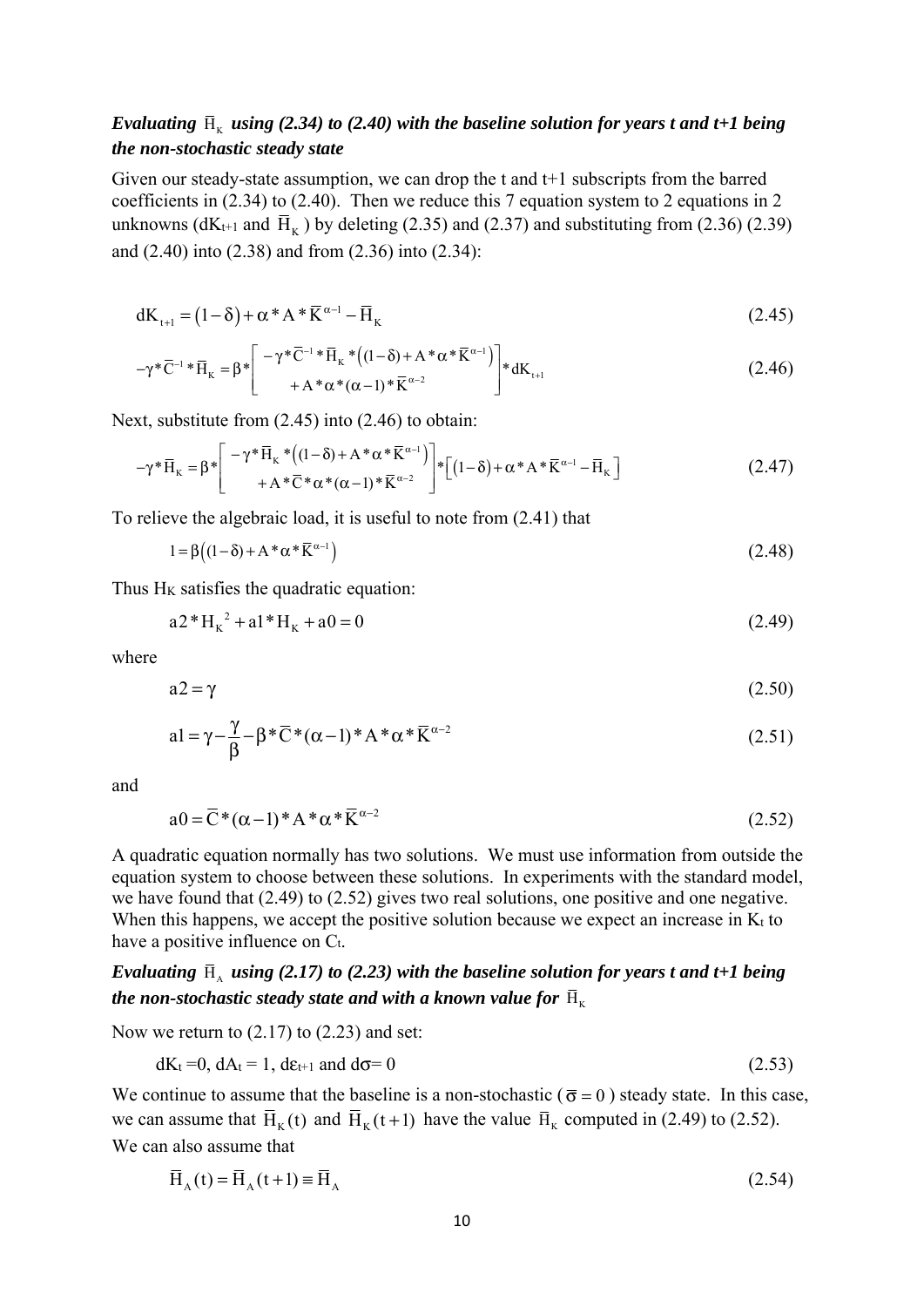Then, (2.17) to (2.23) becomes

$$
dK_{t+1} = \overline{K}^{\alpha} - dC_t \tag{2.55}
$$

$$
dA_{t+1} = 0 \tag{2.56}
$$

$$
dC_t = \overline{H}_A \tag{2.57}
$$

$$
dC_{t+1} = \overline{H}_K * dK_{t+1} + \overline{H}_A * dA_{t+1}
$$
\n(2.58)

$$
-\gamma^* \overline{C}^{-\gamma-1} * dC_t = \beta^* \left[ \begin{array}{c} -\gamma^* \overline{C}^{-\gamma-1} * E_t dC_{t+1} * ((1-\delta) + A^* \alpha^* \overline{K}^{\alpha-1}) \\ + \overline{C}^{-\gamma} * (E_t dA_{t+1} * \alpha^* \overline{K}^{\alpha-1} + A^* \alpha^* (\alpha-1) * \overline{K}^{\alpha-2} * dK_{t+1}) \end{array} \right] \tag{2.59}
$$

$$
E_t dA_{t+1} = 0 \tag{2.60}
$$

$$
E_t dC_{t+1} = \overline{H}_K * dK_{t+1}
$$
\n
$$
(2.61)
$$

We reduce this 7-equation system to one equation in 1 unknown ( $\overline{H}_{A}$ ) by deleting (2.56) and (2.58) and substituting from (2.57) (2.55), (2.60) and (2.61) into (2.59):

$$
-\gamma^* \overline{H}_A = \beta^* \left[ \begin{array}{c} -\gamma^* \overline{H}_K^* \left( (1-\delta) + A^* \alpha^* \overline{K}^{\alpha-1} \right) \\ + \overline{C}^* \left( A^* \alpha^* (\alpha-1)^* \overline{K}^{\alpha-2} \right) \end{array} \right] * \left( \overline{K}^{\alpha} - \overline{H}_A \right) \tag{2.62}
$$

Simplifying using (2.48), we can solve (2.62) for  $\bar{H}_A$ :

$$
\overline{H}_{A} = \frac{\left[-\gamma^* \overline{H}_K + \beta^* \overline{C}^* A^* \alpha^* (\alpha - 1)^* \overline{K}^{\alpha - 2}\right]^{*} \left(\overline{K}^{\alpha}\right)}{\left[-\gamma - \gamma^* \overline{H}_K + \beta^* \overline{C}^* A^* \alpha^* (\alpha - 1)^* \overline{K}^{\alpha - 2}\right]}
$$
\n(2.63)

Reassuringly we see that  $\overline{H}_A$  is positive.

*Evaluating*  $\bar{H}_{\sigma}$  *using* (2.17) to (2.23) with the baseline solution for years t and t+1 being the *non-stochastic steady state and with known values for*  $\overline{H}_K$  *and*  $\overline{H}_A$ 

We set:

$$
dK_t = 0, dA_t = 0, d\varepsilon_{t+1} \text{ and } d\sigma = 1
$$
\n(2.64)

Again we assume that the baseline solution is a non-stochastic ( $\bar{\sigma} = 0$ ) steady state. In this case we can assume that  $\overline{H}_K(t)$  and  $\overline{H}_K(t+1)$  have the value  $\overline{H}_K$  computed in (2.49) to (2.52) and  $\overline{H}_{A}(t)$  and  $\overline{H}_{A}(t+1)$  have the value  $\overline{H}_{A}$  computed in (2.63). We can also assume that

$$
\overline{H}_{\sigma}(t) = \overline{H}_{\sigma}(t+1) \equiv \overline{H}_{\sigma}
$$
\n(2.65)

Then, (2.17) to (2.23) becomes

$$
dK_{t+1} = -dC_t \tag{2.66}
$$

$$
dA_{t+1} = A\overline{\varepsilon}_{t+1} \tag{2.67}
$$

$$
dC_t = \overline{H}_\sigma \tag{2.68}
$$

$$
dC_{t+1} = \overline{H}_K * dK_{t+1} + \overline{H}_A * dA_{t+1} + \overline{H}_\sigma
$$
\n(2.69)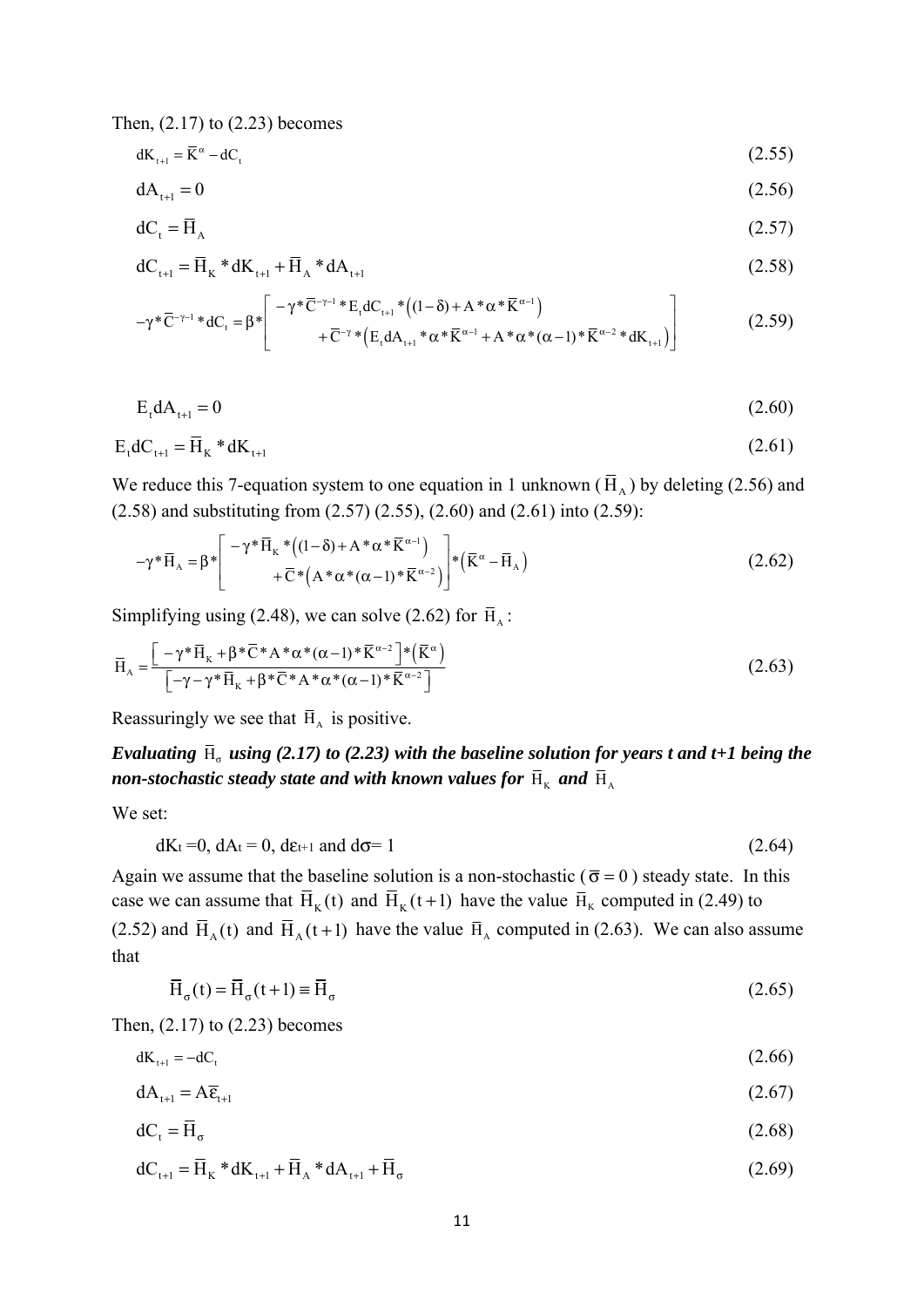$$
-\gamma^* \overline{C}^{-\gamma-1} * dC_t = \beta^* \left[ \begin{array}{c} -\gamma^* \overline{C}^{-\gamma-1} * E_t dC_{t+1} * ((1-\delta) + A^* \alpha^* \overline{K}^{\alpha-1}) \\ + \overline{C}^{-\gamma} * (E_t dA_{t+1} * \alpha^* \overline{K}^{\alpha-1} + A^* \alpha^* (\alpha-1) * \overline{K}^{\alpha-2} * dK_{t+1}) \end{array} \right] \tag{2.70}
$$

$$
E_t dA_{t+1} = 0 \tag{2.71}
$$

$$
E_t dC_{t+1} = \overline{H}_K dK_{t+1} + \overline{H}_\sigma
$$
\n(2.72)

We reduce this 7-equation system to one equation in 1 unknown ( $\overline{H}_{\sigma}$ ) by deleting (2.67) and (2.69) and substituting from (2.66) (2.68), (2.71) and (2.72) into (2.70):

$$
-\gamma^* \overline{\mathbf{H}}_{\sigma} = \beta^* \left[ \begin{array}{c} -\gamma^*(1-\overline{\mathbf{H}}_{\mathbf{K}})^* \overline{\mathbf{H}}_{\sigma}^* \left( (1-\delta) + A^* \alpha^* \overline{\mathbf{K}}^{\alpha-1} \right) \\ + \overline{\mathbf{C}}^* \left( -\overline{\mathbf{A}}^* \alpha^* (\alpha-1)^* \overline{\mathbf{K}}^{\alpha-2} * \overline{\mathbf{H}}_{\sigma} \right) \end{array} \right] \tag{2.73}
$$

Using (2.48) and making other simplifications we can rearrange (2.73) as

$$
0 = \left[ \gamma \overline{H}_{K} + \beta \ast \overline{C} \ast A \ast \alpha \ast (1 - \alpha) \ast \overline{K}^{\alpha - 2} \right] \ast \overline{H}_{\sigma}
$$
\n
$$
(2.74)
$$

The bracketed term on the RHS of (2.74) is positive. We can conclude that

$$
\bar{\mathbf{H}}_{\sigma} = 0 \tag{2.75}
$$

This is a striking result. It means that a small increase in uncertainty from the zero level  $(\bar{\sigma} = 0)$  has no effect on consumption. This is disappointing. The "S" in DSGE holds out hope that models in this tradition will help us understand the role of uncertainty in determining macro-economic aggregates. However, this doesn't seem to be true when we start from a position of no uncertainty, and at this stage we don't know how to develop a known solution or baseline that incorporates a realistic level of uncertainty.

## *Numerical example: finding the first-order approximation to the consumption function in the standard model*

The analysis so far has been heavily algebraic. A numerical example will provide a check on whether the numerous formulas produce reasonable results while at the same time assisting our general understanding.

We assume that  $\beta$ =0.9,  $\delta$ =0.05, A=1,  $\alpha$ =0.5 and  $\gamma$ =0.5.

Then from (2.43) and (2.44) we find that  $\overline{K} = 9.63139$  and  $\overline{C} = 2.62188$ .  $\overline{H}_{K}$  can now be evaluated from (2.49) which in this numerical example is

$$
0.5 \times \bar{H}_{K}^{2} - 0.035819 \times \bar{H}_{K} - 0.021929 = 0
$$
\n(2.76)

This gives two solutions: 0.248284 and -0.176645

We accept the positive solution: the quantity of consumption should increase if households are given an extra unit of capital. Hence

$$
\bar{H}_{K} = 0.248284 \tag{2.77}
$$

Using (2.63) we find that

$$
\bar{H}_A = 0.683924\tag{2.78}
$$

Thus, the first-order approximation to the consumption function in the neighbourhood the non-stochastic steady-state solution is:

$$
C_t = 2.62188 + 0.248284*(K_t - 9.63139) + 0.693482*(A_t - 1)
$$
\n(2.79)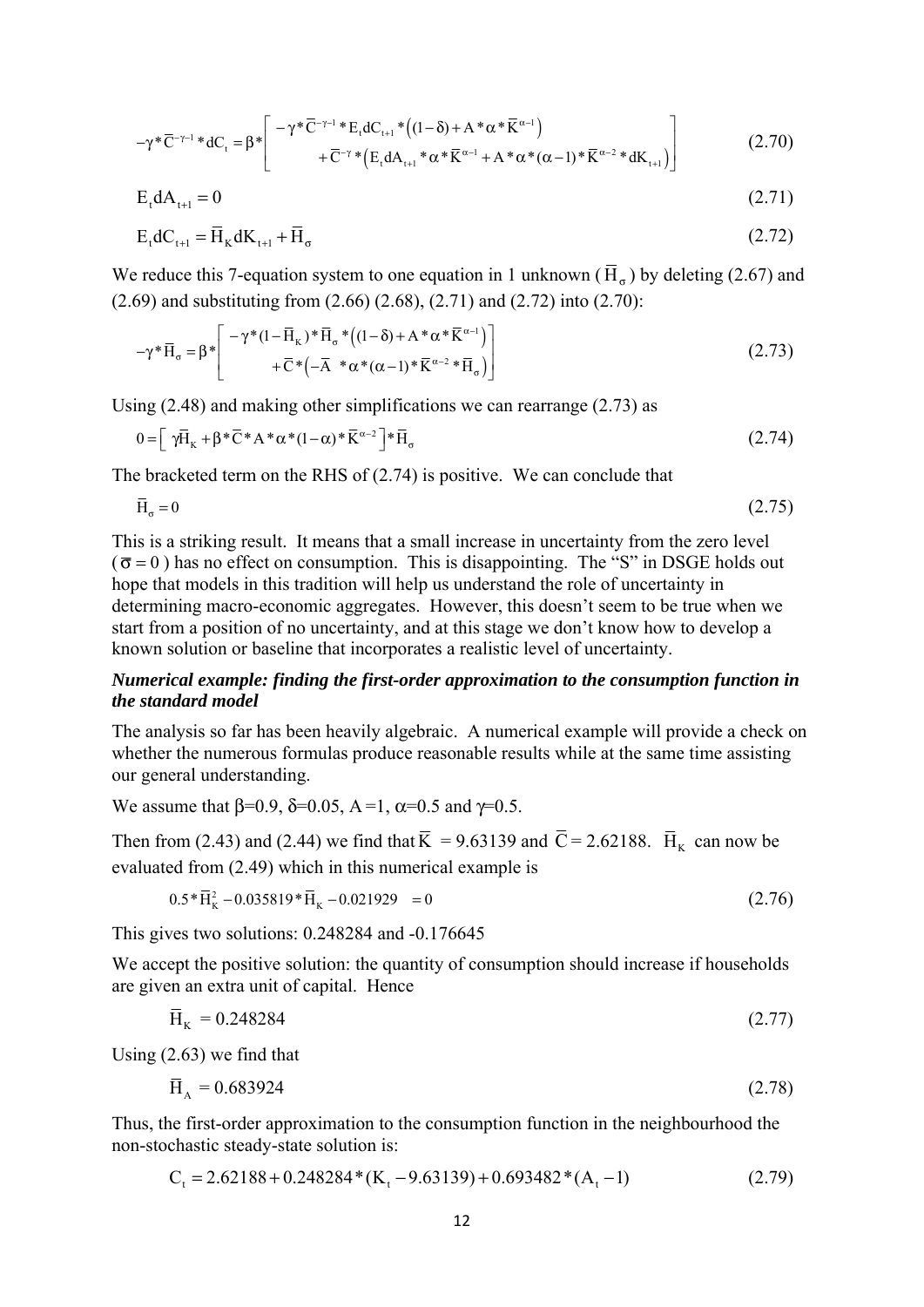As expected, the coefficients on  $K_t$  and  $A_t$  are both positive. But why should a unit increase in A<sub>t</sub> boost consumption by 2.79 times as much as a unit increase in K<sub>t</sub> (2.79 = 0.693482/0.248284)?

One way to understand this result is to consider two experiments. In the first, we assume that the household receives a small increase in capital, say 0.01 units, and decides after allowing for depreciation, to devote all of this windfall to extra consumption in year t with no change in capital or consumption in future years. The year-t increase in consumption is

$$
(dCt)capital = A * (\overline{K} + 0.01)α - A * (\overline{K})α + (1 - \delta) * 0.01 = 0.011102
$$
\n(2.80)

In the second experiment, we assume that there is a temporary 0.01 increase in technology in year t, generating extra income. If the household decides to consume all this extra income in year t, then the increase in consumption is:

$$
(\text{d}C_{t})_{\text{tech}} = 0.01 \times \overline{K}^{\alpha} = 0.031034 \tag{2.81}
$$

Equations (2.80) and (2.81) indicate that a 0.01unit transitory increase in technology potentially generates a consumption increase that is  $2.79$  (=0.031034/0.011102) times that generated by a 0.01 unit increase in capital. On this basis we would expect the ratio of the coefficient on  $A_t$  to be about 2.79 times the coefficient  $K_t$ .

# *2.3. A DSGE model with 2 predetermined variables solved with policy rules for welfare derivatives*

Optimizing behaviour by households leads to equations that relate the effect on household welfare of variations in year-t levels of endogenous predetermined variables to the expected effects on welfare of variations in their year-t+1 levels. By endogenous predetermined variables we mean those whose predetermined values in year t+1 are influenced by household decisions in year t or earlier. In the standard model that we have been studying in the previous subsections, capital is the only endogenous predetermined variable. We found that households plan consumption (their only decision variable) so that the welfare effect of having an extra unit of capital in year t,  $V<sub>K</sub>(t)$ , is related in a particular way to the expected value of having an extra unit in year t+1,  $V_K(t+1)$ , see (2.9). However, in deriving the consumption function for the standard model, we didn't use directly the relationship between the current and expected future welfare effects of variations in capital. Instead, we eliminated  $V_{K}(t)$  and  $V_{K}(t+1)$  and derived (2.16). This equation relates the current value of an extra unit of consumption to the expected future value. Correspondingly, we expressed the policy rule as a function for determining consumption, see (2.5) and (2.6).

In general, the number of policy rules must be the same as the number of endogenous predetermined variables. Complete elimination of the rather abstract current and expected future marginal welfare variables (V derivatives) is possible only in the special case in which the number of predetermined endogenous variables matches the number of decision variables, e.g. one predetermined endogenous variable, wealth, and one decision variable, consumption. When this match does not occur, it is convenient to retain the V derivatives and derive policy rules for setting these derivatives. In this section we explain these points by setting out a variation of the standard model in which there are two endogenous predetermined variables, capital and the lagged wage rate, and one decision variable, consumption.

In this model, labour input in year  $t(N_t)$  is explicit and output is a Cobb-Douglas constantreturns-to-scale function of capital and labour. The accumulation relationship is:

$$
K_{t+1} = K_t * (1 - \delta) + A_t * K_t^{\alpha} * N_t^{1-\alpha} - C_t
$$
\n(2.82)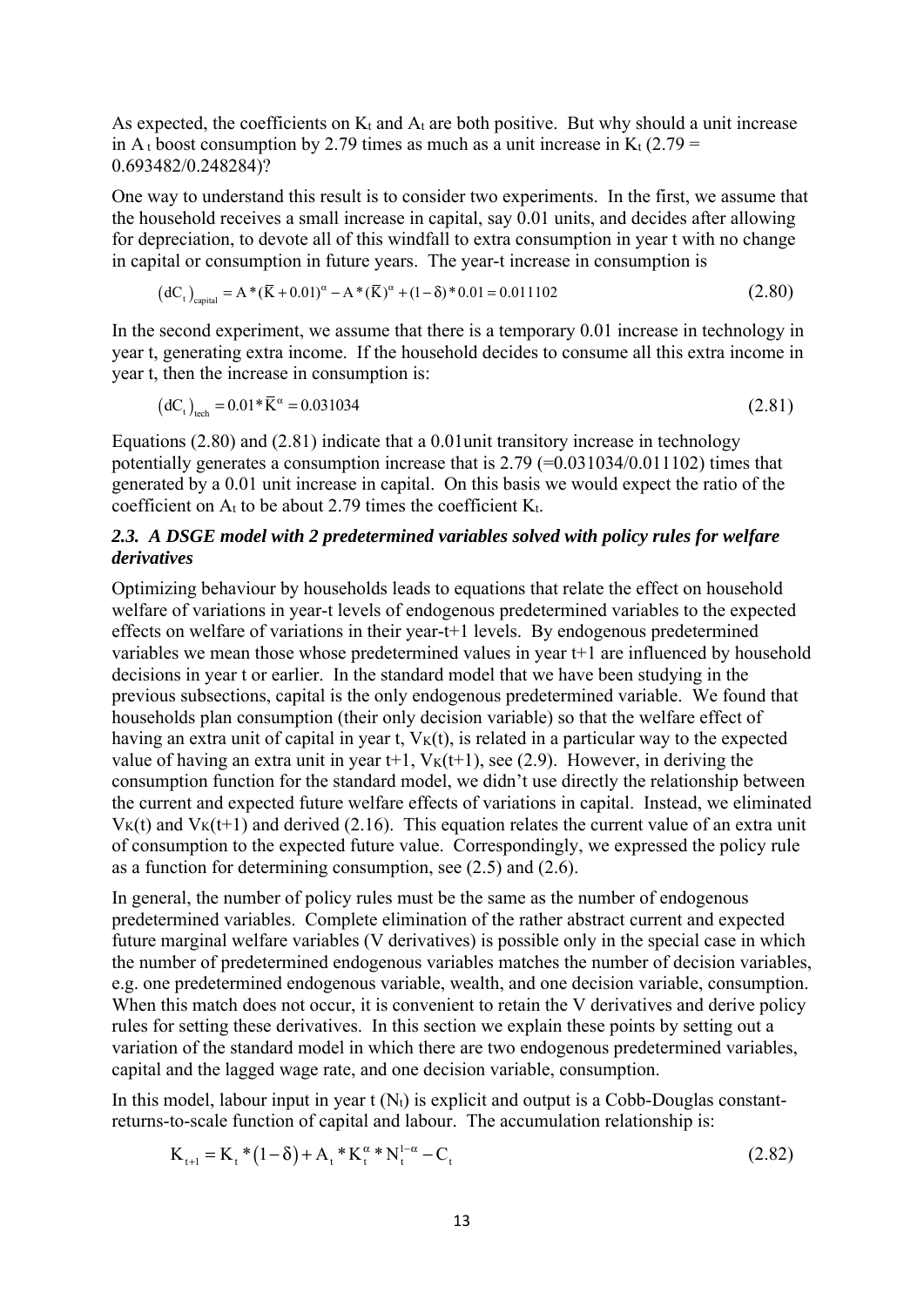The wage rate  $(W_t)$  equals the marginal product of labour<sup>6</sup>:

$$
W_{t} = (1 - \alpha)^{*} A_{t} {}^{*} K_{t}^{\alpha} {}^{*} N_{t}^{-\alpha}
$$
\n(2.83)

We assume that the wage rate adjusts sluggishly through time:

$$
W_t = WL_t * N_t^\eta \tag{2.84}
$$

where

η is a positive parameter; and

 $WL<sub>t</sub>$  is the lagged wage rate in year t, so that

$$
WL_{t+1} = W_t \tag{2.85}
$$

As in the standard model, see (2.2), stochastics is introduced via:

$$
A_{t+1} = A^* \exp(\sigma \varepsilon_{t+1})
$$
\n(2.86)

Equations (2.83) and (2.84) imply that labour input (employment) and the wage rate in year t are given by

$$
N_{t} = \left(\frac{(1-\alpha)^{*}A_{t}^{*}K_{t}^{\alpha}}{WL_{t}}\right)^{\frac{1}{\eta+\alpha}}
$$
\n(2.87)

$$
W_{t} = WL_{t}^{\frac{\alpha}{\eta + \alpha}} \left( (1 - \alpha)^{*} A_{t}^{*} K_{t}^{\alpha} \right)^{\frac{\eta}{\eta + \alpha}}
$$
(2.88)

Substituting (2.85) into (2.88) and (2.87) into (2.82) gives equations for the year t+1 values of the two predetermined variables (the lagged wage and capital) in terms of year t variables:

$$
WL_{t+1} = WL_{t}^{\frac{\alpha}{\eta + \alpha}} * ((1 - \alpha) * A_{t} * K_{t}^{\alpha})^{\frac{\eta}{\eta + \alpha}}
$$
(2.89)

$$
K_{t+1} = K_t * (1 - \delta) + A_t * K_t^{\alpha} * \left( \frac{(1 - \alpha)^* A_t * K_t^{\alpha}}{WL_t} \right)^{\frac{1 - \alpha}{\eta + \alpha}} - C_t
$$
 (2.90)

The household in this model understands (2.89) and (2.90). In deciding its consumption for year t, it takes account not only of  $K_t$ , as in the standard model, but also of  $WL_t$ . Both these variables have implications for the conditions that the household will face in year t+1. We continue to assume that  $(2.3)$  applies but this now leads to a version of  $(2.4)$  in which there is an extra argument in the V function:

$$
V(Kt, WLt, At, \sigma) = \frac{C_t^{1-\gamma}}{1-\gamma} + \beta * E_t [V(Kt+1, WLt+1, At+1, \sigma)]
$$
(2.91)

Optimizing with respect to  $C_t$  gives

$$
C_{t}^{-\gamma} + \beta * E_{t} \left[ V_{K}(t+1) \frac{\partial K_{t+1}}{\partial C_{t}} + V_{WL}(t+1) \frac{\partial W L_{t+1}}{\partial C_{t}} \right] = 0
$$
\n(2.92)

where

 $6$  The product price is the numeraire, fixed on 1.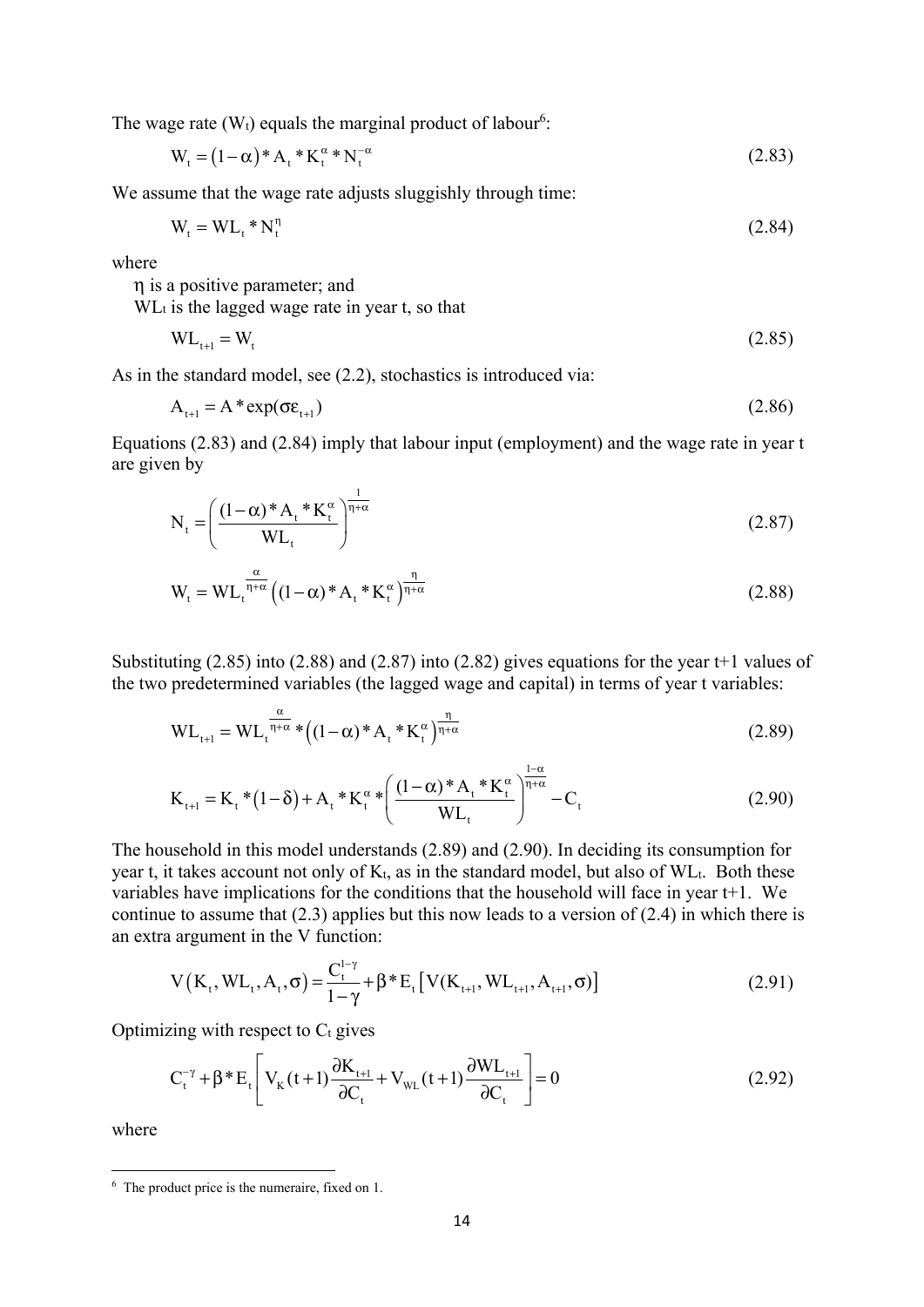$V_{K}(t+1)$  and  $V_{W}(t+1)$  are the derivatives of V with respect to its first two argument evaluated at the t+1 values of its 4 arguments; and

 $\partial K_{t+1}/\partial C_t$  and  $\partial W_{t+1}/\partial C_t$  are the partial derivatives of K<sub>t+1</sub> and WL<sub>t+1</sub>with respect to C<sub>t</sub> evaluated from the right hand sides of  $(2.90)$  and  $(2.89)$  holding  $K_t$ ,  $A_t$ , and  $WL_t$  constant.

Differentiating in  $(2.91)$  with respect to  $K_t$  gives

$$
V_{K}(t) = C_{t}^{-\gamma} * \frac{\partial C_{t}}{\partial K_{t}}
$$
  
+ $\beta * E_{t} \left[ V_{K}(t+1) * \left( \frac{\partial K_{t+1}}{\partial K_{t}} + \frac{\partial K_{t+1}}{\partial C_{t}} * \frac{\partial C_{t}}{\partial K_{t}} \right) + V_{WL}(t+1) * \left( \frac{\partial WL_{t+1}}{\partial K_{t}} + \frac{\partial WL_{t+1}}{\partial C_{t}} * \frac{\partial C_{t}}{\partial K_{t}} \right) \right]^{(2.93)}$ 

where

 $\partial K_{t+1}/\partial K_t$  is the partial derivative of K<sub>t+1</sub> with respect to K<sub>t</sub> evaluated from the right hand side of (2.90) holding  $C_t$ , A<sub>t</sub> and WL<sub>t</sub> constant;

 $\partial W_{t_{t+1}}/\partial K_t$  is the partial derivative of WL<sub>t+1</sub> with respect to K<sub>t</sub> evaluated from the right hand side of  $(2.89)$  holding  $A_t$  and WL<sub>t</sub> constant;

 $\partial C_*/\partial K$ , is the partial derivative of year-t consumption with respect to K<sub>t</sub> holding constant other determinants of current consumption which are  $A_t$ , WLt and  $\sigma$ ; and

 $\partial K_{t+1}/\partial C_t$  and  $\partial W_{t+1}/\partial C_t$  are as defined earlier.

Differentiating in  $(2.91)$  with respect to WL<sub>t</sub> gives

$$
V_{WL}(t) = C_{t}^{-\gamma} \sqrt{\frac{\partial C_{t}}{\partial WL_{t}}} + \beta \sqrt{\frac{\partial K_{t+1}}{\partial WL_{t}}} + \frac{\partial K_{t+1}}{\partial C_{t}} \sqrt{\frac{\partial C_{t}}{\partial WL_{t}}} + V_{WL}(t+1) \sqrt{\frac{\partial WL_{t+1}}{\partial WL_{t}}} + \frac{\partial WL_{t+1}}{\partial C_{t}} \sqrt{\frac{\partial C_{t}}{\partial WL_{t}}} \left[ V_{K}(t+1) \sqrt{\frac{\partial K_{t+1}}{\partial WL_{t}}} + V_{WL}(t+1) \sqrt{\frac{\partial WL_{t+1}}{\partial WL_{t}}} + \frac{\partial VL_{t+1}}{\partial C_{t}} \sqrt{\frac{\partial C_{t}}{\partial WL_{t}}} \right] (2.94)
$$

where

 $\partial K_{t+1}/\partial WL$ , is the partial derivative of K<sub>t+1</sub> with respect to WL<sub>t</sub> evaluated from the right hand side of (2.90) holding  $C_t$ ,  $A_t$  and  $K_t$  constant;

 $\partial W_{t+1}/\partial W_{t}$  is the partial derivative of WL<sub>t+1</sub> with respect to WL<sub>t</sub> evaluated from the right hand side of  $(2.89)$  holding  $A_t$  and  $K_t$  constant; and

∂C, /∂WL, is the partial derivative of year-t consumption with respect to WLt holding constant other determinants of current consumption which are  $A_t$ ,  $K_t$  and  $\sigma$ .

Use (2.92) to simplify (2.93) and (2.94):

$$
V_{K}(t) = \beta * E_{t} \left[ V_{K}(t+1) * \left( \frac{\partial K_{t+1}}{\partial K_{t}} \right) + V_{WL}(t+1) * \left( \frac{\partial W L_{t+1}}{\partial K_{t}} \right) \right]
$$
(2.95)

$$
V_{\text{WL}}(t) = \beta * E_t \left[ V_K(t+1) * \left( \frac{\partial K_{t+1}}{\partial WL_t} \right) + V_{\text{WL}}(t+1) * \left( \frac{\partial WL_{t+1}}{\partial WL_t} \right) \right]
$$
(2.96)

That is: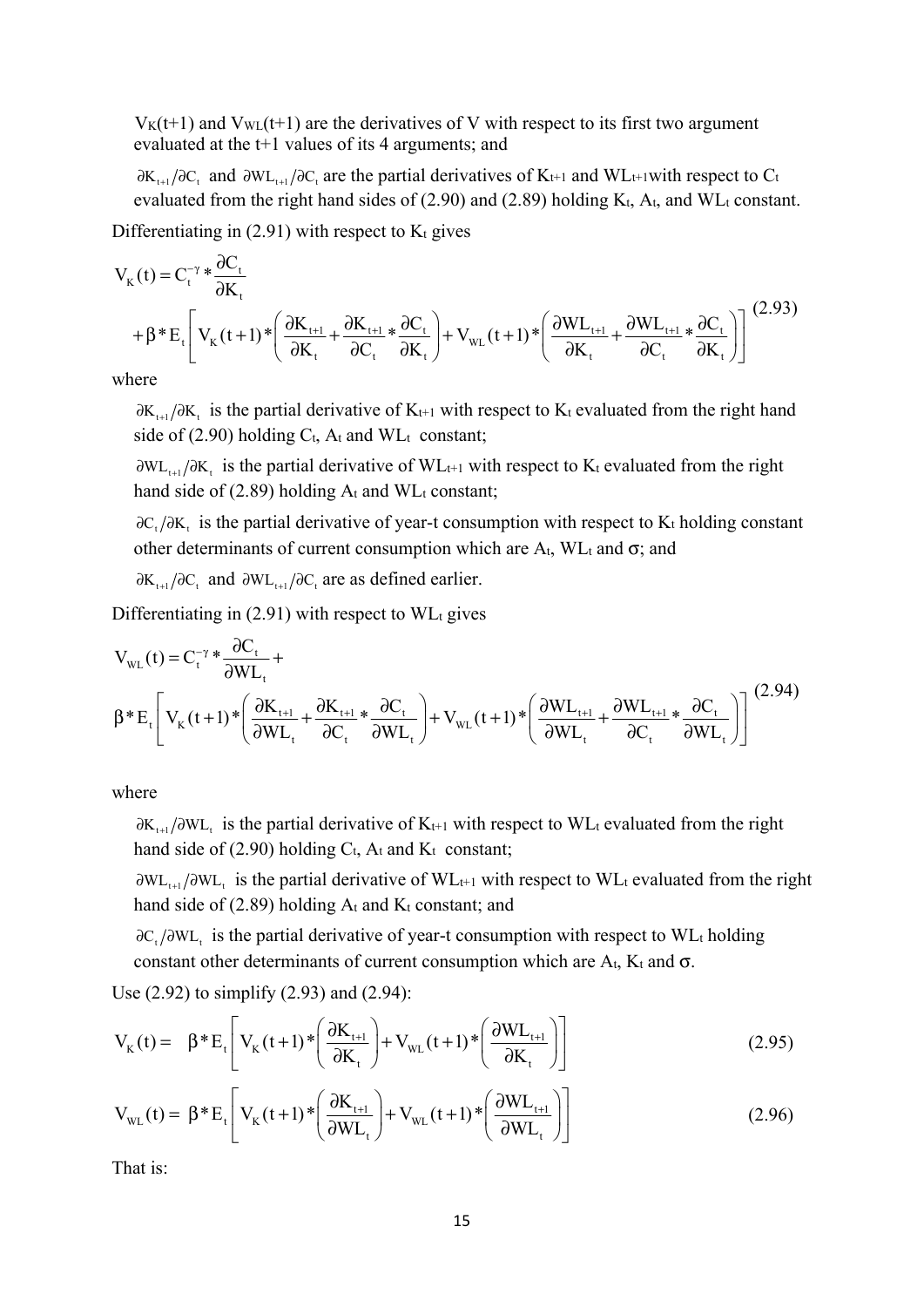$$
\begin{bmatrix}\nV_{K}(t) \\
V_{WL}(t)\n\end{bmatrix} = \beta * \begin{bmatrix}\n\frac{\partial K_{t+1}}{\partial K_{t}} & \frac{\partial W L_{t+1}}{\partial K_{t}} \\
\frac{\partial K_{t+1}}{\partial W L_{t}} & \frac{\partial W L_{t+1}}{\partial W L_{t}}\n\end{bmatrix} * \begin{bmatrix}\nE_{t}(V_{K}(t+1)) \\
E_{t}(V_{WL}(t+1))\n\end{bmatrix}
$$
\n(2.97)

In compact notation we have:

$$
VD(t) = \beta^*Q(t)^*E_t[VD(t+1)] \qquad (2.98)
$$

where

Q(t) is the matrix of derivatives on the right hand side of (2.97); and

VD(t) is the vector of partial derivatives of V evaluated at year-t values of variables.

Equation (2.98) corresponds to (2.9) in the standard model. In the standard model we manipulated (2.9) to eventually arrive at (2.16) which expresses year-t consumption in terms of the expected value of year t+1 consumption without the presence of V derivatives. We attempted to derive an equation similar to (2.16) for the present model. Starting from (2.98), and noting that Q(t) will generally be of full rank, we wrote

$$
Q(t)^{-1} * VD(t) = \beta * E_t [VD(t+1)] \qquad (2.99)
$$

This corresponds to (2.10) in the standard model. Next we substituted from (2.99) into (2.92):

$$
C_t^{-\gamma} + \left[\frac{\partial K_{t+1}}{\partial C_t}, \frac{\partial W L_{t+1}}{\partial C_t}\right] Q(t)^{-1} * V D(t) = 0
$$
\n(2.100)

This corresponds to (2.11) in the standard model. The next step with the standard model was to derive (2.12), which expresses  $V_K(t)$  in terms of  $C_t$ . But the equivalent step is not possible here. VD(t) is a 2 by 1 vector of unknowns which cannot be solved using the single equation (2.100).

Rather than eliminating VD(t), the solution method we suggest for the current model depends on specifying a policy rule for VD, that is a vector that gives a policy rule for each of the partial derivatives of V. This rule can be written as:

$$
VD(t) = M(Kt, WLt, At, \sigma)
$$
\n(2.101)

$$
VD(t+1) = M(K_{t+1}, WL_{t+1}, A_{t+1}, \sigma)
$$
\n(2.102)

Given this rule, we can simulate forward for any scenario for  $A_{t+\tau}$  for  $\tau=1, 2, \ldots$  as follows. Starting from K<sub>t</sub>, WL<sub>t</sub>, A<sub>t</sub> and  $\sigma$ , evaluate VD(t) in (2.101). Then compute

$$
C_t^{-\gamma} = -\left(\frac{\partial K_{t+1}}{\partial C_t} \quad \frac{\partial W L_{t+1}}{\partial C_t}\right)^* Q(t)^{-1}^* V D(t)
$$
\n(2.103)

Substitute into (2.90) and (2.89) to obtain  $K_{t+1}$  and  $WL_{t+1}$ . Then proceed to year t+1.

But how do we determine the form of M?

A first-order approximation for M can be found by applying the perturbation method around a non-stochastic steady state. The required non-stochastic steady-state solution can be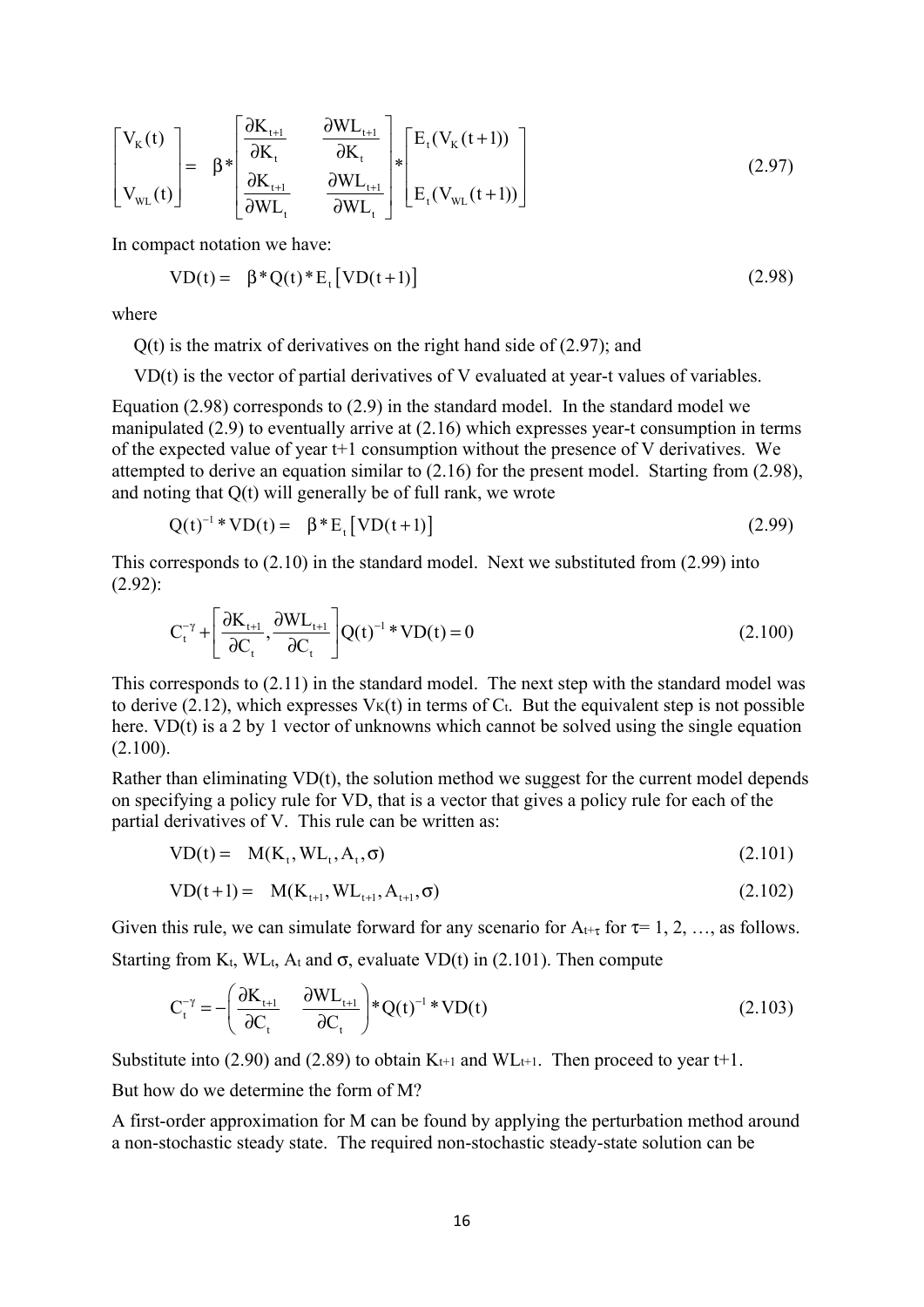obtained by assuming  $A_t = A$  and working with steady-state versions of (2.89), (2.90), (2.92) and (2.98):

$$
\overline{\text{WL}} = \overline{\text{WL}}^{\frac{\alpha}{\eta + \alpha}} * \left( (1 - \alpha)^* \mathbf{A}^* \overline{\mathbf{K}}^{\alpha} \right)^{\frac{\eta}{\eta + \alpha}}
$$
(2.104)

$$
\overline{K} = \overline{K} * (1 - \delta) + A * \overline{K}^{\alpha} * \left( \frac{(1 - \alpha)^* A * \overline{K}^{\alpha}}{\overline{WL}} \right)^{\frac{1 - \alpha}{\eta + \alpha}} - \overline{C}
$$
(2.105)

$$
\overline{C}^{-\gamma} = \beta \ast \overline{V_K} \tag{2.106}
$$

and

$$
\overline{VD} = \beta^* \overline{Q}^* \overline{VD} \tag{2.107}
$$

In (2.106) we have simplified (2.92) by recognizing that  $\partial K_{t+1}/\partial C_t = -1$  and  $\partial W_{t+1}/\partial C_t = 0$ . In (2.107) we assume that  $\overline{VD} \neq 0$ . This means that

$$
\det \left[ I - \beta^* \overline{Q} \right] = 0 \tag{2.108}
$$

In (2.107) and (2.108),  $\overline{Q}$  is a function of  $\overline{K}$  and  $\overline{WL}$  given by:

$$
\overline{Q} = \begin{bmatrix} (1-\delta) + (A) * \left( \frac{(1-\alpha)A}{\overline{WL}} \right)^{\frac{(1-\alpha)}{(\alpha+\eta)}} * \frac{(1+\eta)\alpha}{(\alpha+\eta)} * \overline{K}^{\frac{\eta(\alpha-1)}{(\alpha+\eta)}} & \frac{\alpha\eta}{(\alpha+\eta)} \overline{WL}^{\frac{\alpha}{\eta+\alpha}} * ((1-\alpha) * A)^{\frac{\eta}{\eta+\alpha}} * \overline{K}^{\frac{\alpha\eta-\alpha-\eta}{(\alpha+\eta)}} \\ & & \frac{\alpha\eta}{(\alpha+\eta)} \overline{WL}^{\frac{\alpha}{\eta+\alpha}} * ((1-\alpha) * A)^{\frac{\eta}{\eta+\alpha}} * \overline{K}^{\frac{\alpha\eta-\alpha-\eta}{(\alpha+\eta)}} \\ & & & \frac{\alpha}{\eta+\alpha} * \overline{WL}^{\frac{\eta}{\eta+\alpha}} * ((1-\alpha) * A * \overline{K}^{\alpha})^{\frac{\eta}{\eta+\alpha}} \end{bmatrix} (2.109)
$$

With  $\overline{Q}$  replaced by the right hand side of (2.109), the system (1.104) to (1.108) contains 6 equations and 5 unknowns:  $\overline{K}$ ,  $\overline{WL}$ ,  $\overline{C}$ ,  $\overline{V_{K}}$  and  $\overline{V_{WL}}$ . Under our assumption that  $\overline{VD}\neq 0$ , the 2 equations in (2.107) are linearly dependent. Consequently, one of them can be deleted, leaving us with 5 equations to determine the 5 unknowns.

Once the non-stochastic steady-state solution is in place, we can use it as the baseline and create a linearized version of the model in which the variables are deviations from this baseline. Rather than presenting this linearized version in its full algebraic complexity, we set it out in stylized form:

$$
dW L_{t+1} = f_{2.89}(dW L_{t}, dA_{t}, dK_{t})
$$
\n(2.110)

$$
dK_{t+1} = f_{2.90}(dK_t, dA_t, dWL_t, dC_t)
$$
\n(2.111)

$$
dC_{t} = f_{2.92}(E_{t}dVD(t+1), dK_{t}, dA_{t}, dWL_{t})
$$
\n(2.112)

$$
E_{t}dVD(t+1) = f_{2.98}(dVD(t), dK_{t}, dWL_{t}, dA_{t})
$$
\n(2.113)

$$
dVD(t) = \overline{M}_{K} * dK_{t} + \overline{M}_{WL} * dWL_{t} + \overline{M}_{A} * dA_{t} + \overline{M}_{\sigma} * d\sigma
$$
\n(2.114)

$$
E_{t}dVD(t+1) = \overline{M}_{K} * dK_{t+1} + \overline{M}_{WL} * dWL_{t+1}
$$
\n(2.115)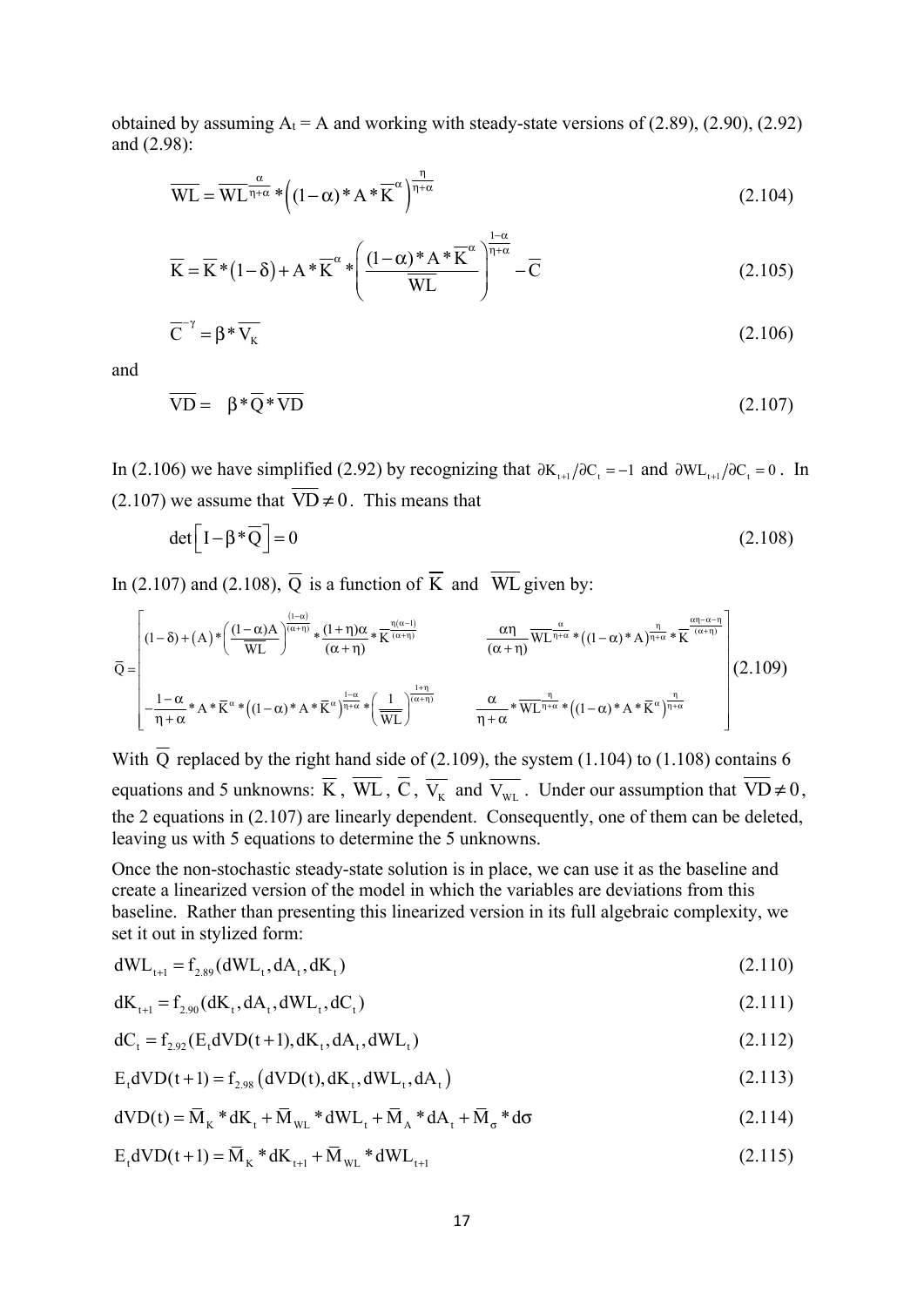Equations  $(2.110)$  and  $(2.111)$  are linearized versions of  $(2.89)$  and  $(2.90)$ . Equation  $(2.112)$ is a linearized version of (2.92) with  $dC_t$  isolated on the left hand side. Equation (2.113) is a linearized version of (2.98) with  $E_dVD(t+1)$  isolated on the left hand side. In (2.113) we assume that the components of  $Q(t)$  do not depend on  $C_t$ . This assumption is valid in the current model, but its use here is convenient rather than essential. Equation (2.114) is a linearized version of the policy rule (2.101). Equation (2.115) shows in linearized form the household's expectation for  $dVD(t+1)$  on the assumption that the household expects to be following policy rule (2.101). We assume that the household's expectations for  $d\sigma$  and  $dA_{t+1}$ are always zero and that  $dK_{t+1}$  and  $dW_{t+1}$  are non-stochastic.

To determine the values of  $\overline{M}_{K}$ ,  $\overline{M}_{WL}$ ,  $\overline{M}_{A}$  and  $\overline{M}_{\sigma}$  to be used in a first order approximation to the policy rule, we conduct four experiments with the linearized equations (2.110) to  $(2.115)$ . In these experiments, the four exogenous or predetermined variables,  $dK_t$ ,  $dW$ L<sub>t</sub>,  $dA_t$  and  $d\sigma$ , are shocked individually.

In the first experiment,  $dK_t= 1$  and changes in the other exogenous variables are zero. This leads to:

$$
dW_{t+1} = f_{2.89}(0,0,1) \tag{2.116}
$$

$$
dK_{t+1} = f_{2.90}(1, 0, 0, dC_t)
$$
\n(2.117)

$$
dC_t = f_{2.92}(E_t dVD(t+1), 1, 0, 0)
$$
\n(2.118)

$$
E_t dVD(t+1) = f_{2.98}(dVD(t), 1, 0, 0)
$$
\n(2.119)

$$
dVD(t) = \overline{M}_K
$$
\n(2.120)

$$
E_t dVD(t+1) = \overline{M}_K * dK_{t+1} + \overline{M}_{WL} * dWL_{t+1}
$$
\n(2.121)

After a series of substitutions, (2.116) to (2.121) reduces to:

$$
f_{2.98}(\overline{M}_{K},1,0,0) = \overline{M}_{K} * f_{2.90}(1,0,0,f_{2.92}(f_{2.98}(\overline{M}_{K},1,0,0),1,0,0)) + \overline{M}_{WL} * f_{2.89}(0,0,1)
$$
(2.122)

In the second experiment,  $dW_{L} = 1$  and changes in the other exogenous variables are zero. This leads to:

$$
f_{2.98}(\bar{M}_{WL}, 0, 1, 0) = \bar{M}_{K} * f_{2.90}(0, 0, 1, f_{2.92}(f_{2.98}(\bar{M}_{WL}, 0, 1, 0), 0, 0, 1)) + \bar{M}_{WL} * f_{2.89}(1, 0, 0)
$$
(2.123)

Together, (2.122) and (2.123) give 4 equations that can be used to determine the 2 components of  $\overline{M}_{K}$  and the 2 components of  $\overline{M}_{W}$ .

In the third experiment  $dA_t = 1$  and changes in the other exogenous variables are zero. This experiment reveals the value of  $\overline{M}_A$  given that we already know the values of  $\overline{M}_K$  and  $\overline{M}_{WL}$ .

In the fourth experiment  $d\sigma = 1$  and changes in the other exogenous variables are zero. This experiment shows that  $\overline{M}_0 = 0$ .

#### **3. Towards a DSGE consumption function for a full-scale CGE model**

In this section, we reformulate the theory from section 2 in a way that we hope will lead to a DSGE specification of consumer behaviour suitable for incorporation in a CGE model. Towards this objective, we refer to wealth accumulation rather than capital accumulation and we work as much as possible with elasticities rather than derivatives. Following subsection 2.3, we specify the household's policy as a function for determining the derivatives of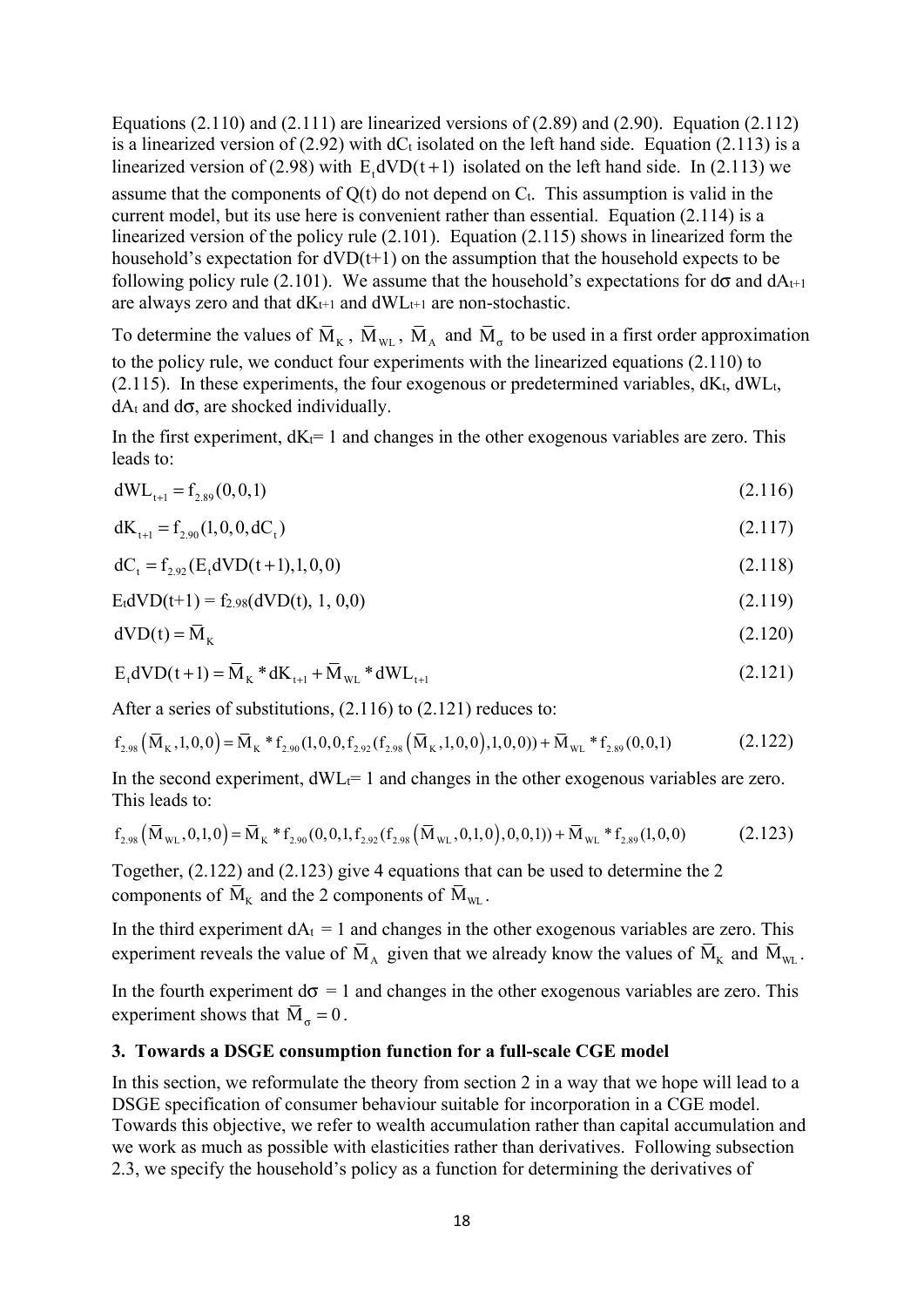lifetime welfare with respect to pre-determined variables, and we use the perturbation method to derive the elasticities of this policy function with respect to variations in exogenous variables. Our derivation of these elasticities is long and potentially error prone. As a partial check, we apply our formulas to the standard neoclassical model and show that they lead to the same results as in subsection 2.2.

#### *Model*

CGE wealth accumulation equation:

$$
X_{t+1} = J(X_t, Z_t, C_t) \tag{3.1}
$$

In (3.1) we have in mind a CGE wealth accumulation relationship in which household wealth at the start of year t+1  $(X_{t+1})$  is a function of household wealth at the start of year t ( $X_t$ ), consumption during year t ( $C_t$ ) and other variables exogenous to households ( $Z_t$ ). These other variables could include technologies, consumer preferences, the terms of trade, public expenditure, and the state of business confidence. We assume that the Z vector for year t is known to households in year t, but the Z vector for future years is known in year t only in a probabilistic form. As in previous sections, we indicate uncertainty by a variance/covariance variable denoted by  $\sigma$ . The exogenous Z variables through the CGE model can be thought of as determining components of household income such as wage rates, employment, profits and transfer payments.

Consumer lifetime welfare:

$$
V(X_t, Z_t, \sigma) = U(C_t, X_t) + \beta^* E_t[V(X_{t+1}, Z_{t+1}, \sigma)]
$$
\n(3.2)

In (3.2) we generalize the earlier specification, e.g. (2.4), by making the utility contribution in year t a function not only of consumption  $(C_t)$  but also of wealth  $(X_t)$ . We assume that wealth contributes to lifetime welfare not only by facilitating future consumption but also by providing a sense of security in each year. For concreteness, we give U the specific form

$$
U(t) = \frac{\left(X_t^{1-\theta} * C_t^{\theta}\right)^{1-\gamma}}{(1-\gamma)}
$$
\n(3.3)

where  $\gamma$  and  $\theta$  are positive parameters, with  $\gamma$  < 1 and  $\theta \leq 1$ . We use the notation U(t) to denote the value of utility in year t. In view of the inability of the method being pursued in this paper to produce a consumption function that gives non-zero responses to variations in  $\sigma$  [see  $(2.75)$ ], the inclusion of  $X_t$  in the utility function seems a potentially attractive path for capturing effects of uncertainty. For example, we might simulate growing uncertainty by decreasing θ.

Optimizing consumption between the current year and the future leads to

$$
U_{c}(t) + \beta * \{E_{t}[V_{x}(t+1)]\} * \frac{\partial X_{t+1}}{\partial C_{t}} = 0
$$
\n(3.4)

where  $U_C(t)$  and  $V_X(t+1)$  denote partial derivatives of U and V with respect to C and X evaluated with the arguments in the U and V functions set at their year t and t+1 values.

Differentiating the V function in  $(3.2)$  with respect to X gives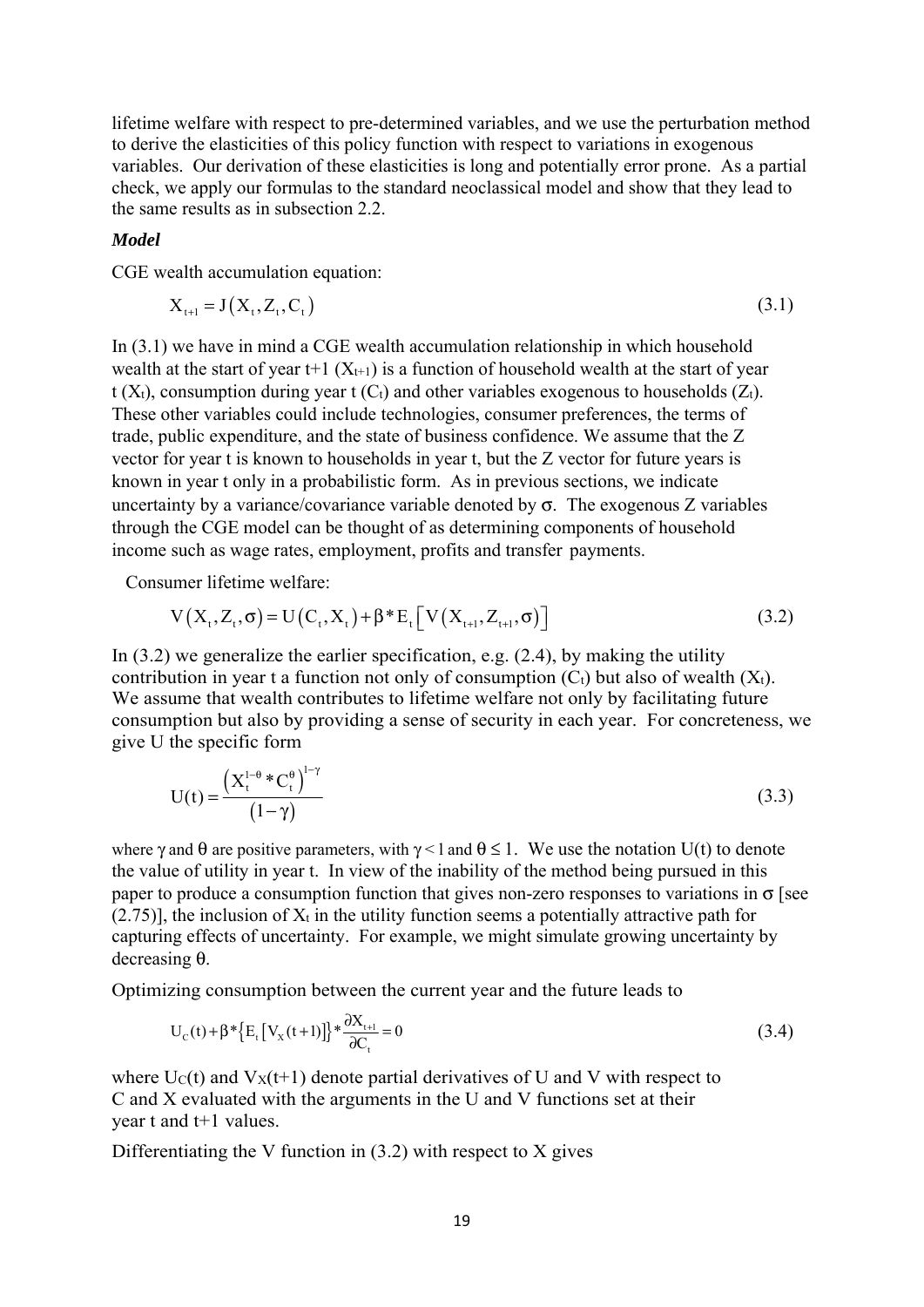$$
V_{X}(t) = U_{X}(t) + U_{C}(t) * \frac{\partial C_{t}}{\partial X_{t}} + \beta * E_{t} \left[ V_{X}(t+1) * \frac{\partial X_{t+1}}{\partial X_{t}} + V_{X}(t+1) * \frac{\partial X_{t+1}}{\partial C_{t}} * \frac{\partial C_{t}}{\partial X_{t}} \right]
$$
(3.5)

By using  $(3.4)$  we can simplify  $(3.5)$  to:

$$
V_{X}(t) = U_{X}(t) + \beta * \{E_{t}[V_{X}(t+1)]\} * \frac{\partial X_{t+1}}{\partial X_{t}}
$$
(3.6)

As in subsection 2.3, we specify the policy rule for consumers as a function of the derivative of V, this time with respect to wealth rather than capital:

$$
V_{X}(t) = M[X_{t}, Z_{t}, \sigma]
$$
\n(3.7)

Finally, we assume that the household expects in year t to be implementing its policy rule in year t+1.

$$
E_{t}V_{X}(t+1) = E_{t}M[X_{t+1}, Z_{t+1}, \sigma]
$$
\n(3.8)

#### *Linearizing (3.1), (3.4), (3.6), (3.7) and (3.8): an elasticity format*

As in section 2, we assume that the DSGE model in this section has a non-stochastic steady state. Then we linearize the model's equations  $[(3.1), (3.4), (3.6), (3.7)$  and  $(3.8)]$ around this steady state. In CGE modelling, we are accustomed to specifying equations in terms of elasticities and percentage changes in variables rather than derivatives and changes in variables. Consequently, to ease the transfer of DSGE specifications into CGE modelling it is useful to express DSGE linearized equations mainly in elasticity percentage-change form.

We derive the linearized system in a general form and use the general form in two tasks:

- (i) to determine the elasticity  $(M_X)$  of the policy rule with respect to wealth  $(X_t)$ ; and then
- (ii) to specify the household's consumption function, that is the function relating  $C_t$  to  $X_t$  and  $Z_t$ .

As in section 2 we assume that  $\sigma$  is fixed on zero.

To derive the linearized system we start by writing the linearized version of  $(3.1)$  as:

$$
x_{t+1} = J_X * x_t - J_C * c_t + J_Z * z_t
$$
\n(3.9)

where

 $x_{t+1}$ ,  $x_t$ ,  $c_t$  and  $z_t$  are *percentage* deviations in  $X_{t+1}$ ,  $X_t$ ,  $C_t$  and  $Z_t$  from their steadystate values; and

 $Jx$ , Jc and Jz (without t arguments) are elasticities of the J function in (3.1) evaluated at steady-state values of the variables. In general, the elasticities are defined by:

$$
J_{X}(t) = \frac{\partial X_{t+1}}{\partial X_{t}} * \frac{X_{t}}{X_{t+1}}
$$
(3.10)

$$
J_c(t) = -\frac{\partial X_{t+1}}{\partial C_t} * \frac{C_t}{X_{t+1}}
$$
(3.11)

and

$$
J_{Z}(t) = \frac{\partial X_{t+1}}{\partial Z_t} * \frac{Z_t}{X_{t+1}}
$$
(3.12)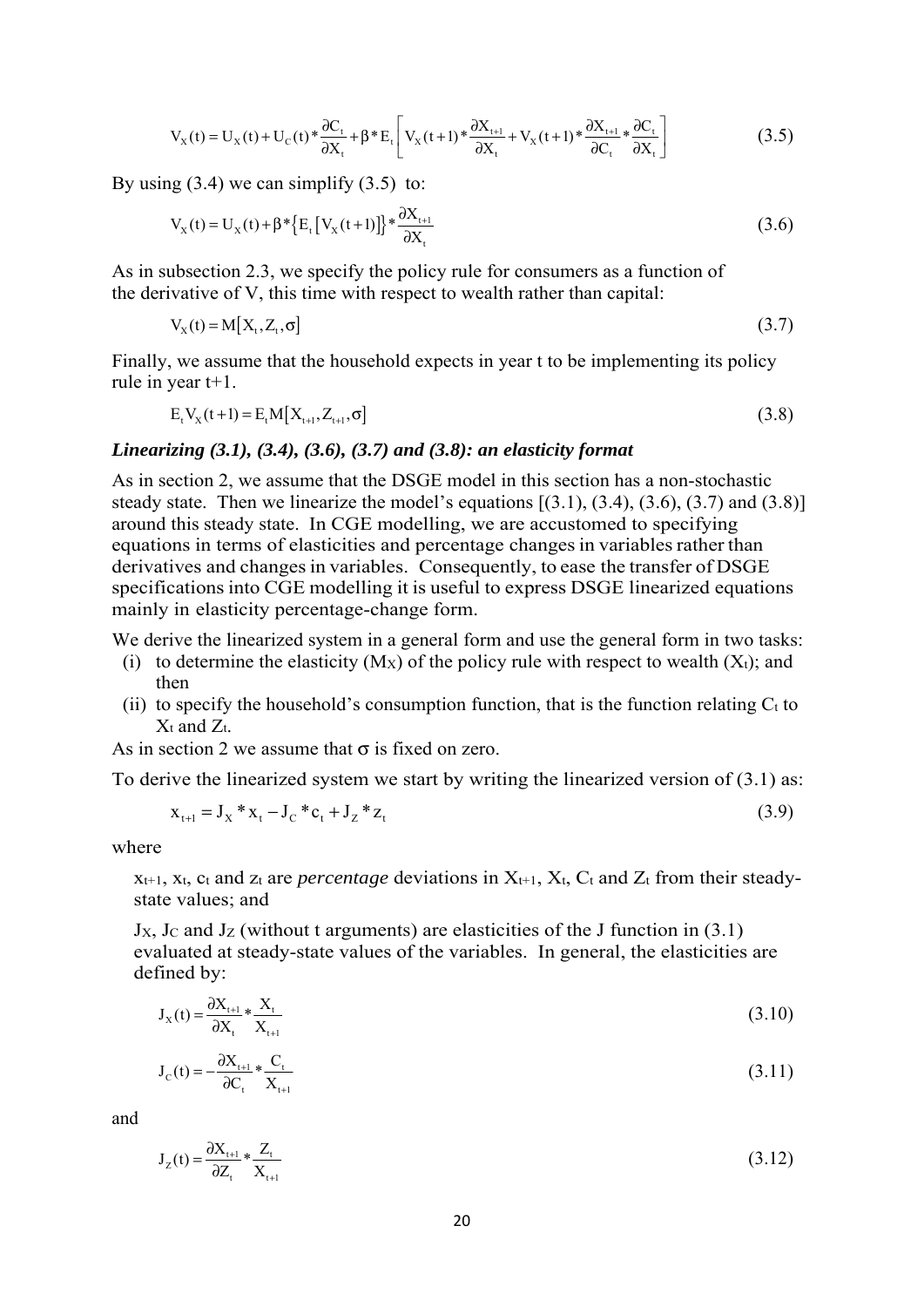In (3.10) to (3.12) we use the notation  $J_X(t)$ ,  $J_Y(t)$  and  $J_Z(t)$  to denote elasticities evaluated with variables set at their year t values. The absence of these t arguments in (3.9) means that the elasticities are evaluated at steady-state values. We assume that both  $J_X(t)$  and  $J_C(t)$  are non-negative. As becomes apparent shortly, we will need to compute percentage changes in  $J_X(t)$  and  $J_C(t)$ . Percentage changes in negative quantities are not well defined.  $J_X(t)$  presents no problem,. We expect the elasticity of future wealth with respect to current wealth to be positive. However, we expect an increase in current consumption to reduce future wealth. Consequently, to ensure that  $J<sub>C</sub>$  is positive, we define it in (3.11) with a negative sign on the right hand side. The same problem does not arise with  $J_Z(t)$ . It can be either positive or negative. We don't need to compute percentage changes in it.

Next we use  $(3.3)$ ,  $(3.8)$  and  $(3.11)$  to obtain a non-stochastic version of  $(3.4)$ :

$$
\theta^* C_t^{\theta-1}^* X_t^{1-\theta} (X_t^{1-\theta}^* C_t^{\theta})^{-\gamma} = \beta^* \tilde{M}(t)^* J_c(t)^* \frac{X_{t+1}}{C_t}
$$
\n(3.13)

where

$$
\tilde{M}(t) = E_t [M(t+1)] \tag{3.14}
$$

Linearizing (3.13) gives:

$$
(\theta - 1 - \theta^* \gamma)^* c_t + (1 - \theta)(1 - \gamma)^* x_t = \tilde{m}(t) + j_c(t) + x_{t+1} - c_t
$$
\n(3.15)

where

 $\tilde{m}(t)$  and jc(t) are percentage deviations in  $\tilde{M}(t)$  and Jc(t) from their steady-state values. Notice that by using the negative sign on the right hand side of (3.11) so that J<sub>C</sub> is positive, we ensure the existence of the percentage change  $i c(t)$ .

We calculate  $\text{jc}(t)$  via a linearized version of (3.11):

$$
j_{C}(t) = J_{CX} * x_{t} + J_{CC} * c_{t} + J_{CZ} * z_{t}
$$
\n(3.16)

Jcx, Jcc and Jcz (without t arguments) are elasticities of the Jc function in  $(3.11)$ evaluated at steady-state values of the variables. In general, these elasticities are defined by:

$$
J_{CX}(t) = \frac{\partial J_C(t)}{\partial X_t} * \frac{X_t}{J_C(t)}
$$
(3.17)

$$
J_{\rm CC}(t) = \frac{\partial J_{\rm C}(t)}{\partial C_{\rm t}} * \frac{C_{\rm t}}{J_{\rm C}(t)}
$$
(3.18)

and

$$
J_{CZ}(t) = \frac{\partial J_C(t)}{\partial Z_t} * \frac{Z_t}{J_C(t)}
$$
(3.19)

We use (3.3), (3.7), (3.8), (3.14) and (3.10) to obtain a non-stochastic version of (3.6):

$$
M(t) = (1 - \theta) * X_t^{-\theta} * C_t^{\theta} * (X_t^{1-\theta} * C_t^{\theta})^{-\gamma} + \beta * {\tilde{M}(t)} * J_X(t) * \frac{X_{t+1}}{X_t}
$$
(3.20)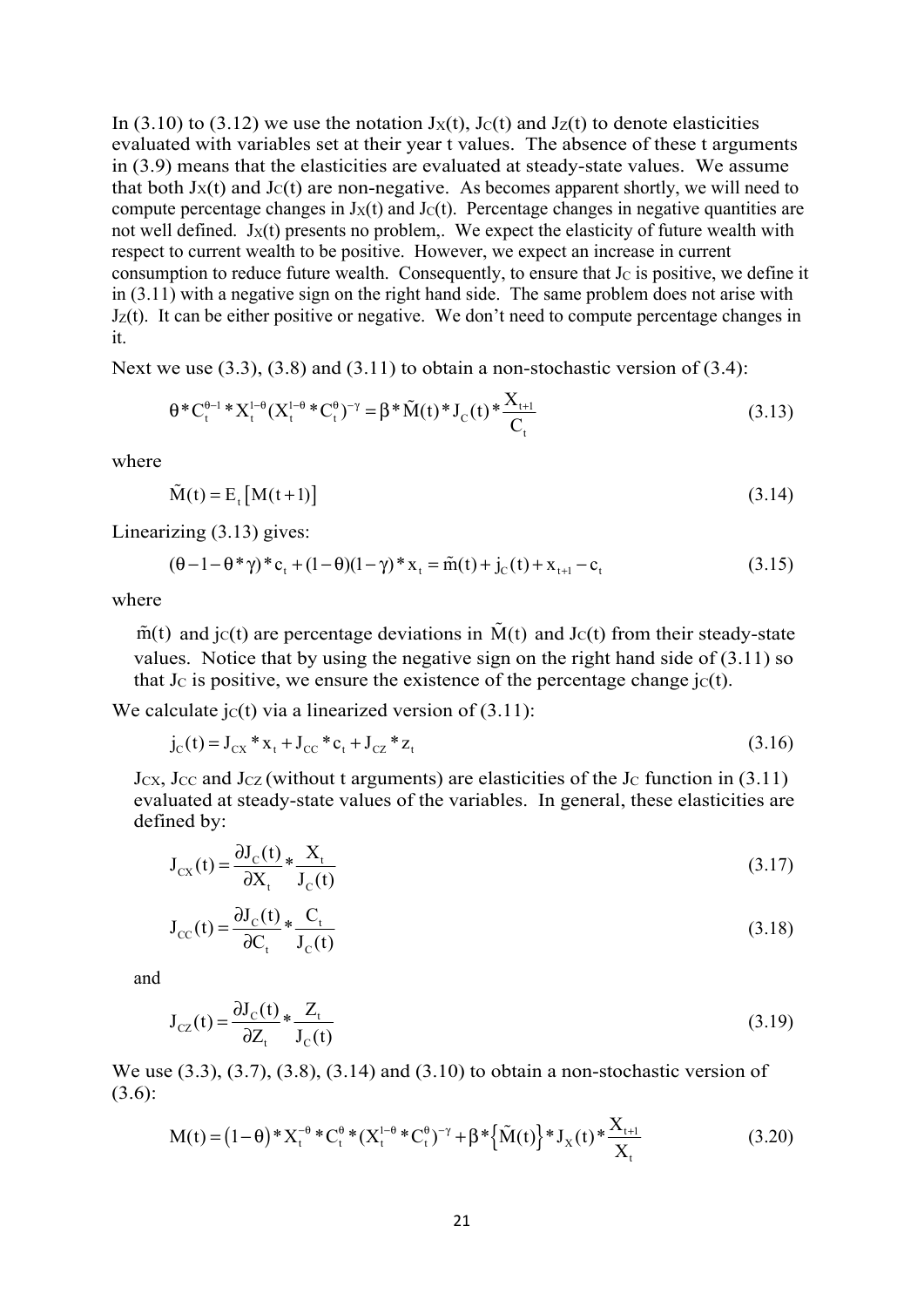Linearizing (3.20) gives

$$
M * m(t) =
$$
  
\n
$$
U_x * [( \theta * \gamma - \theta - \gamma) * x_t + (1 - \gamma) * \theta * c_t ] + \beta * M * J_x * [ \tilde{m}(t) + j_x(t) + x_{t+1} - x_t ]
$$
\n(3.21)

where

m(t) and  $iX(t)$  are percentage deviations in M(t) and  $JX(t)$  from their steady-state values. In deriving  $(3.21)$  we use the facts that the steady-state values of M(t) and  $E_t[M(t+1)]$  are the same and can be written as M, and that the steady state values of  $X_t$  and  $X_{t+1}$  are the same.

We calculate  $i(x(t))$  via a linearized version of (3.10):

$$
j_{X}(t) = J_{XX} * x_{t} + J_{XC} * c_{t} + J_{XZ} * z_{t}
$$
\n(3.22)

 $J_{XX}$ ,  $J_{XC}$  and  $J_{XZ}$  (without t arguments) are elasticities of the  $J_X$  function in (3.10) evaluated at steady-state values of the variables. In general, these elasticities are defined by:

$$
J_{XX}(t) = \frac{\partial J_X(t)}{\partial X_t} * \frac{X_t}{J_X(t)}
$$
(3.23)

$$
J_{XC}(t) = \frac{\partial J_X(t)}{\partial C_t} * \frac{C_t}{J_X(t)}
$$
(3.24)

and

$$
J_{xz}(t) = \frac{\partial J_x(t)}{\partial Z_t} * \frac{Z_t}{J_x(t)}
$$
(3.25)

With  $\sigma$  fixed, we write the linearized form of (3.7) as

$$
m(t) = M_X * x_t + M_Z * z_t
$$
\n(3.26)

where

MX and MZ are the steady state values of the elasticity of the M function with respect to X and Z defined by:

$$
M_X(t) = \frac{\partial M(t)}{\partial X_t} * \frac{X_t}{M(t)} \quad \text{and} \quad M_Z(t) = \frac{\partial M(t)}{\partial Z_t} * \frac{Z_t}{M(t)}
$$
(3.27)

We assume in this section (but not in section 4) that year t contains no information about exogenous variables in year t+1. Thus, in this section we have

$$
E_t[z_{t+1}] = 0 \tag{3.28}
$$

leading to a simple linearized form for (3.8):

$$
\tilde{m}(t) = M_X * x_{t+1} \tag{3.29}
$$

In deriving (3.29), we not only adopt (3.28) but we also note that  $x_{t+1}$  is non-stochastic: it is completely determined in (3.1) by year-t variables.

#### *Evaluating MX*

We work with the seven equations (3.9), (3.15), (3.16), (3.21), (3.22), (3.26) and (3.29). We take the values of the parameters,  $\gamma$ ,  $\beta$  and  $\theta$ , as given and we assume that the coefficients J<sub>X</sub>,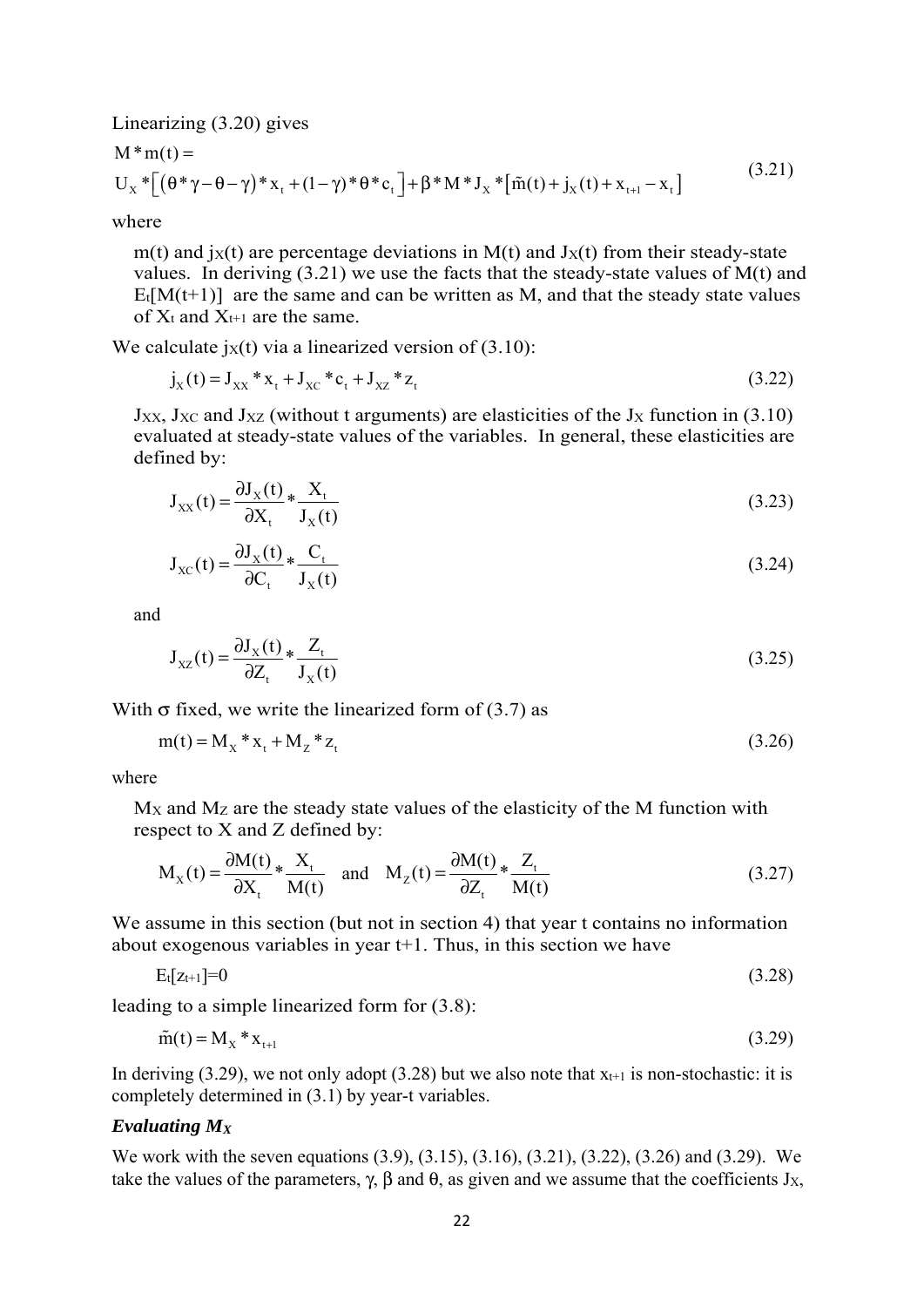Jc, Jz, Jcc, Jcx, Jcz, Jxc, Jxx, Jxz, M and Ux can be evaluated from the non-stochastic steadystate solution of our model. For the purposes of evaluating  $Mx$ , we treat  $x_t$  and  $z_t$ , as exogenous variables.

To obtain MX, we set

$$
x_t = 1 \text{ and } z_t = 0 \tag{3.30}
$$

With the z variable set in this way, Mz disappears from our 7 equations. This leaves 7 unknowns,  $x_{t+1}$ ,  $c_t$ , j $c(t)$ , j $x(t)$ ,  $m(t)$ ,  $\tilde{m}(t)$  and Mx, in 7 equations. With  $x_t$  set on one and  $z_t$ set on zero, the valid solution for  $Mx$  (as we will see shortly there is more than one solution) reveals the steady-state elasticity of  $M(t)$  with respect to  $X_t$ : it is the percentage effect on M of a 1 per cent increase in  $X_t$  holding constant all other exogenous variables.

Under condition (3.30), we obtain a quadratic expression for  $M_X$  by eliminating the other 6 unknowns from the 7 equations. To do this, we start by using  $(3.26)$ ,  $(3.29)$ ,  $(3.16)$  and  $(3.22)$ to eliminate m(t),  $\tilde{m}(t)$ ,  $\tilde{j}(t)$  and  $\tilde{j}(t)$  from (3.15) and (3.21):

$$
(\theta - 1 - \theta^* \gamma)^* c_t + (1 - \theta)(1 - \gamma) = M_X * x_{t+1} + J_{CX} + J_{CC} * c_t + x_{t+1} - c_t
$$
\n(3.31)

$$
M^*M_x = U_x^*[(\theta^*\gamma - \theta - \gamma) + (1 - \gamma)^*\theta^*c_t] + \beta^*M^*J_x^*[M_x^*X_{t+1} + J_{xx} + J_{xc}^*c_t + X_{t+1} - 1] \tag{3.32}
$$

Rearranging (3.9) we obtain

$$
c_{t} = \left(\frac{\mathbf{x}_{t+1} - \mathbf{J}_{\mathbf{x}}}{-\mathbf{J}_{\mathbf{C}}}\right) \tag{3.33}
$$

Substituting from  $(3.33)$  into  $(3.31)$  and  $(3.32)$  gives

$$
\frac{\{-J_{x}(\theta - \theta^{*}\gamma - J_{cc}) - J_{c}[(1-\theta)(1-\gamma) - J_{cx}]\}}{\{-J_{c}[M_{x} + 1] - (\theta - \theta^{*}\gamma - J_{cc})\}} = x_{t+1}
$$
\n(3.34)

and

$$
\left\{ M^* M_X - \beta^* M^* J_X^* (J_{XX} - 1) - U_X^* (\theta^* \gamma - \theta - \gamma) \right\} =
$$
  
+ 
$$
\left[ U_X^* (1 - \gamma)^* \theta + \beta^* M^* J_X^* J_{XC} \right]^{*} \left( \frac{X_{t+1} - J_X}{-J_C} \right)
$$
  
+ 
$$
\left[ \beta^* M^* J_X^* (M_X + 1) \right]^{*} X_{t+1}
$$
 (3.35)

Rearrange (3.35) to obtain

$$
\frac{\left[J_{c} * M * M_{x} - J_{c} * \beta * M * J_{x} * (J_{xx} - 1) - J_{c} * U_{x} * (\theta * \gamma - \theta - \gamma)\right]}{-\left[J_{x} * U_{x} * (1 - \gamma) * \theta + J_{x} * \beta * M * J_{x} * J_{xc}\right]}}{\left\{\left[J_{c} * \beta * M * J_{x} * (M_{x} + 1)\right] - \left[U_{x} * (1 - \gamma) * \theta + \beta * M * J_{x} * J_{xc}\right]\right\}} = x_{t+1}
$$
(3.36)

Combine (3.34) and (3.36) to eliminate  $x_{t+1}$ :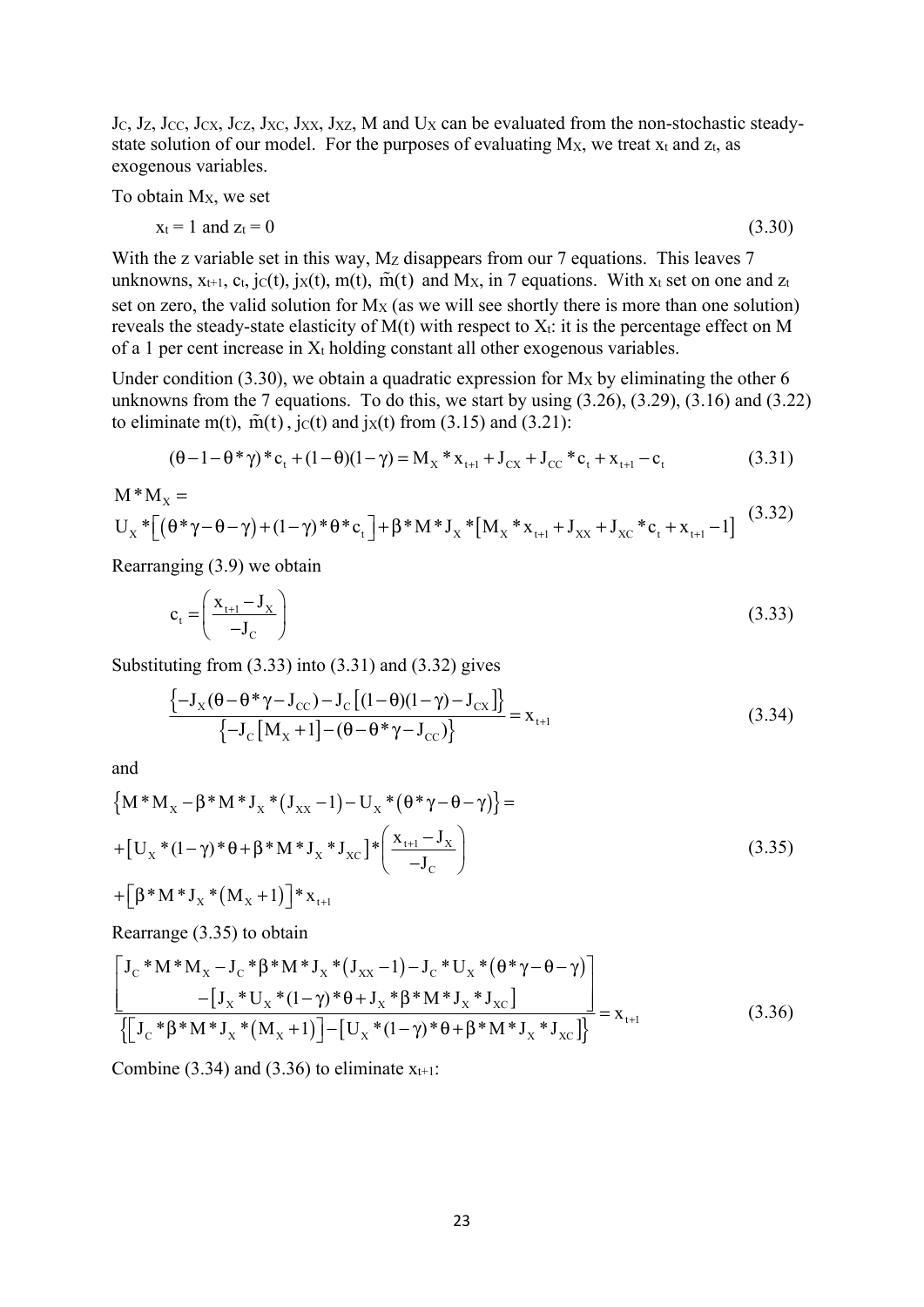$$
\begin{aligned}\n&\left[\mathbf{J}_{\rm C} * \mathbf{M} * \mathbf{M}_{\rm X} - \mathbf{J}_{\rm C} * \boldsymbol{\beta} * \mathbf{M} * \mathbf{J}_{\rm X} * (\mathbf{J}_{\rm XX} - 1) - \mathbf{J}_{\rm C} * \mathbf{U}_{\rm X} * (\boldsymbol{\theta} * \boldsymbol{\gamma} - \boldsymbol{\theta} - \boldsymbol{\gamma})\right] \\
&\quad - \left[\mathbf{J}_{\rm X} * \mathbf{U}_{\rm X} * (1 - \boldsymbol{\gamma}) * \boldsymbol{\theta} + \mathbf{J}_{\rm X} * \boldsymbol{\beta} * \mathbf{M} * \mathbf{J}_{\rm X} * \mathbf{J}_{\rm XC}\right] \\
&\quad \left\{\left[\mathbf{J}_{\rm C} * \boldsymbol{\beta} * \mathbf{M} * \mathbf{J}_{\rm X} * (\mathbf{M}_{\rm X} + 1)\right] - \left[\mathbf{U}_{\rm X} * (1 - \boldsymbol{\gamma}) * \boldsymbol{\theta} + \boldsymbol{\beta} * \mathbf{M} * \mathbf{J}_{\rm X} * \mathbf{J}_{\rm XC}\right]\right\} \\
&\quad = \frac{\left\{-\mathbf{J}_{\rm X}(\boldsymbol{\theta} - \boldsymbol{\theta} * \boldsymbol{\gamma} - \mathbf{J}_{\rm CC}) - \mathbf{J}_{\rm C}\left[(1 - \boldsymbol{\theta})(1 - \boldsymbol{\gamma}) - \mathbf{J}_{\rm CX}\right]\right\}}{\left\{-\mathbf{J}_{\rm C}\left[\mathbf{M}_{\rm X} + 1\right] - (\boldsymbol{\theta} - \boldsymbol{\theta} * \boldsymbol{\gamma} - \mathbf{J}_{\rm CC})\right\}}\n\end{aligned} \tag{3.37}
$$

Cross multiply in (3.37):

$$
\begin{bmatrix}\nJ_{C} * M * M_{x} - J_{C} * \beta * M * J_{x} * (J_{xx} - 1) - J_{C} * [U_{x} * (\theta * \gamma - \theta - \gamma)] \\
-(J_{x} * U_{x} * (1 - \gamma) * \theta + J_{x} * \beta * M * J_{x} * J_{xc}] \\
= \{-J_{x} (\theta - \theta * \gamma - J_{CC}) - J_{C} [(1 - \theta)(1 - \gamma) - J_{cx}]\} \\
* \{J_{C} * \beta * M * J_{x} * M_{x} + J_{C} * \beta * M * J_{x} - [U_{x} * (1 - \gamma) * \theta + \beta * M * J_{x} * J_{xc}]\}\n\end{bmatrix}
$$
\n(3.38)

Working with  $(3.38)$  we find that  $M_X$  satisfies the quadratic equation:

$$
e^{2} M_{x}^{2} + e^{2} M_{x} + e^{0} = 0
$$
\n(3.39)

where

$$
e2 = \left\{ J_c^2 * M \right\} \tag{3.40}
$$

$$
e1 = \left\{-J_{x}(\theta - \theta^{*}\gamma - J_{CC}) - J_{C}[(1 - \theta)(1 - \gamma) - J_{CX}]\right\} * \left\{J_{C} * \beta^{*}M^{*}J_{x}\right\}+ \left\{-J_{C}\beta^{*}M^{*}J_{x} * (J_{XX} - 1) - [U_{x} * (1 - \gamma) * \theta + \beta^{*}M^{*}J_{x} * J_{XC}]\right\} * \left\{J_{C}\right\}+ \left\{J_{C}U_{x} * [(\theta^{*}\gamma - \theta - \gamma)]\right]+ \left\{J_{C}M\right\} * \left\{J_{C} + (\theta - \theta^{*}\gamma - J_{CC})\right\}
$$
(3.41)

and

$$
e0 = \left\{-J_{x}(\theta - \theta^{*}\gamma - J_{CC}) - J_{C}[(1-\theta)(1-\gamma)-J_{CX}]\right\} * \left\{J_{C}\beta^{*}M^{*}J_{x} - [U_{x}*(1-\gamma)*\theta + \beta^{*}M^{*}J_{x} * J_{XC}]\right\}
$$
  
+ 
$$
\left\{-J_{C}\beta^{*}M^{*}J_{x} * (J_{XX} - 1) - [U_{x}*(1-\gamma)*\theta + \beta^{*}M^{*}J_{x} * J_{XC}]\right\} * \left\{J_{C} + (\theta - \theta^{*}\gamma - J_{CC})\right\}
$$
(3.42)

Equations  $(3.39)$  to  $(3.42)$  will normally give two real solutions for Mx. Which should we choose? In our admittedly limited experience, we have found that one of the solutions is negative and one positive. We choose the negative solution: an increase in  $X_t$  reduces the value of an extra unit of wealth.

#### *The household consumption function*

With the value of  $M_X$  now known, we can use our 7 equations to deduce how consumption  $(C_t)$  depends on wealth  $(X_t)$  and current values of exogenous variables  $(Z_t)$ .

System (3.9), (3.15), (3.16), (3.21), (3.22), (3.26) and (3.29) gives 7 equations in 6 variables,  $x_{t+1}$ ,  $c_t$ , jc(t), jx(t), m(t) and  $\tilde{m}(t)$  together with the unknown coefficient Mz which appears only in  $(3.26)$ . We delete  $(3.26)$ : it could be used to back solve for Mz if required. However, as we will see, Mz is not required in the derivation of the consumption function. After deleting  $(3.26)$  and Mz we are left with a system of 6 linear equations in 6 variables. We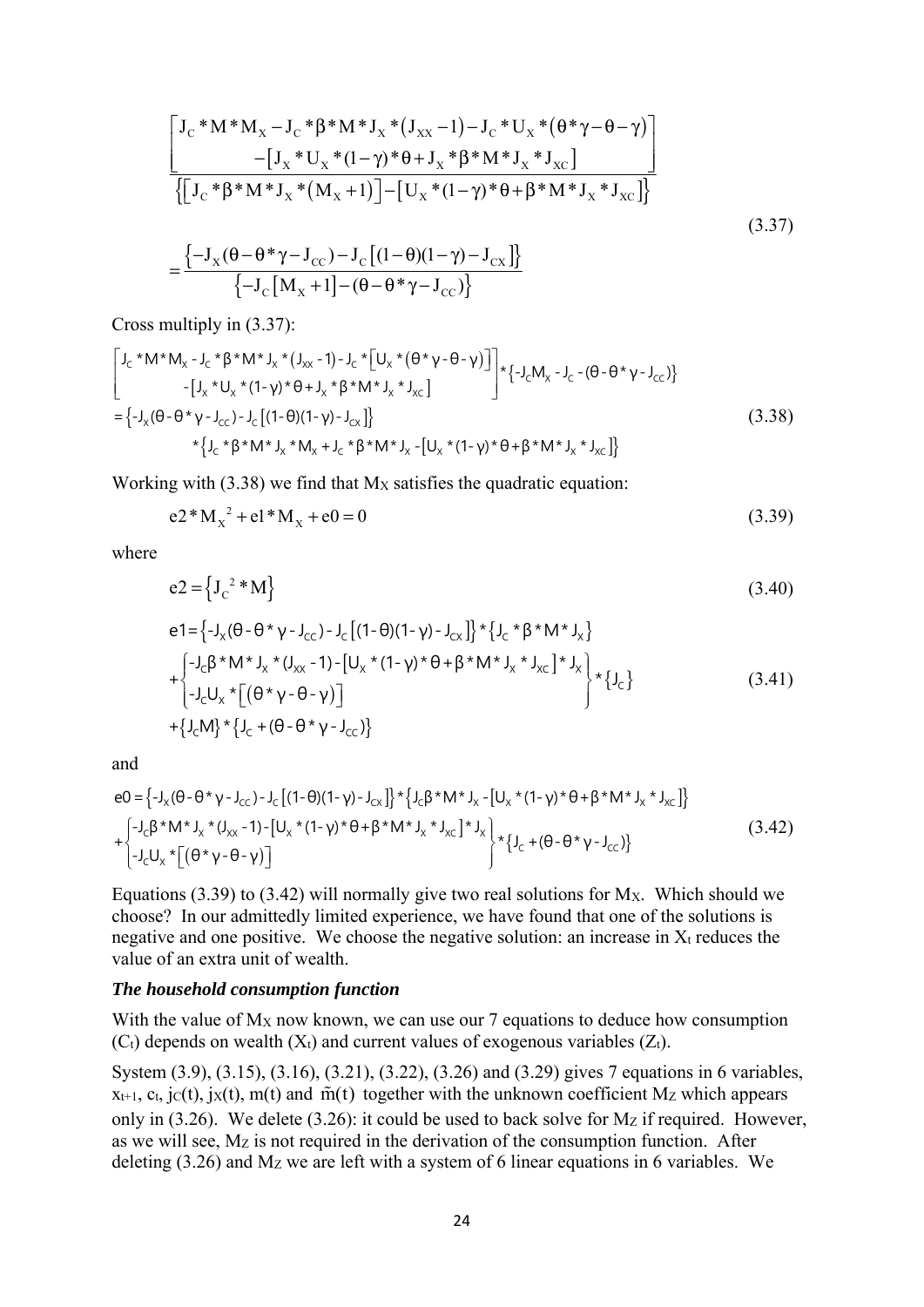work towards the consumption function, starting by substituting from (3.16) and (3.29) into (3.15):

$$
(\theta - 1 - \theta^* \gamma)^* c_t + (1 - \theta)(1 - \gamma)^* x_t = M_X * x_{t+1} + J_{CX} * x_t + J_{CC} * c_t + J_{CZ} * z_t + x_{t+1} - c_t
$$
 (3.43)

Use  $(3.9)$  to eliminate  $x_{t+1}$  from  $(3.43)$ 

$$
(\theta - \theta^* \gamma)^* c_t + (1 - \theta)(1 - \gamma)^* x_t
$$
  
=  $(M_X + 1)^* [J_X * x_t - J_C * c_t + J_Z * z_t] + J_{CX} * x_t + J_{CC} * c_t + J_{CZ} * z_t$  (3.44)

Rearrange (3.44):

$$
[(\theta - \theta^* \gamma) + (M_x + 1)^* J_C - J_{CC}]^* c_t
$$
  
= [(M\_x + 1)]^\* [J\_x^\* x\_t] + J\_{CX}^\* x\_t - (1 - \theta)(1 - \gamma)^\* x\_t  
(M\_x + 1)^\* [J\_z^\* z\_t] + J\_{CZ}^\* z\_t (3.45)

From  $(3.45)$  we obtain the consumption function as:

$$
c_{t} = \frac{[(M_{X} + 1)J_{X} + J_{CX} - (1 - \theta)(1 - \gamma)]}{[(\theta - \theta * \gamma) + (M_{X} + 1) * J_{C} - J_{CC}]} * x_{t} + \frac{[(M_{X} + 1)J_{Z} + J_{CZ}]}{[(\theta - \theta * \gamma) + (M_{X} + 1) * J_{C} - J_{CC}]} * z_{t}
$$
(3.46)

Equation  $(3.46)$  confirms that Mz does not play a role in the determination of consumption. How should we interpret this? We consider the standard neoclassical model in which  $Z_t$  is technology. An increase in  $Z_t$  causes the economy to produce more income in year t with the given capital stock Xt. How much of this transitory increase in income should be consumed and how much should be invested (the trade off between more  $C_t$  and more  $X_{t+1}$ ) depends on: the productivity of capital in the future (reflected in the parameter  $\alpha$  and the steady-state value of Z); the rate of diminishing marginal utility to consumption in the current year (reflected in the parameters  $\gamma$  and  $\theta$ ); and the rate at which future consumption is discounted relative to current consumption (reflected in the parameter β). None of these factors is affected by a transitory improvement in technology. These factors, together with the transitory increase in income generated by the increase in  $Z_t$ , determine the increase in  $C_t$ independently of the effect of the change in  $Z_t$  on the valuation of an extra unit of wealth in year t.

# *Checking formulas (3.39) – (3.42) for*  $M_X$  *and (3.46) for*  $c_t$  *by applying them in the standard neo-classical model*

The model we are studying in this section, that is the model whose linearized form is given by (3.9), (3.15), (3.16), (3.21), (3.22), (3.26) and (3.29), is a generalization of the standard neoclassical model that we studied in sections 1 and 2. It becomes the standard model if we set

$$
\theta = 1 \tag{3.47}
$$

and adopt the specific form

$$
X_{t+1} = X_t * (1 - \delta) + Z_t * X_t^{\alpha} - C_t
$$
\n(3.48)

for the wealth accumulation equation (3.1). We check that our more general model under conditions (3.47) and (3.48) produces results that are consistent with those in subsection 2.2.

We start by deriving formulas in the standard model for the elasticities of the accumulation relationship:  $J_C$ ,  $J_X$ ,  $J_Z$ ,  $J_{XX}$ ,  $J_{XC}$ ,  $J_{XZ}$ ,  $J_{CC}$ ,  $J_{CZ}$ ,  $J_{CZ}$ . Under (3.48)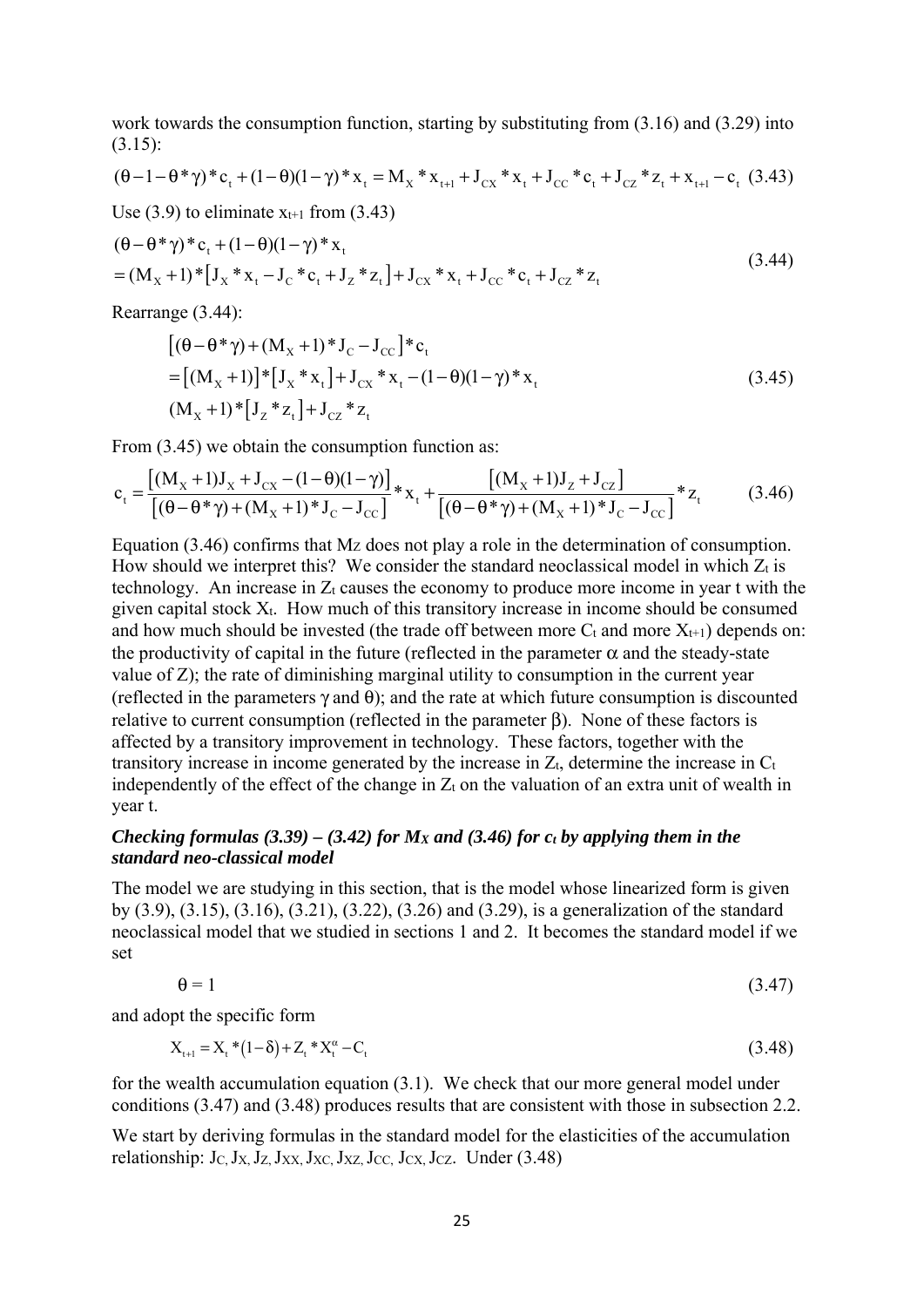$$
J_X(t) = \frac{\partial X_{t+1}}{\partial X_t} * \frac{X_t}{X_{t+1}} = \left[ (1-\delta) + \alpha^* Z_t * X_t^{\alpha-1} \right] * \frac{X_t}{X_{t+1}}
$$
(3.49)

$$
J_{C}(t) = -\frac{\partial X_{t+1}}{\partial C_{t}} * \frac{C_{t}}{X_{t+1}} = \frac{C_{t}}{X_{t+1}}
$$
(3.50)

and

$$
J_{Z}(t) = \frac{\partial X_{t+1}}{\partial Z_{t}} * \frac{Z_{t}}{X_{t+1}} = X_{t}^{\alpha} * \frac{Z_{t}}{X_{t+1}}
$$
(3.51)

Now we derive the required elasticities of the elasticities

$$
J_{XC}(t) = \frac{\partial \left(\frac{\partial X_{t+1}}{\partial X_t} * \frac{X_t}{X_{t+1}}\right)}{\partial C_t} * \frac{C_t}{J_X(t)} = \frac{C_t}{X_{t+1}} = J_C(t)
$$
(3.52)

$$
J_{XX}(t) = \frac{\partial \left(\frac{\partial X_{t+1}}{\partial X_t} * \frac{X_t}{X_{t+1}}\right)}{\partial X_t} * \frac{X_t}{J_X(t)} = \left\{ \frac{\left[ (1-\delta) + \alpha^2 * Z_t * X_t^{\alpha-1} \right]}{\left[ (1-\delta) + \alpha * Z_t * X_t^{\alpha-1} \right]} - \frac{\left( \left[ (1-\delta) + \alpha^2 Z_t * X_t^{\alpha-1} \right] * X_t \right)}{X_{t+1}} \right\}
$$
(3.53)

$$
J_{\rm cc}(t) = \frac{\partial \left(-\frac{\partial X_{t+1}}{\partial C_t} * \frac{C_t}{X_{t+1}}\right)}{\partial C_t} * \frac{C_t}{J_{\rm c}(t)} = 1 + \frac{C_t}{X_{t+1}} = 1 + J_{\rm c}(t)
$$
(3.54)

$$
J_{\text{cx}}(t) = \frac{\partial \left(-\frac{\partial X_{t+1}}{\partial C_t} * \frac{C_t}{X_{t+1}}\right)}{\partial X_t} * \frac{X_t}{J_{\text{c}}(t)} = -\left[(1-\delta) + \alpha^* Z_t * X_t^{\alpha-1}\right] * \frac{X_t}{X_{t+1}}
$$
(3.55)

$$
J_{xz}(t) = \frac{\partial \left(\frac{\partial X_{t+1}}{\partial X_t} * \frac{X_t}{X_{t+1}}\right)}{\partial Z_t} * \frac{Z_t}{J_x(t)} = \frac{\alpha^* X_t^{\alpha-1} * Z_t}{\left[(1-\delta) + \alpha^* Z_t * X_t^{\alpha-1}\right]} - \frac{X_t^{\alpha} * Z_t}{X_{t+1}}
$$
(3.56)

$$
J_{cz}(t) = \frac{\partial \left(-\frac{\partial X_{t+1}}{\partial C_t} * \frac{C_t}{X_{t+1}}\right)}{\partial Z_t} * \frac{Z_t}{J_c(t)} = \frac{\partial \left(\frac{C_t}{X_{t+1}}\right)}{\partial Z_t} * \frac{Z_t * X_{t+1}}{C_t} = -J_z(t)
$$
(3.57)

We adopt the same parameter values as in subsection 2.2:  $\beta$ =0.9,  $\delta$ =0.05,  $\overline{Z}$ =1,  $\alpha$ =0.5 and γ=0.5. This gives the steady-state values  $\overline{X}$  = 9.631385,  $\overline{C}$  = 2.621878 and  $\overline{V}_x = \overline{M} = 0.686201$  [see (2.12)]. Also note that with  $\theta = 1$ , U<sub>X</sub> = 0. Now we have enough information to calculate the steady-state values of the elasticities in (3.49) to (3.57). From there we can evaluate e2, e1 and e0 in the  $(3.40)$  to  $(3.42)$ . Substituting into  $(3.39)$  we obtained

$$
0.050851 \times M_{x}^{2} + 0.014164 \times M_{x} - 0.006771 = 0
$$
\n(3.58)

The two solutions of (3.58) are -0.528531 and 0.251950. We accept the negative solution: we expect extra wealth to reduce the marginal value of wealth. Hence,

$$
M_x = -0.528531\tag{3.59}
$$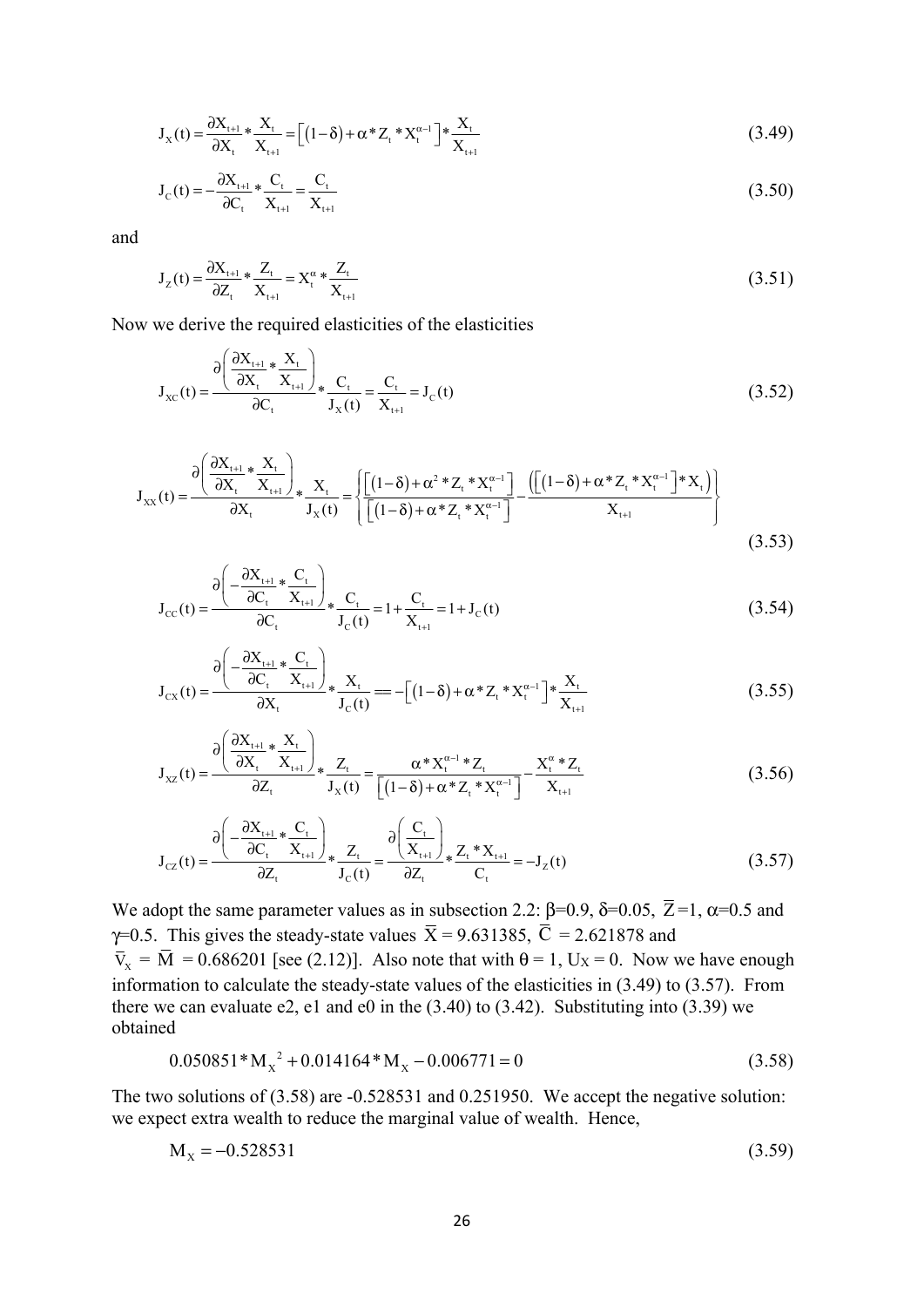Using this value in (3.46) we obtain the consumption function

$$
c_{t} = 0.912063 \times x_{t} + 0.264498 \times z_{t}
$$
\n(3.60)

In subsection 2.2 we found that a unit increase in capital (now wealth) causes an increase in consumption of 0.248284 units, see (2.77) and (2.79). With the steady-state values of wealth and consumption given by  $\overline{X} = 9.631385$ ,  $\overline{C} = 2.621878$ , we can translate this result into an elasticity of consumption with respect to wealth:

$$
\frac{\partial C_t}{\partial X_t} * \frac{X_t}{C_t} = 0.248284 * \frac{9.631385}{2.621878} = 0.912063
$$
\n(3.61)

This is consistent with (3.60).

We cannot check our result in  $(3.60)$  for elasticity of consumption with respect  $Z_t$  against results in subsection 2.2. There, we held  $Z_t$  constant. However, as a partial check we consider two experiments. In the first we assume that the household receives a small increase in wealth, say 0.01 per cent, and decides after allowing for depreciation, to devote all of this windfall to extra consumption in year t. Then the increase in consumption is

$$
(dCt)wealth = \sqrt{9.631385 * 1.0001} - \sqrt{9.631385} - 0.05 * * 0.0001 * 9.631385 + 0.0001 * 9.631385
$$
  
= 0.001070 (3.62)

In the second experiment we assume that there is a temporary 0.01 per cent increase in technology in year t, generating extra income. If the household decides to consume this extra income, then the increase to current consumption is.

$$
(\text{d}C_{t})_{\text{tech}} = 0.0001 \times \sqrt{9.631385} = 0.000310
$$
\n(3.63)

Equations (3.62) and (3.63) indicate that a 1 per cent increase in wealth generates a welfare increase to the household of about  $3.45$  (=0.001070/0.000310) times that generated by a transitory 1 per cent improvement in technology. On this basis we would expect the ratio of the x<sub>t</sub> coefficient to the z<sub>t</sub> coefficient in (3.70) to be about 3.45. It is in fact, 3.45 (= 0.9121/0.2645).

#### **4. Introducing contemporaneous and time-series correlations in exogenous variables**

In this section we study a model that is the same as in section 3, but with two differences. We allow for more than one exogenous variable (a vector of Zs rather than a scalar) and we allow for correlations between different exogenous variables and between the realization of any given exogenous variable at different times. The model is as follows.

*Accumulation equation*

$$
X_{t+1} = J(X_t, Z_{1t}, ..., Z_{nt}, C_t)
$$
\n(4.1)

*Exogenous variables with contemporaneous and time series correlation* 

$$
Z_{i,t+1} = B_i (Z_{it},..., Z_{nt})^* \exp(\sigma_i \varepsilon_{i,t+1}) \quad i = 1, ..., n
$$
 (4.2)

In (4.2) we introduce a 1-year lag. Technology, terms of trade, etc, in year t+1 reflect values in year t and a multiplicative stochastic component.

*Lifetime welfare* 

$$
V(Xt, Z1t, ..., Znt, \sigma) = U(Xt, Ct) + \beta * Et \left[ V(Xt+1, Z1,t+1, ..., Zn,t+1, \sigma) \right]
$$
(4.3)

where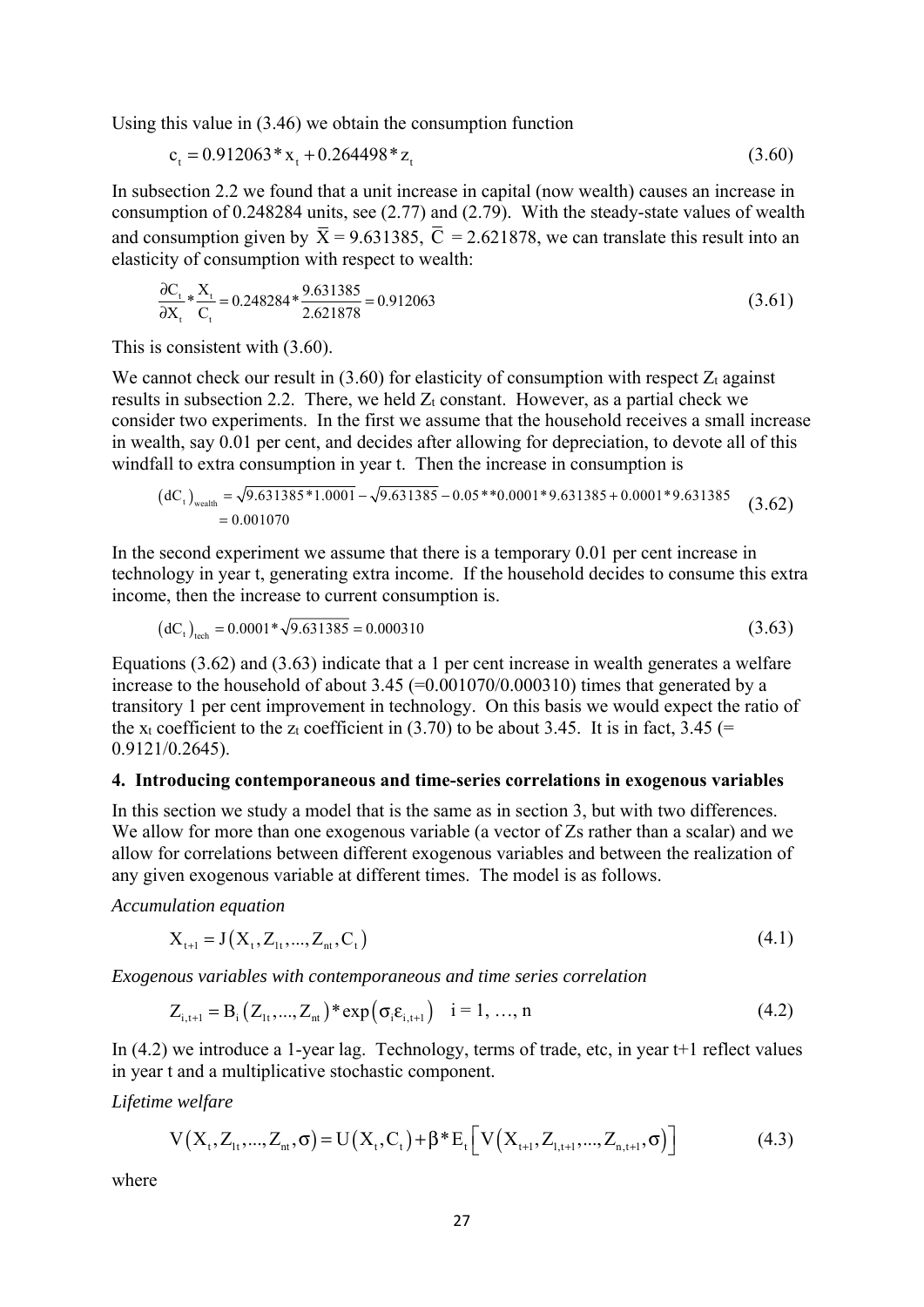$$
U(t) = \frac{\left(X_t^{1-\theta} * C_t^{\theta}\right)^{1-\gamma}}{(1-\gamma)}
$$
\n(4.4)

*Optimal allocation of consumption between years t and t+1 and the value, VX, of an extra unit of wealth* 

We assume that variations in  $C_t$  do not affect  $Z_t$ . Then, under (4.2), variations in  $C_t$  do not affect expectations concerning  $Z_{t+1}$ . Hence, optimizing with respect to  $C_t$ :

$$
U_{C}(t) + \beta * \{E_{t}[V_{X}(t+1)]\} * \frac{\partial X_{t+1}}{\partial C_{t}} = 0
$$
\n(4.5)

Differentiating the V function in (4.3) with respect to  $X_t$ , and assuming that the Zs are independent of  $X_t$ , we obtain

$$
V_{X}(t) = U_{X}(t) + U_{C}(t) * \frac{\partial C_{t}}{\partial X_{t}} + \beta * E_{t} \left[ V_{X}(t+1) * \frac{\partial X_{t+1}}{\partial X_{t}} + V_{X}(t+1) * \frac{\partial X_{t+1}}{\partial C_{t}} * \frac{\partial C_{t}}{\partial X_{t}} \right]
$$
(4.6)

Simplify  $(4.6)$  using  $(4.5)$ :

$$
V_{X}(t) = U_{X}(t) + \beta * \left\{ E_{t} \left[ V_{X}(t+1) \right] \right\} * \frac{\partial X_{t+1}}{\partial X_{t}} \tag{4.7}
$$

#### *Policy rule*

We specify the policy rule for the household as:

$$
V_{X}(t) = M(X_{t}, Z_{1t},..., Z_{nt}, \sigma)
$$
\n(4.8)

Finally, we assume that the household expects in year t to be implementing its policy rule in year t+1.

$$
E_{t}V_{X}(t+1) = E_{t}M[X_{t+1}, Z_{t+1}, \sigma]
$$
\n(4.9)

#### *Linearizing around a non-stochastic steady state*

We linearize (4.1), (4.2),(4.5), (4.7), (4.8) and (4.9) around a non-stochastic steady state, obtaining

$$
x_{t+1} = J_X * x_t - J_C * c_t + \sum_{j=1}^{n} J_{Zj} * z_{j,t}
$$
\n(4.10)

$$
\tilde{z}_{i,t} = \sum_{j=1}^{n} B_{i,j} * z_{j,t} \qquad \text{for } i = 1, ..., n
$$
\n(4.11)

$$
(\theta - 1 - \theta^* \gamma)^* c_t + (1 - \theta)(1 - \gamma)^* x_t = \tilde{m}(t) + j_c(t) + x_{t+1} - c_t
$$
\n(4.12)

$$
j_{C}(t) = J_{CX} * x_{t} + J_{CC} * c_{t} + \sum_{j=1}^{n} J_{CZj} * z_{j,t}
$$
\n(4.13)

$$
M * m(t) =
$$
  
\n
$$
U_X * [( \theta * \gamma - \theta - \gamma) * x_t + (1 - \gamma) * \theta * c_t ] + \beta * M * J_X * [ \tilde{m}(t) + j_X(t) + x_{t+1} - x_t ]
$$
\n(4.14)

$$
j_{X}(t) = J_{XX} * x_{t} + J_{XC} * c_{t} + \sum_{j=1}^{n} J_{XZj} * z_{j,t}
$$
\n(4.15)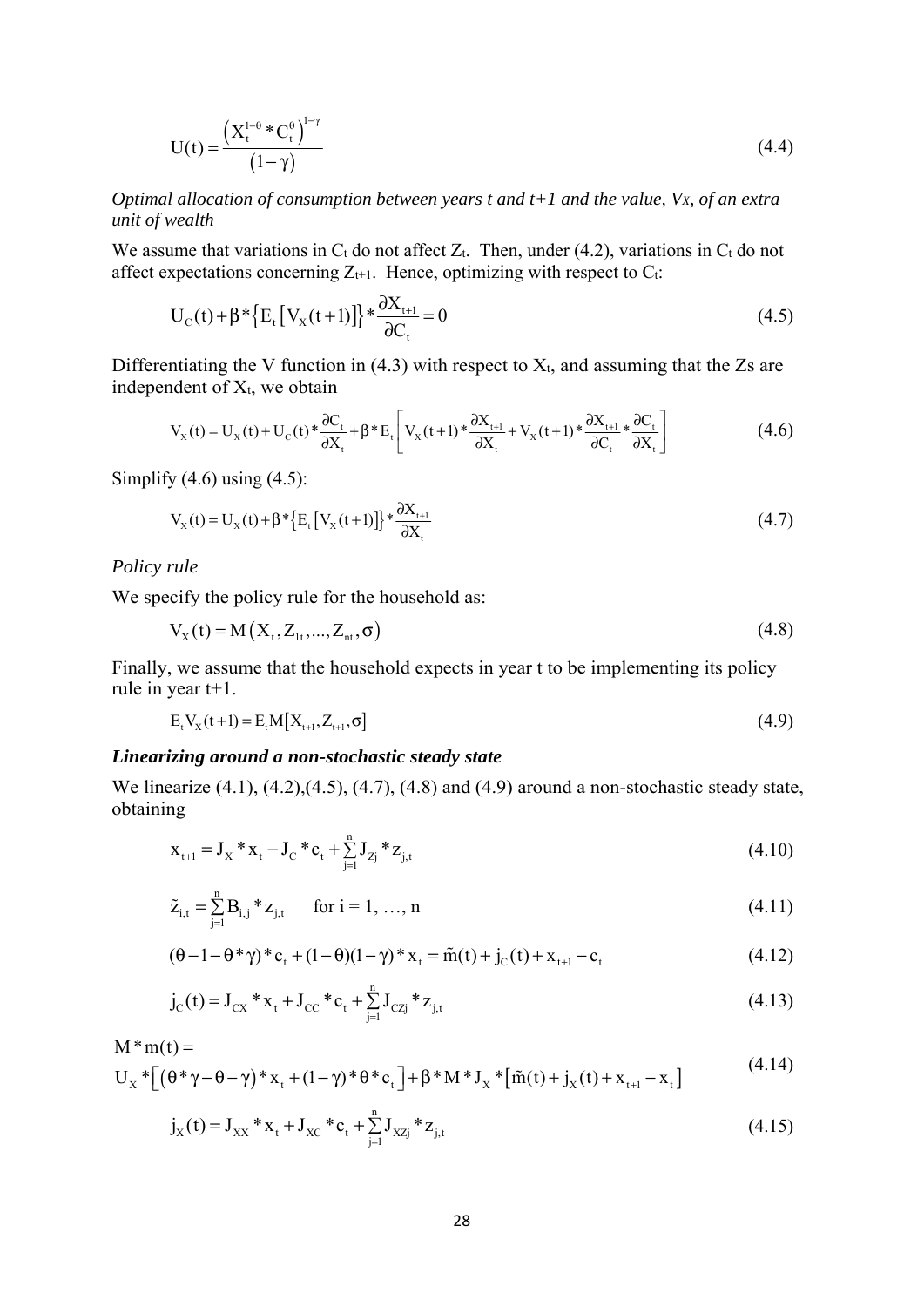$$
m(t) = M_X * x_t + \sum_{k=1}^{n} M_{Zk} * z_{k,t} + M_{\sigma} * d\sigma
$$
\n(4.16)

$$
\tilde{m}(t) = M_X * x_{t+1} + \sum_{k=1}^{n} M_{Zk} * \sum_{j=1}^{n} B_{k,j} * z_{j,t} + M_{\sigma} * d\sigma
$$
\n(4.17)

Most of the notation in these equations is familiar from corresponding equations in section 3, see (3.15), (3.16), (3.21), (3.22) , (3.26) and (3.29). New notation is as follows:

 $J_{Z_i}$  is the elasticity of J with respect to  $Z_j$ ;

 $J_{CZj}$  and  $J_{XZj}$  are elasticities of Jc and Jx with respect to  $Z_j$ ;

 $B_i$  is the elasticity of  $B_i$  with respect to  $Z_j$ ;

 $M_{Zk}$  is the elasticity of M with respect to  $Z_k$ ;

M<sub>σ</sub> is the semi-elasticity of M with respect to σ, defined by  $(100/M)^*(\partial M/\partial \sigma)$ ; and

 $\tilde{z}_{i,t}$  is the expectation held at time t for the percentage deviation in  $Z_{i,t+1}$  from its steadystate value.

As previously,  $\dot{M}(t)$  is the expectation held in year t concerning the valuation,  $M(t+1)$ , that will be given to an extra unit of wealth at the start of year t+1:

$$
\tilde{M}(t) = E_t \left[ M(X_{t+1}, Z_{1,t+1}, ..., Z_{n,t+1}, \sigma) \right]
$$
\n(4.18)

This leads to (4.17). Notice that (4.17) contains percentage deviations in Zs. These are absent from the corresponding equation, (3.29), in section 3 where we assumed that realizations of year t exogenous variables contain no information about exogenous variables in year t+1.

#### *Evaluating MX*

The only equation in our linearized system that contains  $\tilde{z}_{i,t}$  is (4.11). We now delete this equation along with the variable and work with the 7-equation system,  $(4.10) \& (4.12)$  to (4.17). We take the values of the parameters,  $\gamma$ ,  $\beta$  and  $\theta$ , as given and we assume that the coefficients J<sub>X</sub>, J<sub>C</sub>, J<sub>Zk</sub>, J<sub>CC</sub>, J<sub>CX</sub>, J<sub>CZk</sub>, J<sub>XC</sub>, J<sub>XX</sub>, J<sub>XZk</sub>, B<sub>i,k</sub>, M and U<sub>X</sub> can be evaluated from the non-stochastic steady-state solution of our model. For the purposes of evaluating MX, we treat  $x_t$  and  $z_{i,t}$  for all i as exogenous variables.

To obtain MX, we set

$$
x_t = 1
$$
 and  $z_{i,t} = 0$  for  $i = 1, ..., n$  (4.19)

With the z variable set in this way,  $M_{Zk}$  disappears from our 7 equations. This leaves 7 unknowns,  $x_{t+1}$ ,  $c_t$ , j $c(t)$ , j $x(t)$ , m(t), m(t) and M<sub>x</sub>, in 7 equations. These 7 equations and 7 unknowns form exactly the same system that we used in section  $3$  to evaluate Mx. Therefore (3.39) to (3.42) remains a valid system here for obtaining  $M_X$ .

# *Evaluating*  $M_{Zk}$ *,*  $k = 1, ..., n$

Now we assume that  $Mx$  is known. We put

$$
z_{q,t} = 1
$$
,  $z_{k,t} = 0$  for all  $k \neq q$ , and  $x_t = 0$  (4.20)

Under (4.20), equations (4.10) & (4.12) to (4.17) reduce to

$$
x_{t+1} = -J_c * c_t + J_{z_0}
$$
\n(4.21)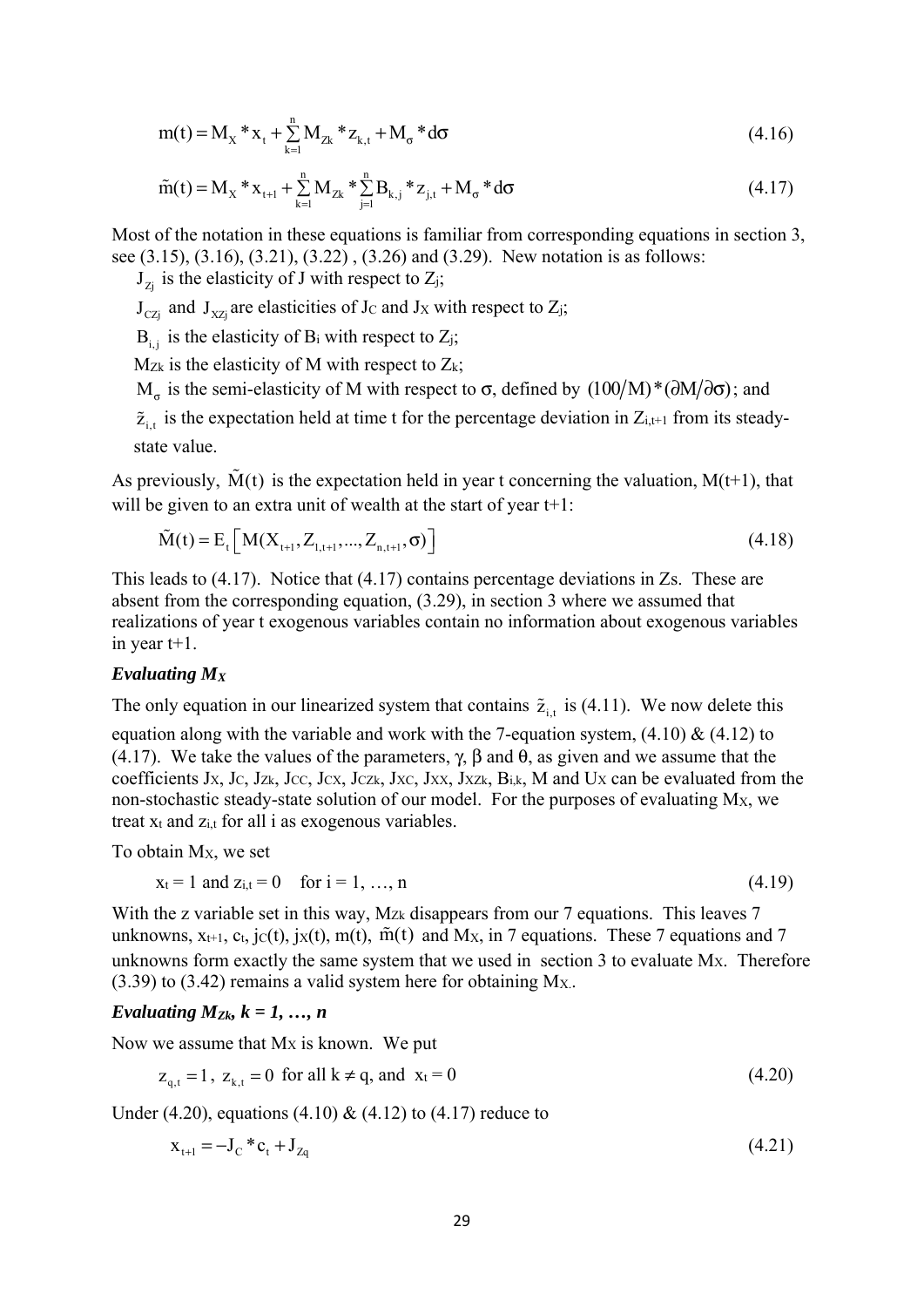$$
(\theta - 1 - \theta^* \gamma)^* c_t = \tilde{m}(t) + j_c(t) + x_{t+1} - c_t
$$
\n(4.22)

$$
j_{C}(t) = J_{CC} * c_{t} + J_{CZq}
$$
\n(4.23)

$$
M * m(t) = U_X * (1 - \gamma) * \theta * c_t + \beta * M * J_X * [\tilde{m}(t) + j_X(t) + x_{t+1}]
$$
\n(4.24)

$$
j_{x}(t) = J_{xc} * c_{t} + J_{XZq}
$$
 (4.25)

$$
m(t) = M_{Zq} \tag{4.26}
$$

$$
\tilde{m}(t) = M_X * x_{t+1} + \sum_{k=1}^{n} M_{Zk} * B_{k,q}
$$
\n(4.27)

Substitute out m(t),  $\tilde{m}(t)$ ,  $jc(t)$  and  $jx(t)$ :

$$
x_{t+1} = -J_C * c_t + J_{Zq} \tag{4.28}
$$

$$
(\theta - 1 - \theta^* \gamma)^* c_t = M_X * x_{t+1} + \sum_{k=1}^{n} M_{Zk} * B_{k,q} + J_{CC} * c_t + J_{CZq} + x_{t+1} - c_t
$$
(4.29)

$$
M^*M_{z_q} = U_x^*(1-\gamma)^*\theta^*c_t + \beta^*M^*J_x^*\left[M_x^*x_{t+1} + \sum_{k=1}^n M_{z_k}^*B_{k,q} + J_{xc}^*c_t + J_{xz_q} + x_{t+1}\right]
$$
(4.30)

Rearrange (4.28):

$$
c_{t} = \left(\frac{\mathbf{x}_{t+1} - \mathbf{J}_{Z_{q}}}{-\mathbf{J}_{C}}\right)
$$
\n(4.31)

Use  $(4.31)$  to eliminate  $c_t$  from  $(4.29)$  and  $(4.30)$  and rearrange to obtain:

$$
x_{t+1} = \frac{\left[ (\theta - \theta^* \gamma) - J_{\text{CC}} \right] * J_{Zq} - J_{\text{C}} * \sum_{k=1}^{n} M_{Zk} * B_{k,q} - J_{\text{C}} * J_{\text{CZq}}}{b \ln e} \tag{4.32}
$$

and

$$
\left\{\begin{array}{l}\n-\mathbf{J}_{\mathrm{C}} * \mathbf{M} * \mathbf{M}_{\mathrm{Zq}} + \left[\mathbf{U}_{\mathrm{X}} * (1 - \gamma) * \theta + \beta * \mathbf{M} * \mathbf{J}_{\mathrm{X}} * \mathbf{J}_{\mathrm{XC}}\right] * \mathbf{J}_{\mathrm{Zq}} \\
+\mathbf{J}_{\mathrm{C}} * \beta * \mathbf{M} * \mathbf{J}_{\mathrm{X}} * \sum_{k=1}^{n} \mathbf{M}_{\mathrm{Zk}} * \mathbf{B}_{k,q} + \mathbf{J}_{\mathrm{C}} * \beta * \mathbf{M} * \mathbf{J}_{\mathrm{X}} * \mathbf{J}_{\mathrm{XZq}} \\
\hline\n\text{red}\n\end{array}\right\} = \mathbf{x}_{t+1}
$$
\n(4.33)

where

$$
\mathbf{red} = \left[ \mathbf{U}_{\mathbf{x}} \star (\mathbf{1} - \mathbf{\gamma}) \star \mathbf{\Theta} + \mathbf{\beta} \star \mathbf{M} \star \mathbf{J}_{\mathbf{x}} \star \mathbf{J}_{\mathbf{x}c} - \mathbf{J}_{c} \mathbf{\beta} \star \mathbf{M} \star \mathbf{J}_{\mathbf{x}} \star (\mathbf{M}_{\mathbf{x}} + \mathbf{1}) \right]
$$
(4.34)

$$
blue = [0 - 0 * \gamma - J_{cc} + J_c M_x + J_c]
$$
 (4.35)

Eliminating  $x_{t+1}$  gives:

$$
M_{Zq} = \frac{1}{-J_C * M * blue} \left[ \begin{cases} -[U_X * (1 - \gamma) * \theta + \beta * M * J_X * J_{XC} ] * J_{Zq} - J_C * \beta * M * J_X * J_{XZq} \end{cases} \right] * blue + red * \left\{ [(\theta - \theta * \gamma) - J_{CC}] * J_{Zq} - J_C * J_{CZq} \right\} + \left\{ \beta * J_X + \frac{red}{M * blue} \right\} * \sum_{k=1}^{n} M_{Zk} * B_{k,q}
$$
(4.36)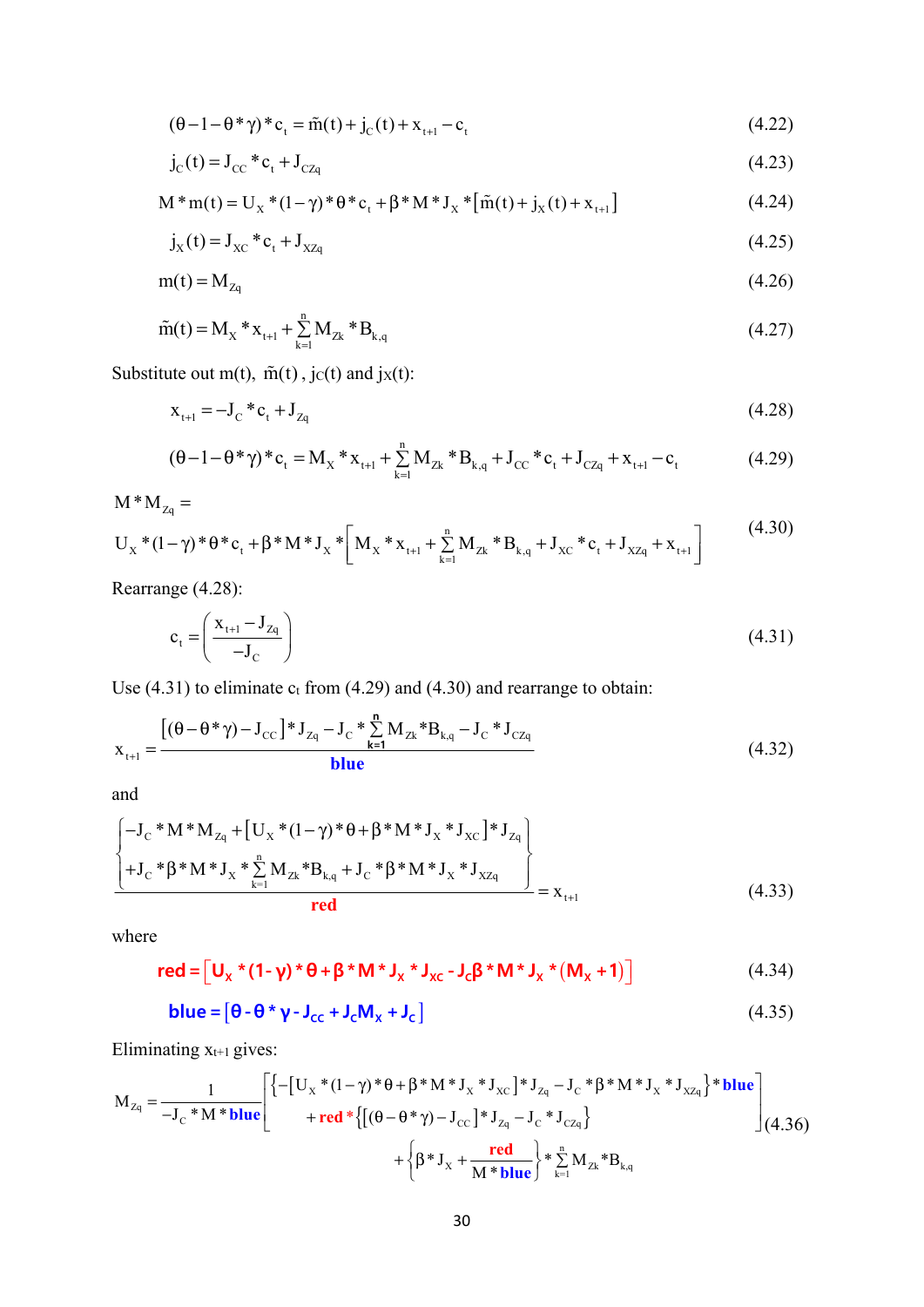That is

$$
M_{Zq} = T1(q) + T2 * \sum_{k=1}^{n} M_{Zk} * B_{k,q} \quad \text{for } q = 1, ..., n
$$
 (4.37)

where

$$
T1(q) = \frac{1}{-J_c * M * blue} \left[ \begin{cases} \left\{ -\left[ U_x * (1 - \gamma) * \theta + \beta * M * J_x * J_{xc} \right] * J_{Z_q} - J_c * \beta * M * J_x * J_{XZ_q} \right\} * blue \\ + red * \left\{ \left[ (\theta - \theta * \gamma) - J_{cc} \right] * J_{Z_q} - J_c * J_{CZ_q} \right\} \end{cases} \right]
$$

$$
(4.38)
$$

and

$$
T2 = \beta * J_{X} + \frac{red}{M * blue}
$$
 (4.39)

Values for the n elasticities,  $M_{Zq}$ ,  $q = 1, ..., n$ , can now be determined by solving the n equations in (4.37) with T1(q), T2, **red** and **blue** evaluated via (4.38), (4.39), (4.34) and  $(4.35)$ .

#### *The household consumption function*

With the values of  $Mx$  and  $Mz_q$  for  $q = 1, ..., n$ , now known, we can deduce how consumption  $(C_t)$  depends on wealth  $(X_t)$  and current values of exogenous variables  $(Z_t)$ .

We substitute from (4.10), (4.13) and (4.17) into (4.12):

$$
(\theta - \theta^* \gamma)^* c_t + (1 - \theta)(1 - \gamma)^* x_t = \left( \left[ M_x + 1 \right]^* \left( J_x^* x_t - J_c^* c_t + \sum_{j=1}^n J_{Z_j}^* z_{j,t} \right) + \sum_{k=1}^n M_{Z_k}^* \sum_{j=1}^n B_{k,j}^* z_{j,t} \right)
$$
  
+  $J_{CX}^* x_t + J_{CC}^* c_t + \sum_{j=1}^n J_{CZ_j}^* z_{j,t}$   
(4.40)

Rearrange to obtain the consumption function:

$$
c_{t} = \frac{\left\{ [M_{x} + 1] * J_{x} - (1 - \theta)(1 - \gamma) + J_{cx} \right\}}{[(\theta - \theta * \gamma) + [M_{x} + 1] * J_{c} - J_{cc}]} * x_{t} + \sum_{j=1}^{n} \frac{[(M_{x} + 1) * J_{zj} + J_{czj} + \sum_{k=1}^{n} M_{zk} * B_{k,j}]}{[(\theta - \theta * \gamma) + [M_{x} + 1] * J_{c} - J_{cc}]} * z_{j,t}
$$
(4.41)

## *Numerical example: standard neoclassical model with multiple exogenous variables and lags*

We test the formulas for  $M_X$  and  $M_Z$  for  $k = 1,...,n$ , derived in this section by applying them to a version of the standard neoclassical model in which there are lags and two exogenous variables.

As in the earlier sections, we assume that

$$
\theta = 1 \tag{4.42}
$$

For (4.1) and (4.2) we adopt the specific forms

$$
X_{t+1} = X_t * (1 - \delta) + Z_{2,t} * X_t^{\alpha} - C_t
$$
\n(4.43)

and

$$
B_1(Z_{1,t}, Z_{2,t}) = Z_{1,t} \tag{4.44}
$$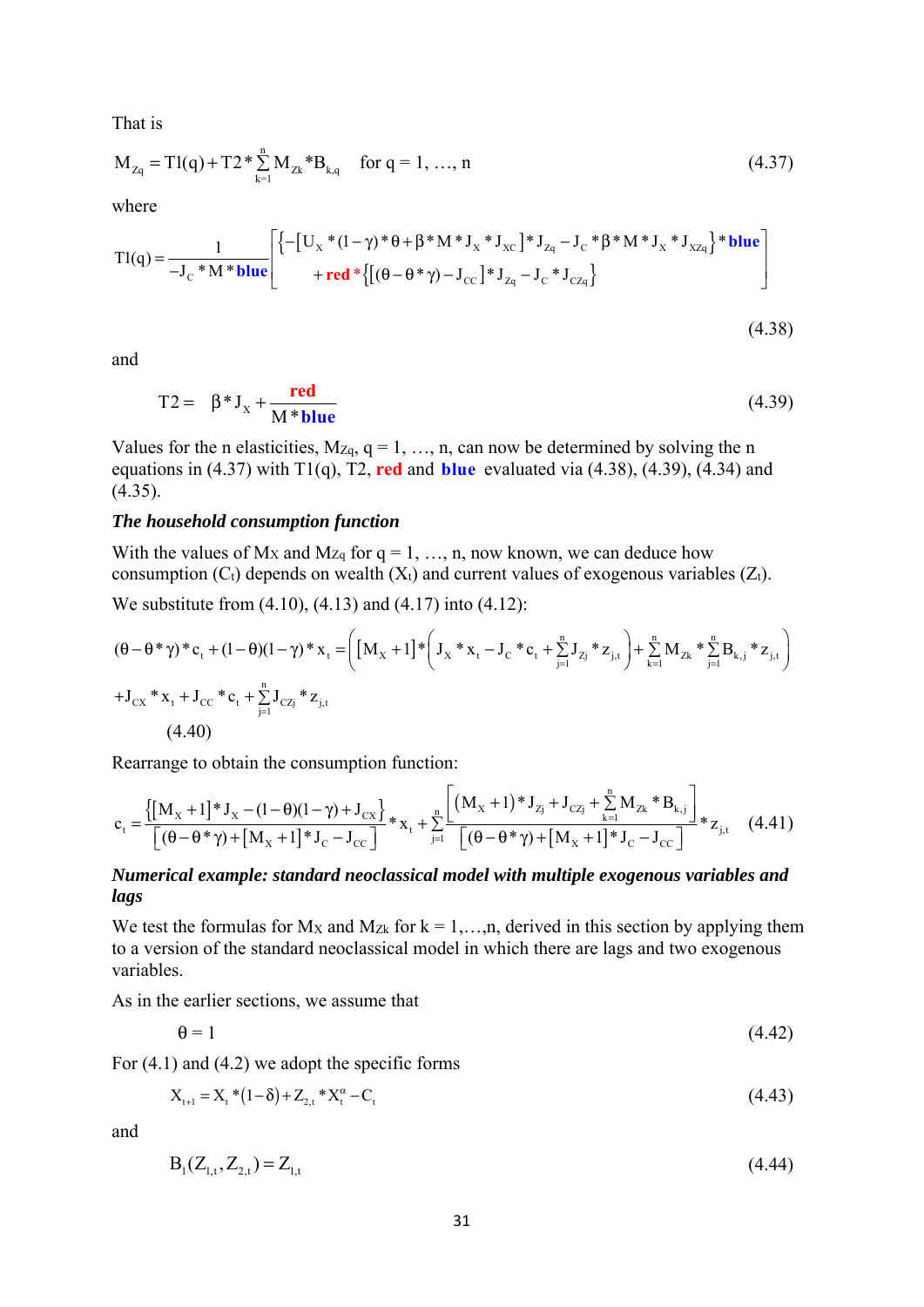$$
B_2(Z_{1,t}, Z_{2,t}) = Z_{1,t} * \left(\frac{Z_{2,t}}{Z_{1,t}}\right)^p
$$
\n(4.45)

where  $0 \leq \rho \leq 1$ .

In (4.44) and (4.45),  $Z_{1,t}$  is the permanent level of technology and  $Z_{2,t}$  is the actual level in year t. If the actual level in year t deviates from the permanent level, then in year t+1 there is a tendency for the actual level to move back towards the permanent level. While we think of  $Z_{1,t}$  as the permanent level, we allow for changes in this level. With both  $Z_{1,t}$  and  $Z_{2,t}$  in the model, we can distinguish between the effects of permanent changes in technology and transitory changes. By setting  $\rho$  equal to zero and assuming that  $Z_{1,t}$  never moves from its steady-state level  $(z_{1,t} = 0)$ , we revert to case considered in earlier sections in which the technology deviation in year t+1 is determined independently of technology in year t.

The formulas for  $M_X$ ,  $M_{Zk}$  and ultimately for the consumption function in (4.41) depend on elasticities of the accumulation relationship (J elasticities) and on elasticities of the B functions. Under (4.43) to (4.45), the required elasticities are as follows:

$$
J_X(t) = \frac{\partial X_{t+1}}{\partial X_t} * \frac{X_t}{X_{t+1}} = \left[ (1 - \delta) + \alpha^* Z_{2,t} * X_t^{\alpha - 1} \right] * \frac{X_t}{X_{t+1}}
$$
(4.46)

$$
J_{C}(t) = -\frac{\partial X_{t+1}}{\partial C_{t}} * \frac{C_{t}}{X_{t+1}} = \frac{C_{t}}{X_{t+1}}
$$
(4.47)

$$
J_{Z1}(t) = \frac{\partial X_{t+1}}{\partial Z_{1,t}} * \frac{Z_{1,t}}{X_{t+1}} = 0
$$
\n(4.48)

$$
J_{Z2}(t) = \frac{\partial X_{t+1}}{\partial Z_{2,t}} * \frac{Z_{2,t}}{X_{t+1}} = X_t^{\alpha} * \frac{Z_{2,t}}{X_{t+1}}
$$
(4.49)

$$
J_{XC}(t) = \frac{\partial \left(\frac{\partial X_{t+1}}{\partial X_t} * \frac{X_t}{X_{t+1}}\right)}{\partial C_t} * \frac{C_t}{J_X(t)} = \frac{C_t}{X_{t+1}} = J_C(t)
$$
(4.50)

$$
J_{XX}(t) = \frac{\partial \left(\frac{\partial X_{t+1}}{\partial X_t} * \frac{X_t}{X_{t+1}}\right)}{\partial X_t} * J_X(t) = \left\{ \frac{\left[ (1-\delta) + \alpha^2 * Z_{2,t} * X_t^{\alpha-1} \right]}{\left[ (1-\delta) + \alpha^2 Z_{2,t} * X_t^{\alpha-1} \right]} - \frac{\left( \left[ (1-\delta) + \alpha^2 Z_{2,t} * X_t^{\alpha-1} \right] * X_t \right)}{X_{t+1}} \right\}
$$
(4.51)

$$
J_{\text{cc}}(t) = \frac{\partial \left(-\frac{\partial X_{t+1}}{\partial C_t} * \frac{C_t}{X_{t+1}}\right)}{\partial C_t} * \frac{C_t}{J_{\text{c}}(t)} = 1 + \frac{C_t}{X_{t+1}} = 1 + J_{\text{c}}(t)
$$
(4.52)

$$
J_{cx}(t) = \frac{\partial \left(-\frac{\partial X_{t+1}}{\partial C_t} * \frac{C_t}{X_{t+1}}\right)}{\partial X_t} * \frac{X_t}{J_c(t)} = -\left[(1-\delta) + \alpha * Z_{2,t} * X_t^{\alpha-1}\right] * \frac{X_t}{X_{t+1}}
$$
(4.53)

$$
J_{XZ1}(t) = \frac{\partial \left(\frac{\partial X_{t+1}}{\partial X_t} * \frac{X_t}{X_{t+1}}\right)}{\partial Z_{1,t}} * \frac{Z_{1,t}}{J_X(t)} = \left(-\left[(1-\delta) + \alpha * Z_{2,t} * X_t^{\alpha-1}\right] * \frac{X_t}{X_{t+1}} * 0\right) * \frac{Z_{1,t}}{J_X(t)} = 0
$$
(4.54)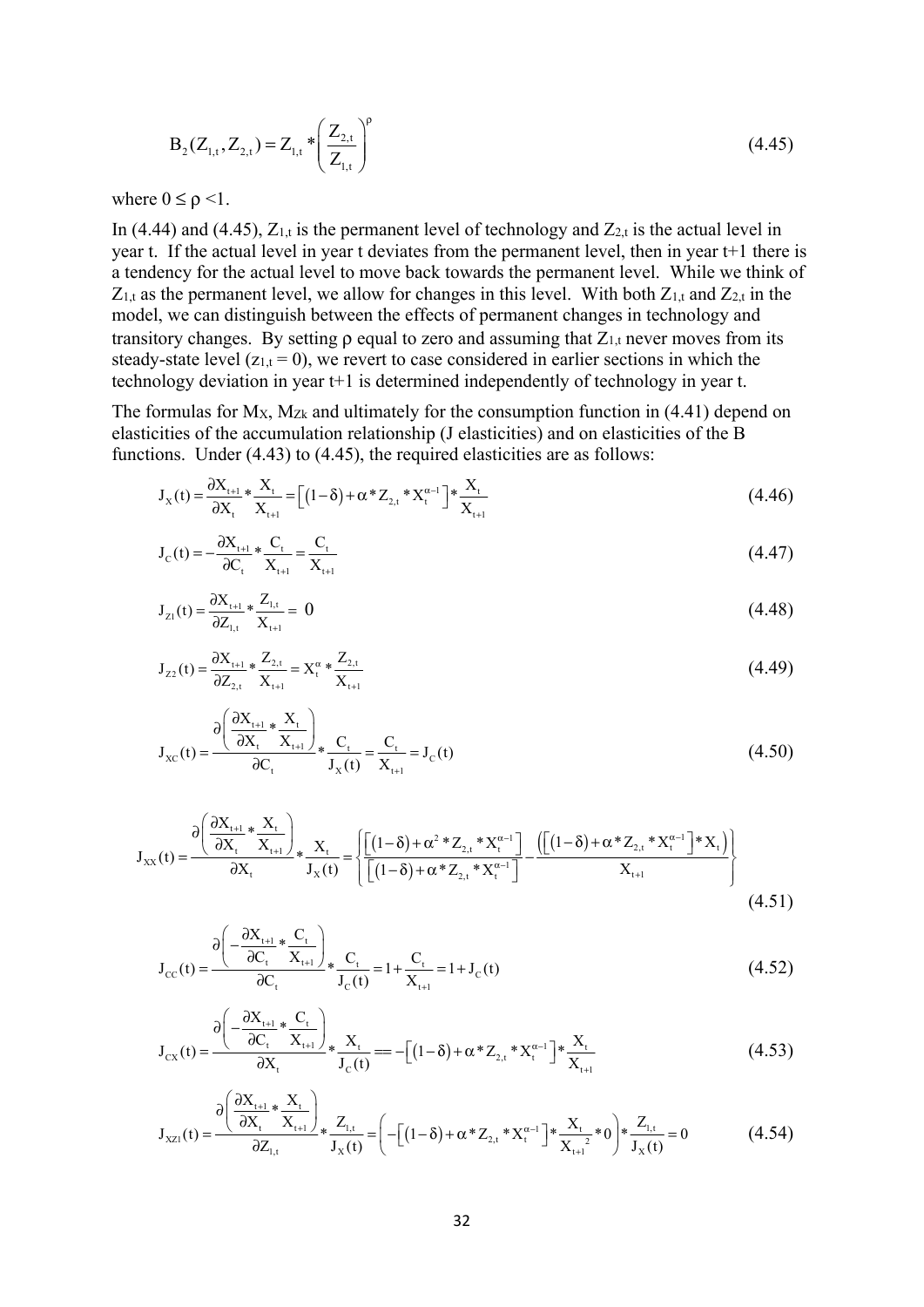$$
J_{XZ2}(t) = \frac{\partial \left(\frac{\partial X_{t+1}}{\partial X_t} * \frac{X_t}{X_{t+1}}\right)}{\partial Z_{2,t}} * \frac{Z_{2,t}}{J_X(t)} = Z_{2,t} * X_t^{\alpha-1} * \left(\frac{\alpha * X_t}{J_X * X_{t+1}} - \frac{X_t}{X_{t+1}}\right)
$$
(4.55)

$$
J_{CZ1}(t) = \frac{\partial \left(-\frac{\partial X_{t+1}}{\partial C_t} * \frac{C_t}{X_{t+1}}\right)}{\partial Z_{1,t}} * \frac{Z_{1,t}}{J_C(t)} = \frac{\partial \left(\frac{C_t}{X_{t+1}}\right)}{\partial Z_{1,t}} * \frac{Z_{1,t}}{C_t} * X_{t+1}}{C_t} = 0
$$
(4.56)

$$
J_{CZ2}(t) = \frac{\partial \left(-\frac{\partial X_{t+1}}{\partial C_t} * \frac{C_t}{X_{t+1}}\right)}{\partial Z_{2,t}} * \frac{Z_{2,t}}{J_C(t)} = \frac{\partial \left(\frac{C_t}{X_{t+1}}\right)}{\partial Z_{2,t}} * \frac{Z_{2,t} * X_{t+1}}{C_t} = \left(\frac{-Z_{2,t}}{X_{t+1}} * X_t^{\alpha}\right) = -J_{Z2}(t)
$$
(4.57)

$$
B_{1,1}(t) = \frac{\partial B_1(t)}{\partial Z_{1,t}} * \frac{Z_{1,t}}{B_1(t)} = 1
$$
\n(4.58)

$$
B_{1,2}(t) = \frac{\partial B_1(t)}{\partial Z_{2,t}} * \frac{Z_{2,t}}{B_1(t)} = 0
$$
\n(4.59)

$$
B_{2,1}(t) = \frac{\partial B_2(t)}{\partial Z_{1,t}} * \frac{Z_{1,t}}{B_2(t)} = 1 - \rho
$$
\n(4.60)

$$
B_{2,2}(t) = \frac{\partial B_2(t)}{\partial Z_{2,t}} * \frac{Z_{2,t}}{B_2(t)} = \rho
$$
\n(4.61)

As in the numerical parts of sections 2 and 3 we assume that  $\beta$ =0.9,  $\delta$ =0.05,  $\alpha$ =0.5 and  $\gamma$ =0.5. Consistent with those earlier calculations in which  $\overline{Z} = 1$ , here we assume that the steady-state values of  $Z_1$  and  $Z_2$  are one. With regard to  $\rho$ , we check that the earlier results are reproduced when  $\rho = 0$ . Then, we generate results with  $\rho = 0.5$ .

With these two values for ρ, our calculations produce the following consumption functions:

for 
$$
\rho = 0
$$
,  $c_f = 0.912063 \cdot x_t - 0.088623 \cdot z_{1t} + 0.264498 \cdot z_{2t}$  (4.62)

for 
$$
\rho = 0.5
$$
  $c_f = 0.912063 \cdot x_t - 0.072437 \cdot z_{1t} + 0.248312 \cdot z_{2t}$  (4.63)

The numerical model in section 3 corresponds to the case in which  $\rho = 0$ : no effect on future technology of shocks to current technology  $(z_{2t})$ . Reassuringly, in (4.62), the coefficient on  $z_{2t}$  is the same as that in  $(3.60)$ .

Four features of (4.62) and (4.63) stand out. First, the value of  $\rho$  makes no difference to how consumption responds to an increase in wealth (the coefficient on  $x_t$  is the same in both equations. This could be anticipated on the basis of  $(4.41)$ :  $\rho$  plays no role in the determination of  $M_X$  or any of the J elasticities. More intuitively,  $\rho$  affects the persistence of technology shocks whereas the coefficient on  $x_t$  determines the effects of an extra unit of wealth holding technology constant (no technology shocks).

Second, the coefficient on  $z_{2t}$  in (4.63) is less than the corresponding coefficient in (4.62). This means that increased persistence of a technology shock (higher ρ) reduces the immediate consumption effect of a transitory technology improvement. Initially, we found this result surprising. With  $p = 0.5$ , a transitory 1 per cent improvement in technology ( $z_{2t} =$ 1) has favourable effects on technology into the future whereas when  $\rho = 0$  the transitory improvement in technology has no effect on technology in the future. From the point of view of lifetime welfare, a transitory 1 per cent improvement in technology when  $\rho = 0.5$  is more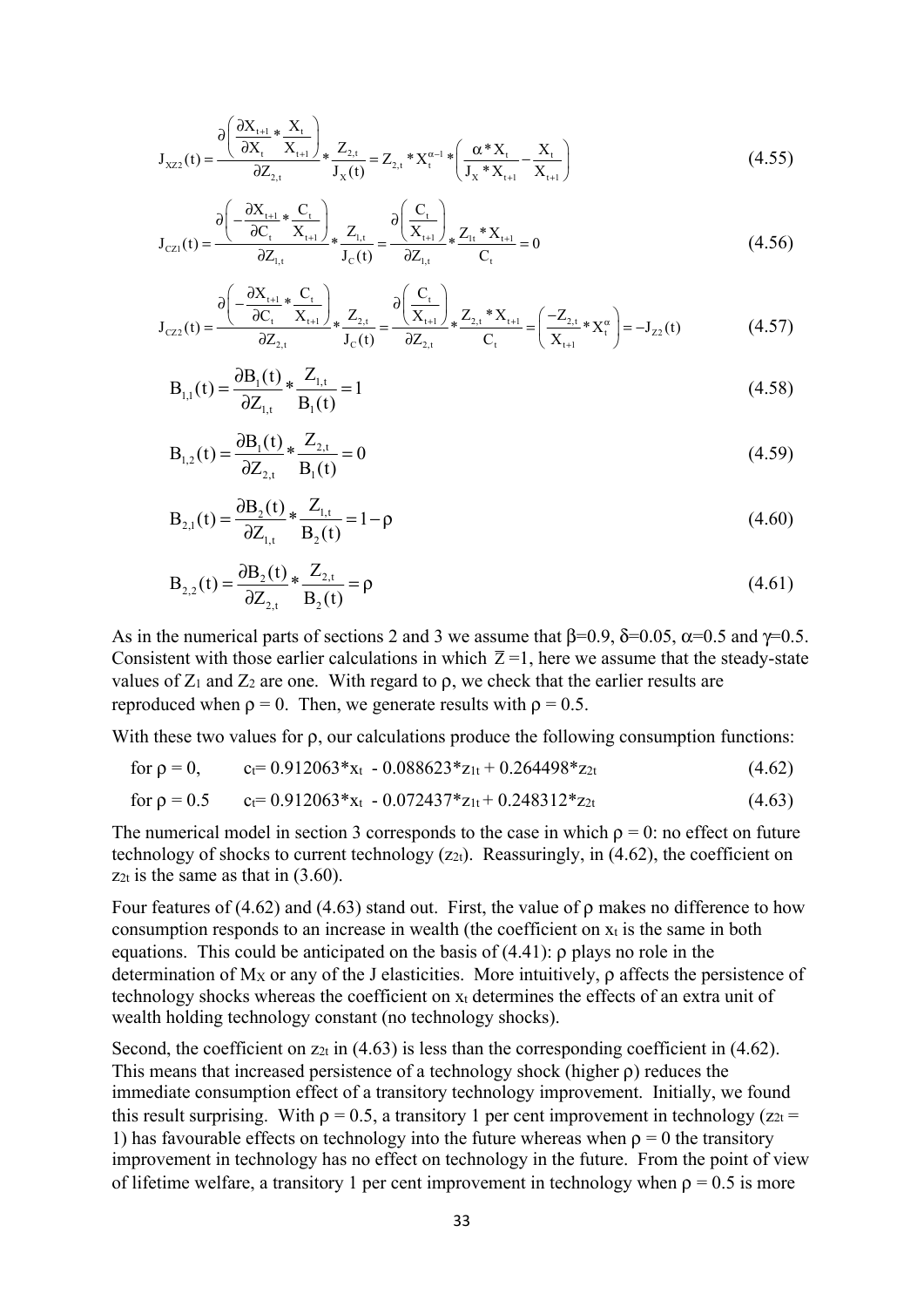beneficial than when  $\rho = 0$ . On this basis we expected the immediate effect on consumption to be greater when  $\rho = 0.5$  than when  $\rho = 0$ . However, with the technology improvement persisting into the future, capital stock in future years is more productive. Consequently, investment in year t becomes more attractive with technology persistence. This effect is strong enough to leave consumption slightly less stimulated in year t in the persistence case. As illustrated in Figure 4.1, beyond year t consumption and capital are higher when  $\rho = 0.5$ than when  $\rho = 0$ .

Third, the coefficients on  $z_{1t}$  in (4.62) and (4.63) are negative, implying that a permanent improvement in technology  $(z<sub>1t</sub> positive)$  reduces immediate consumption. The explanation is that the permanent technology improvement increases the attractiveness of building up capital (wealth) to take advantage of the technology improvement in future years. This requires extra investment in year t, with correspondingly lower consumption. As illustrated in Figures 4.2 and 4.3, beyond year t consumption is stimulated. The immediate reduction in consumption associated with a permanent improvement in technology is slightly more pronounced when  $\rho = 0$  than when  $\rho = 0.5$ . The coefficient on  $z<sub>1t</sub>$  in (4.62) is -0.088623 whereas in (4.63) it is -0.072437. As can be seen from the green lines in Figure 4.4, when  $\rho = 0$ , the permanent technology improvement is introduced in full immediately. By contrast, when  $\rho = 0.5$ , the technology improvement is phased in. The immediate technology improvement under  $\rho = 0$  encourages investment in year t more strongly than is the case under the phase-in scenario,  $\rho = 0.5$ .

Fourth, the sum of the coefficient on  $z_{1t}$  and  $z_{2t}$  is the same in (4.62) and (4.63): 0.175875 in both cases. This indicates that the effect on immediate consumption of an increase of 1 per cent in both permanent and transitory technology ( $z_{1t} = z_{2t} = 1$ ) does not depend on  $\rho$ . The response in year t of consumption to technology shocks depends on how these shocks affect the trade-off between immediate consumption and future consumption. When  $z_{1t} = z_{2t} = 1$ , both current and future technology is improved by 1 per cent, independently of ρ.

# **5. Estimation of the elasticities of the accumulation relationship**

Implementation of consumption functions such as (3.46) and (4.41) requires steady-state values for the elasticities, Jx, Jc, Jz, Jcc, Jcx, Jcz, Jxc, Jxx, Jxz associated with the accumulation relationship. This presents no difficulty when we are dealing with small-scale models such as those in sections 2 to 4 in which the accumulation relationship is simple and explicit, see (3.48) and the resulting elasticities in (3.49) to (3.57). But how do we evaluate the elasticities in a large-scale CGE model in which wealth accumulation is not represented by a simple explicit function, but instead is the outcome of a system of equations involving a large number of variables including wage rates, profits, taxes, interest rates, capital stocks and employment?

Before we can explain our plan, we need to fill in some background. Simulations with CGE models of the type we use consist of two runs, the baseline and policy runs.<sup>7</sup> Usually the baseline is intended as a business-as-usual, year-on-year picture of the paths for the myriad of variables in CGE models, such as employment and output by industry. CGE modellers often build into the baseline trends in technology, consumer preferences and commodity prices together with demographic projections. The policy run is usually undertaken with a different closure (choice of exogenous variables) from that in the baseline. For example, macro

<sup>7</sup> This includes models such as MONASH, USAGE and VU-NATIONAL. See for example, Dixon and Rimmer (2002) and Dixon *et al.* (2013).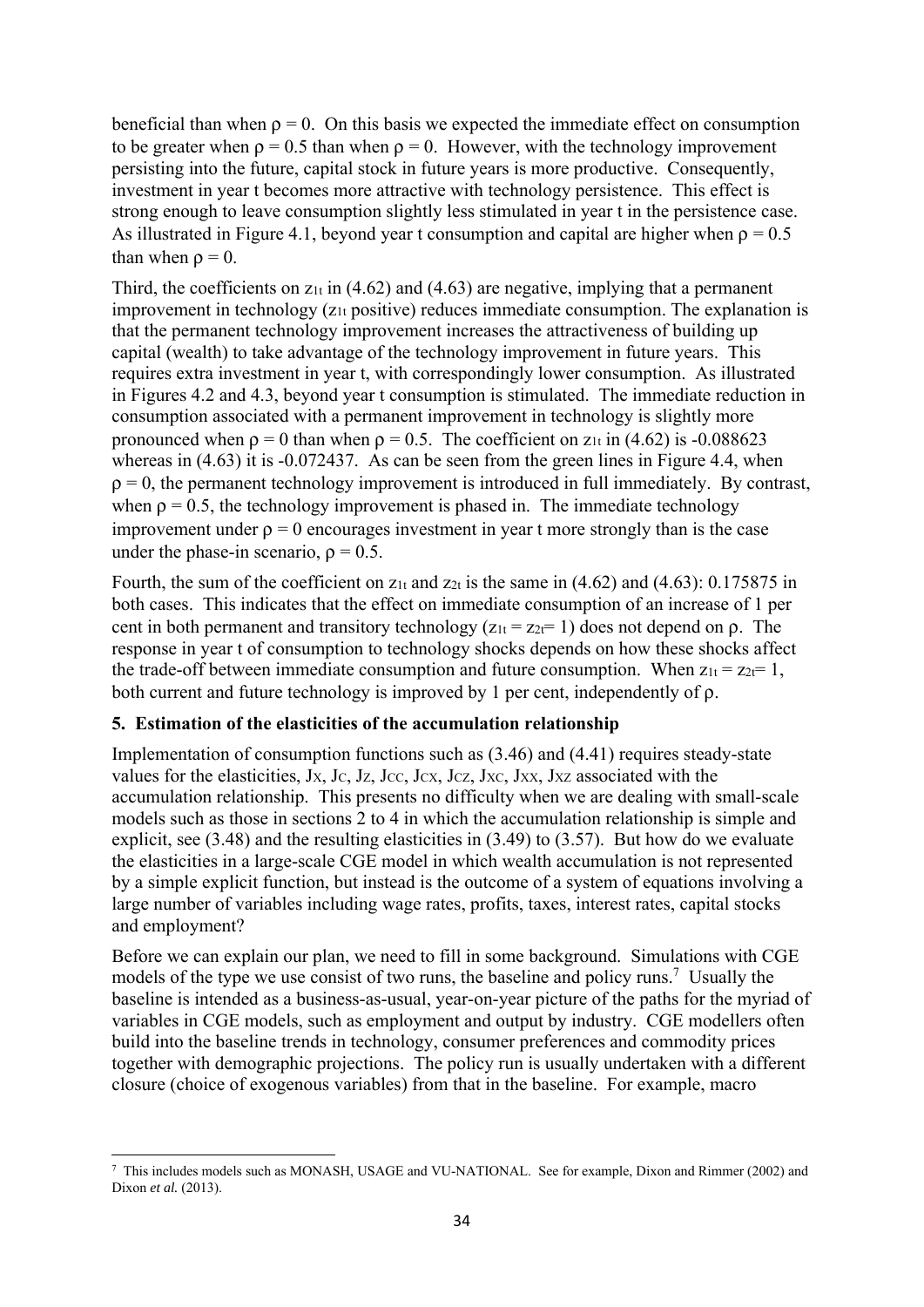

*Figure 4.1. A transitory improvement in technology (* $z_{2t} = 1$ *,*  $z_{1t} = 0$  *for all t)* 



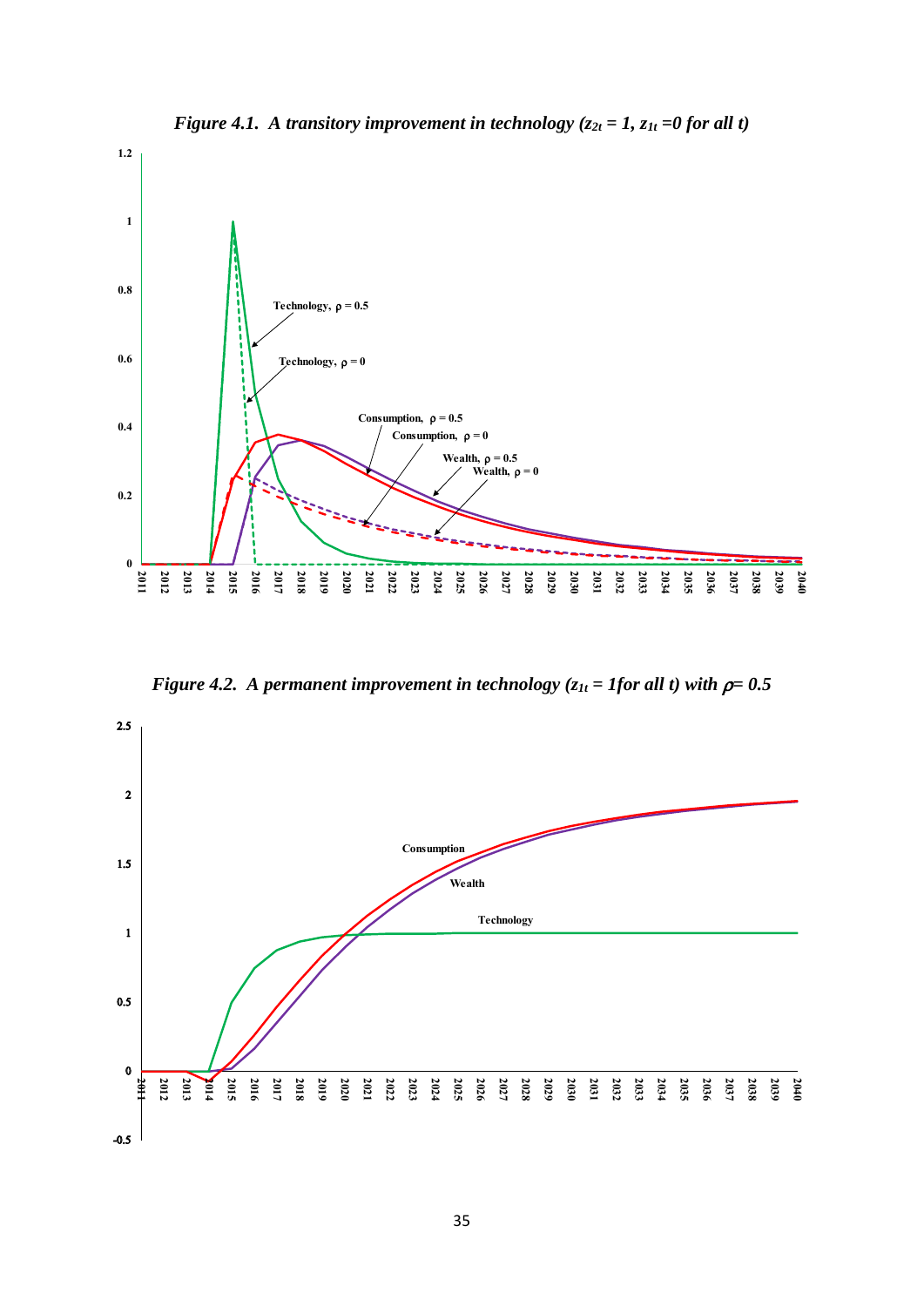

*Figure 4.3. A permanent improvement in technology (* $z_{1t}$  *= 1for all t) with*  $\rho = 0$ 

*Figure 4.4. A permanent improvement in technology*  $(z_{1t} = 1$  *for all t): comparison of results for* ρ*= 0.5 and* ρ*= 0* 

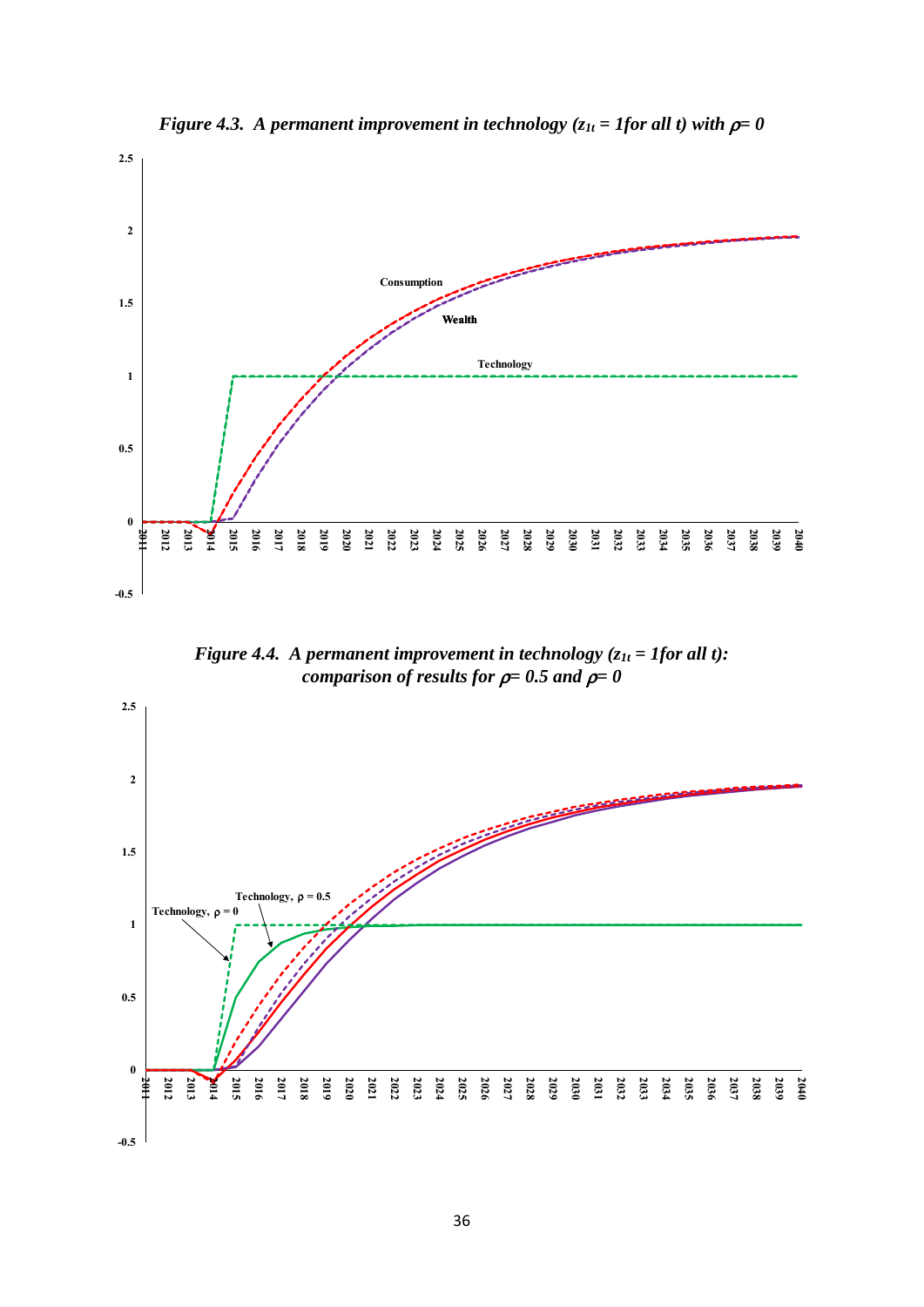variables in policy runs are normally endogenous, whereas they are often exogenous in the baseline so that the modeller can build into the baseline macro forecasts provided by specialist forecasting groups such as the IMF.

With key exceptions, all of the exogenous variables in the policy run follow the same paths that they had either endogenously or exogenously in the baseline. The key exceptions are usually policy variables. For example, if the purpose of the simulation is to determine the effects of proposed tariff changes, the relevant tariff variables are put on paths in the policy run different from their baseline paths. If none of the exogenous variables in the policy run is moved off its baseline path, then, despite a different closure, the policy run will give the same solution as the baseline run. Consequently, differences between policy and baseline results show the effects of deviations in policy variables (e.g. tariffs) from their baseline paths. Because we are normally interested in macro effects, macro variables must be endogenous in policy runs, although as mentioned earlier, they may be exogenous in the baseline. This is the reason that the policy closure is usually different from the baseline closure.

We return now to the problem of estimating  $J_X$ ,  $J_C$ ,  $J_Z$ ,  $J_{CC}$ ,  $J_{CZ}$ ,  $J_{CZ}$ ,  $J_{XC}$ ,  $J_{XX}$ ,  $J_{XZ}$ .

The first step in our plan is to set up the CGE model with a steady growth baseline. For our U.S. model, we might set up a baseline in which each industry increases its output at 3 per cent a year. We can do this by assuming: 2 per cent annual labour-saving technical progress in each industry with no other changes in technology; 1 per cent annual growth in aggregate employment; 3 per cent annual outward movement in foreign demand curves for all U.S. exports; no changes in prices of imported products; 3 per cent annual growth in public expenditures; unitary consumer expenditure elasticities for all products; no changes in consumer preferences; and initial investment/capital ratios and depreciation rates implying 3 per cent capital growth. These assumptions reduce the realism of our baseline. Unfortunately, this seems to be an unavoidable cost of adopting DSGE theory which depends on steady-state assumptions. Also, as will be discussed in section 6, our formulas for estimating elasticities of consumer policy functions, e.g.  $(3.39) - (3.42)$ , will need minor reinterpretation to accommodate a steady-growth baseline rather than a no-growth baseline.

The second step in our plan is to perform a series of policy runs to generate deviations away from the steady-growth baseline. In these policy runs, household consumption in year  $t(C_t)$ and household wealth at the start of year  $t(X_t)$  will be exogenous, together with the naturally exogenous variables  $(Z_t)$ . By imposing a one per cent shock in  $X_t$  (i.e. moving  $X_t$  one per cent above its baseline value) while holding  $C_t$  and  $Z_t$  at their baseline values, we will be able to observe J<sub>X</sub>. This will be done by looking at the percentage deviation result  $(x_{t+1})$  for wealth at the start of year t+1. By imposing a one per cent shock in  $C_t$  (i.e. moving  $C_t$  one per cent above its baseline value) while holding  $X_t$  and  $Z_t$  at their baseline values, we will be able to observe J<sub>C</sub>. Again, this will be done by looking at the percentage deviation result  $(x_{t+1})$  for household wealth at the start of year  $t+1$  but reversing its sign. Recall that J $c$  is the negative of  $(\partial X_{t+1}/\partial C_t)^*(C_t/X_{t+1})$ . Finally, by imposing a one per cent shock in Z<sub>t</sub> while holding C<sub>t</sub> and  $X_t$  at their baseline values, we will be able to observe  $J_z$ .

For evaluating the second-order elasticities,  $J_{XC}$  and  $J_{CC}$ , we will conduct two additional policy simulations with one per cent shocks to  $X_t$  and  $C_t$  imposed not on the baseline but on the situation reached in the simulation that revealed J<sub>C</sub>. These two additional simulations will allow us to calculate  $J_{XC}$  and  $J_{CC}$  according to:

$$
J_{\text{xc}} = 100 \times \frac{J_{\text{x}}\left(\overline{C} \times 1.01, \overline{X}, \overline{Z}\right) - J_{\text{x}}\left(\overline{C}, \overline{X}, \overline{Z}\right)}{J_{\text{x}}\left(\overline{C}, \overline{X}, \overline{Z}\right)}
$$
(5.1)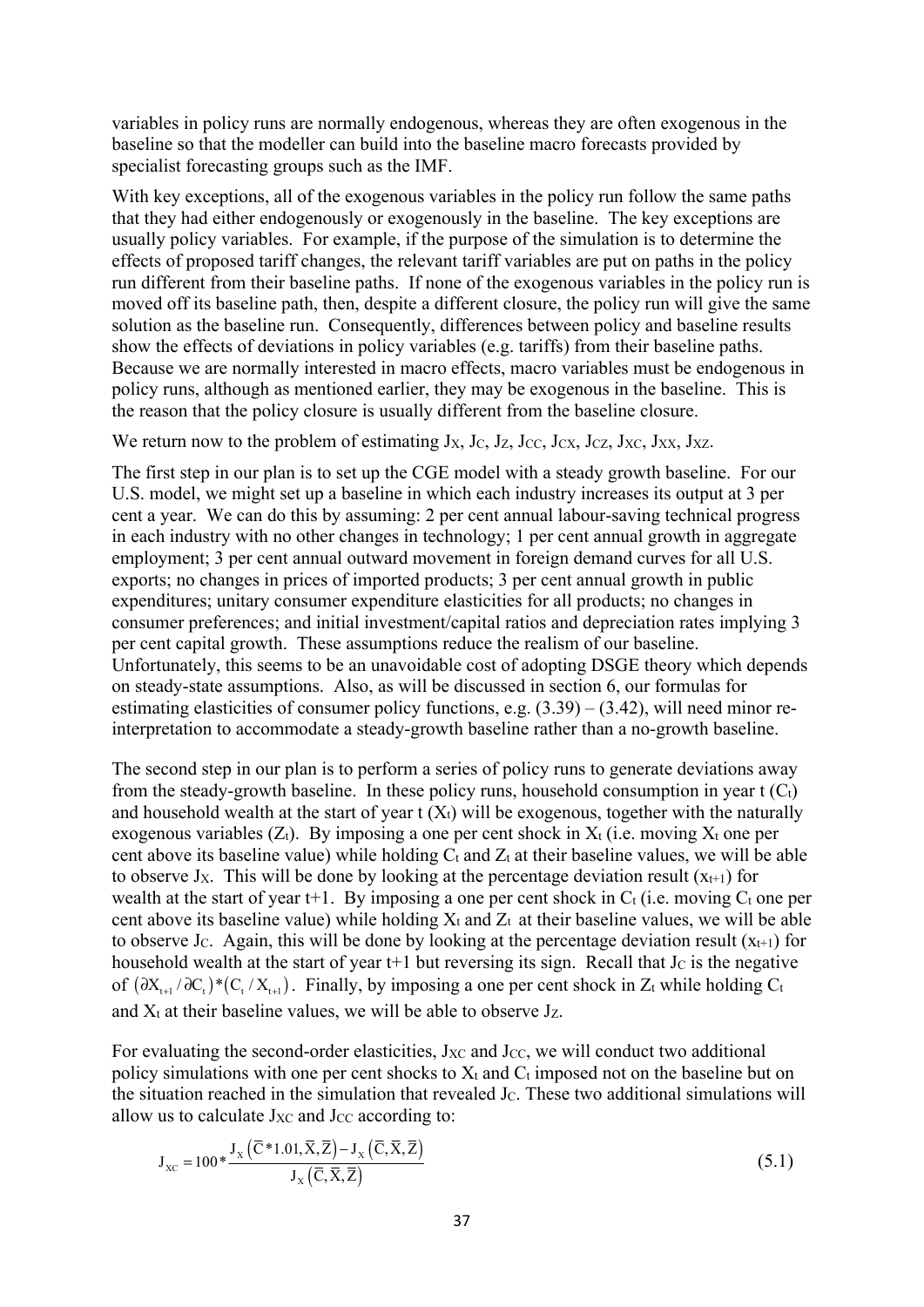$$
J_{cc} = 100 * \frac{J_c(\bar{C} * 1.01, \bar{X}, \bar{Z}) - J_c(\bar{C}, \bar{X}, \bar{Z})}{J_c(\bar{C}, \bar{X}, \bar{Z})}
$$
(5.2)

Similarly, we will conduct two additional simulations to reveal  $J_{XX}$  and  $J_{CX}$ , and two further simulations to reveal  $J_{XZ}$  and  $J_{CZ}$  according to:

$$
J_{xx} = 100 \ast \frac{J_x(\overline{C}, \overline{X} \cdot 1.01, \overline{Z}) - J_x(\overline{C}, \overline{X}, \overline{Z})}{J_x(\overline{C}, \overline{X}, \overline{Z})}
$$
(5.3)

$$
J_{cx} = 100 \ast \frac{J_c(\overline{C}, \overline{X} \ast 1.01, \overline{Z}) - J_c(\overline{C}, \overline{X}, \overline{Z})}{J_c(\overline{C}, \overline{X}, \overline{Z})}
$$
(5.4)

$$
J_{xz} = 100 \ast \frac{J_x (\overline{C}, \overline{X}, \overline{Z}^* 1.01) - J_x (\overline{C}, \overline{X}, \overline{Z})}{J_x (\overline{C}, \overline{X}, \overline{Z})}
$$
(5.5)

$$
J_{cz} = 100 \ast \frac{J_c (\overline{C}, \overline{X}, \overline{Z}^* 1.01) - J_c (\overline{C}, \overline{X}, \overline{Z})}{J_c (\overline{C}, \overline{X}, \overline{Z})}
$$
(5.6)

The computations underlying (5.1) to (5.6) each require 2 comparisons. For example, to evaluate  $J_{XC}$ , we first compare the year-(t+1) wealth result from combined shocks to year-t wealth and consumption of one per cent imposed in the baseline situation with the result from a one per cent shock to consumption. This comparison reveals the elasticity  $[J_{\rm v}(\bar{C}^*1.01,\bar{X},\bar{Z})]$ 

of wealth in t+1 to year-t wealth when consumption is one per cent above its baseline value. Second, we compare this elasticity with J<sub>X</sub> computed in the baseline situation [that is  $J_{\rm v}(\bar{C}, \bar{X}, \bar{Z})$ ]. This second comparison reveals the sensitivity of J<sub>X</sub> with respect to movements in consumption, giving us  $J_{XC}$ .

# **6. Steady-growth baseline versus no-growth baseline**

The theory and computations that we have described so far are predicated on no-growth baselines. In these baselines, the value of every variable in year t+1 is the same as in year t. However, realism demands that we allow for economic growth. Assume, for example, that we are dealing with an economy such as Australia or the U.S. in which the investment share in GDP is about 20 per cent. This cannot be reproduced in a no-growth steady state. It is consistent with a situation typical of these countries in which the capital-to-output ratio is 2.5, the depreciation rate is 5 per cent and the growth rate is 3 per cent  $[20 = 2.5*(3 + 5)]$ . In a no-growth baseline the investment share of GDP is unrealistically low.

Although in the DSGE framework we can't go all the way to a realistic baseline, we can take a step in that direction by introducing steady growth. We do this by adopting a baseline in which the baseline value (denoted by b) of every variable Q can be described by

$$
Q_{b}(t+1) = Q_{b}(t) * \xi(Q)
$$
\n(6.1)

where

ξ(Q) is the steady-state growth factor for variable Q.

As foreshadowed in section 5, we have set up the U.S. model with a steady growth baseline in which the growth factors are: 1.02 for labour-augmenting technology variables in each industry; 1.00 for all other technology variables; 1.01 for aggregate employment; 1.03 for the horizontal shifter on foreign demand curves for all U.S. exports; 1.00 for prices of imported products; 1.03 for public expenditures; and 1.00 for consumer preference variables.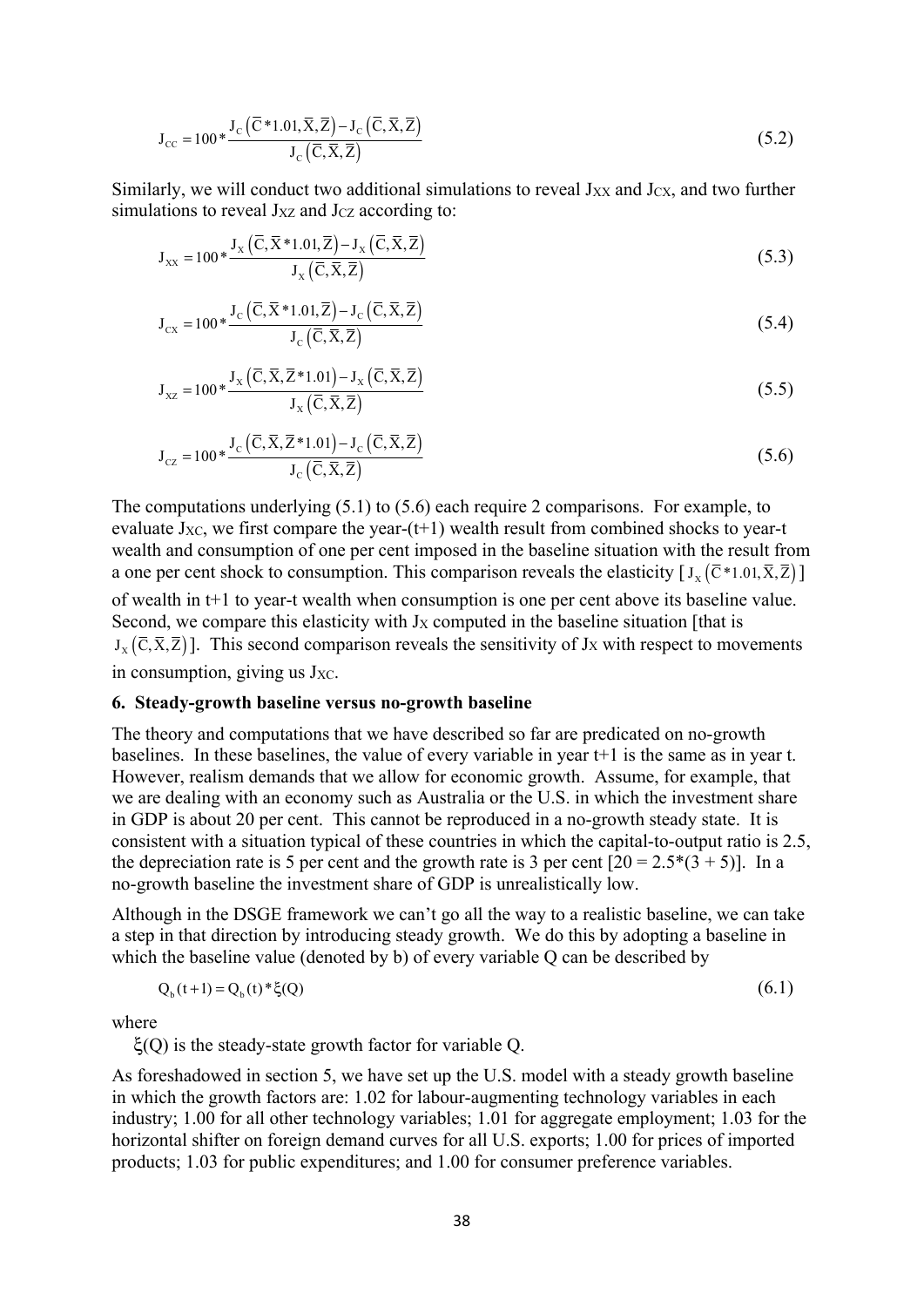Accommodating steady growth requires no change to the theory of the previous sections, just a reinterpretation. We assume now that this theory refers to relationships between growth discounted or gd variables. These are defined by

$$
Q^{\text{gd}}(t) = \frac{Q(t)}{\xi(Q)^t} \tag{6.2}
$$

With this definition, a steady-growth baseline becomes a no-growth baseline in gd variables:

$$
Q_b^{\text{gd}}(t+1) = \frac{Q_b(t+1)}{\xi(Q)^{t+1}} = \frac{Q_b(t)}{\xi(Q)^{t}} = Q_b^{\text{gd}}(t)
$$
\n(6.3)

In implementing DSGE theory in a full-scale CGE model, we plan to add definitions of gd variables at the end of the CGE code. The linearized DSGE equations that we will then add are relationship between these gd variables. Rather than (3.9), (3.15), (3.16), (3.21), (3.22), (3.26) and (3.29) we will include in the CGE model:

$$
xend_t^{gd} = J_x * x_t^{gd} - J_c * c_t^{gd} + J_z * z_t^{gd}
$$
\n(6.4)

$$
(\theta - 1 - \theta^* \gamma)^* c_t^{gd} + (1 - \theta)(1 - \gamma)^* x_t^{gd} = \tilde{m}(t) + j_C(t) + \text{xend}_t^{gd} - c_t^{gd}
$$
 (6.5)

$$
j_C(t) = J_{CX} * x_t^{gd} + J_{CC} * c_t^{gd} + J_{CZ} * z_t^{gd}
$$
 (6.6)

$$
M^*m(t) =
$$
  
 
$$
U_x^*[(\theta^*\gamma - \theta - \gamma)^*x_t^{gd} + (1-\gamma)^*\theta^*c_t^{gd}] + \beta^*M^*J_x^*[\tilde{m}(t) + j_x(t) + xend_t^{gd} - x_t^{gd}]
$$
 (6.7)

$$
j_{X}(t) = J_{XX} * x_{t}^{gd} + J_{XC} * c_{t}^{gd} + J_{XZ} * z_{t}^{gd}
$$
 (6.8)

$$
m(t) = M_X * x_t^{gd} + M_Z * z_t^{gd}
$$
\n(6.9)

$$
\tilde{m}(t) = M_x * \text{xend}_t^{\text{gd}} \tag{6.10}
$$

In these equations, we have added a gd superscript to all the variables that have counterparts in the CGE model. The gd superscript is not required for  $m(t)$ ,  $\tilde{m}(t)$ ,  $j(t)$  and  $j(t)$ . These variables do not have CGE counterparts, so they do not need to be distinguished from CGE variables by the gd superscript.

Apart from the use of gd superscripts, another change that we have made to our earlier representation of the DSGE linearized equations is the replacement of the variable  $(x_{t+1})$  for start-of-year wealth in year t+1 with the variable (xend<sub>t</sub>) for endof-year wealth in year t. This brings the DSGE system (6.4) to (6.10) into line with the pervasive convention in our CGE models that all equations connect variables for the same year. Thus, wealth at the end of year t (a year t variable) is specified as wealth at the start of year t (another year t variable) plus the effects of other year t variables such as consumption in year t. This convention facilitates recursive dynamics in which the solution is generated by a sequence of single-year computations.

Under the convention, year  $t+1$  is connected to year t by ensuring that in the year  $t+1$ computation, start-of-year stock variables reflect end-of-year values for year t. Thus, in a recursive dynamic CGE computation we set start-of-year wealth in the year t+1 computation equal to end-of-year wealth from the year t computation:

$$
X_{t+1} = Xend_t
$$
\n(6.11)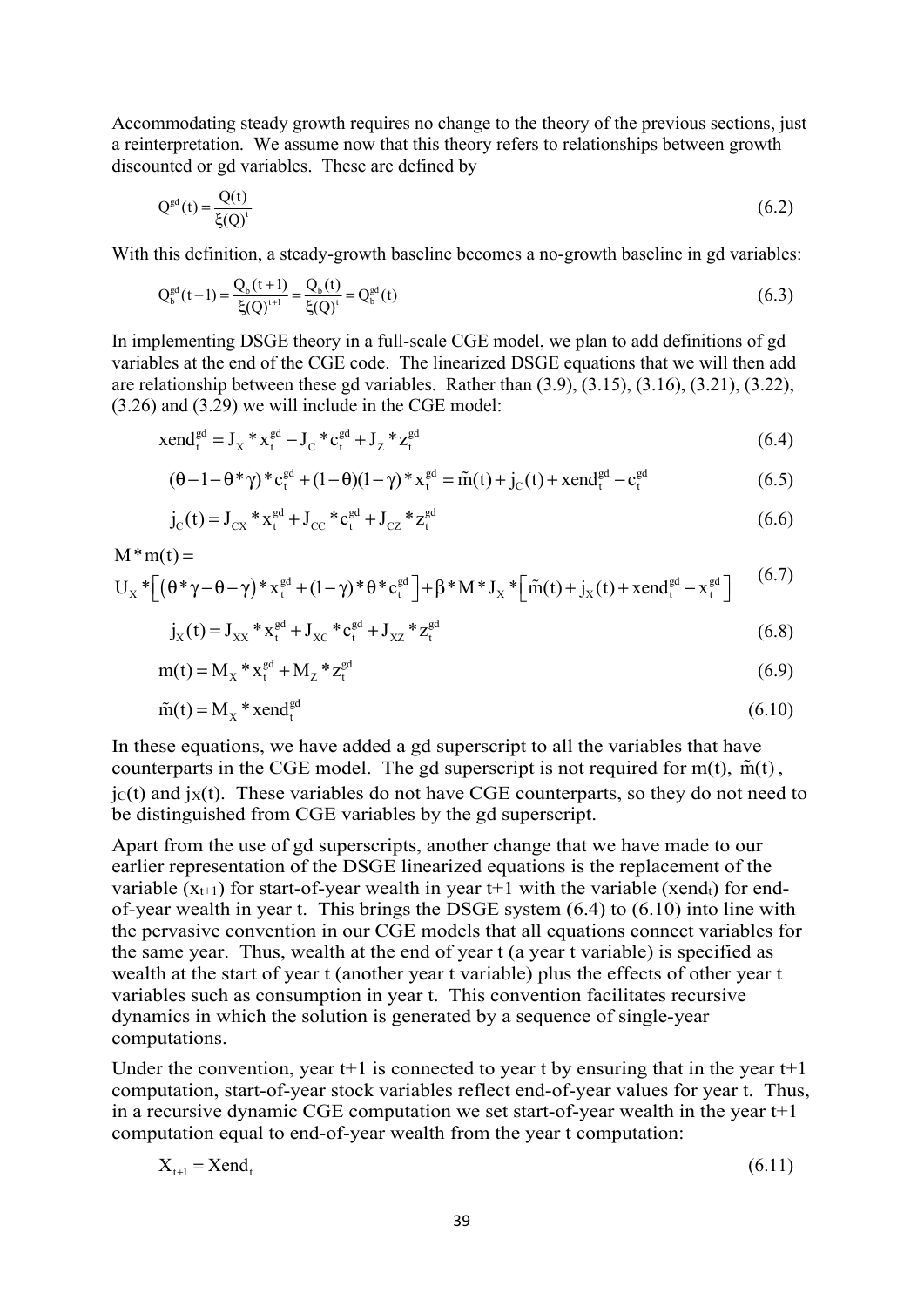But what does this mean in terms of gd variables? From (6.11), we have

$$
\frac{X_{t+1}}{\xi(X)^{t+1}} = \frac{\text{Xend}_t}{\xi(X)^{t}} * \frac{1}{\xi(X)}
$$
(6.12)

For it to be possible to have a steady-growth baseline, we must assume that

$$
\xi(X) = \xi(Xend) \tag{6.13}
$$

In view of (6.11) to (6.13), in our DSGE-CGE integration we will connect start-ofyear t+1 gd stock variables with their end-of-year t versions via

$$
X_{t+1}^{\text{gd}} = \frac{\text{Xend}_{t}^{\text{gd}}}{\zeta(X)}\tag{6.14}
$$

Returning to (6.4) to (6.10), we interpret all of the gd variables as percentage deviations from their steady-state (no growth) baseline values. What about m(t) and  $\tilde{m}(t)$ ? What are the growth rates on the baseline paths from which they are percentage deviations?

In place of (3.2), we assume that

$$
V(X_t^{\text{gd}}, Z_t^{\text{gd}}, \sigma) = U(C_t^{\text{gd}}, X_t^{\text{gd}}) + \beta^* E_t \left[ V(X_{t+1}^{\text{gd}}, Z_{t+1}^{\text{gd}}, \sigma) \right]
$$
(6.15)

In (6.15), growth in consumption and wealth at the rates ξ(C) and ξ(X) maintains utility (U) at its year-t level. If  $ξ(C)$  and  $ξ(X)$  are greater than 1, then for maintenance of a given level of annual utility, consumption and wealth must grow. We can interpret this as meaning that maintenance of utility requires consumption and wealth to grow in line with population and community aspirations reflected in normal growth rates in per capita consumption and wealth. If  $X<sup>gd</sup>$  and  $Z<sup>gd</sup>$  are fixed on their no-growth steady-state values, then under (6.15) V is fixed on its steady-state value. With M in  $(6.7)$  now being interpreted as the derivative of V in  $(6.15)$  with respect to  $X<sup>gd</sup>$ , we see that the baseline growth rate in M must be zero ( $\xi(M) = 1$ ). If M is on a no-growth baseline, then  $E_t[M(t+1)]$  must also be on a no-growth baseline. We conclude that  $m(t)$  and  $\tilde{m}(t)$  are percentage deviations from no-growth steady-state values.

Finally, we consider the variables  $j_c(t)$  and  $j_x(t)$ . In (6.4) to (6.10), the J coefficients are first and second-order elasticities of growth-discounted end-of-year wealth with respect to growth-discounted consumption, growth-discounted start-ofyear wealth and growth-discounted exogenous variables. These coefficients are evaluated at the no-growth baseline values for the gd variables. Hence, in the baseline there is no growth in the J coefficients. Consequently,  $j_c(t)$  and  $j_x(t)$  are percentage deviations from no-growth steady-state values. What are these values? As is readily apparent, elasticities calculated for gd variables are the same as elasticities calculated for steady-growth variables, for example:

$$
J_X^{\text{gd}}(t) = \frac{\partial (\text{Xend}_t/\xi(\text{Xend})^t)}{\partial (X_t/\xi(X)^t)} * \frac{(X_t/\xi(X)^t)}{(\text{Xend}_t/\xi(\text{Xend})^t)} = \frac{\partial \text{Xend}_t}{\partial X_t} * \frac{X_t}{\text{Xend}_t} = J_X(t)
$$
(6.16)

#### *Growth in the standard neo-classical model*

In the standard model that we studied in the previous sections, the accumulation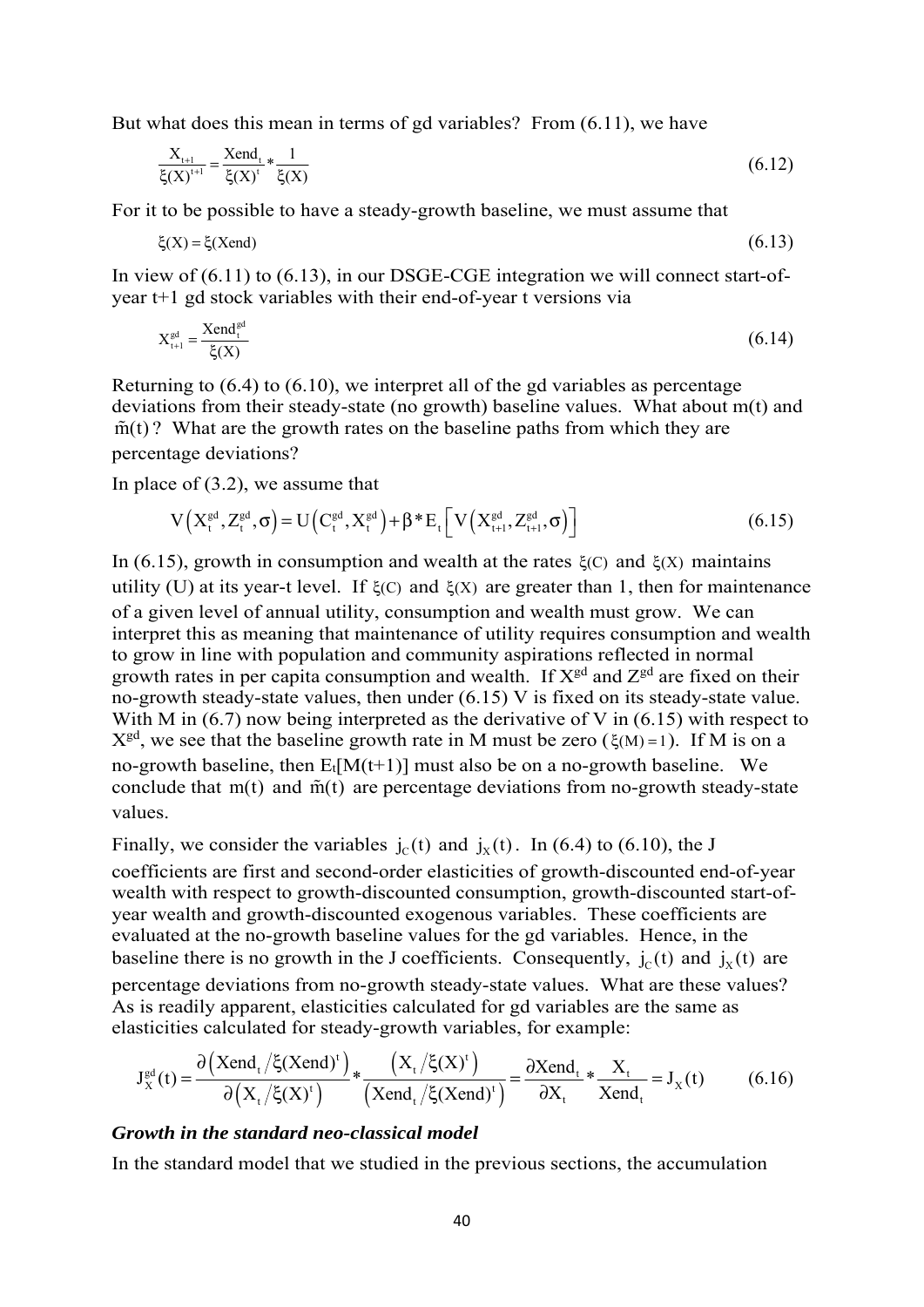relationship is:

$$
X_{t+1} = X_t * (1 - \delta) + Z_t * X_t^{\alpha} - C_t
$$
\n(6.17)

In terms of gd variables (6.17) can be written as:

$$
Xend_t^{gd} * \xi(Xend)^t = X_t^{gd} * \xi(X)^t * (1 - \delta) + Z_t^{gd} * \xi(Z)^t * \Big[ X_t^{gd} * \xi(X)^t \Big]^{\alpha} - C_t^{gd} * \xi(C)^t \tag{6.18}
$$

For steady-growth we require that

$$
\xi(Z) = \xi(X)^{1-\alpha}
$$
 and  $\xi(C) = \xi(X) = \xi(X \text{end})$  (6.19)

Provided (6.19) is satisfied, (6.18) reduces to a relationship of the same form as (6.17), but between gd variables:

$$
X \text{end}_{t}^{gd} = X_{t}^{gd} * (1 - \delta) + Z_{t}^{gd} * \left[ X_{t}^{gd} \right]^{d} - C_{t}^{gd}
$$
\n(6.20)

As explained earlier, in a growth situation we interpret V as a function of gd variables, see  $(6.15)$ . Then, adopting the same parameter values as those that led to  $(3.60)$ , we find that

$$
c_t^{gd} = 0.912063 * x_t^{gd} + 0.264498 * z_t^{gd}
$$
\n(6.21)

Percentage deviations in gd variables from their no-growth baseline are the same as percentage deviations in growth variables from their steady-growth baseline. Thus, (6.21) gives us the consumption function in the growth situation as in (3.60).

## **7. Deriving a DSGE consumption function for the USAGE model of the U.S.**

In this section we apply the theory from sections 3 to 6 to derive a DSGE consumption function for a 70-industry version of the USAGE model of the U.S. economy. Then we use this consumption function in an illustrative USAGE simulation.

USAGE is a dynamic CGE model that was initially created at the Centre of Policy Studies in 2002. Since then, it has been applied and further developed by, and on behalf of: the U.S. International Trade Commission; the U.S. Departments of Commerce, Agriculture, Transportation, Homeland Security and Energy; the Canadian government; the Mitre Corporation; and the Cato Institute. Application topics include trade policies, illegal immigration, road/rail/air infrastructure, energy policies, and terrorism.<sup>8</sup>

In standard applications of USAGE, household consumption in year t is proportional to household disposable income in year t (fixed average propensity to consume). Public consumption is usually linked in a linear way to private consumption. Investment in each industry in year t is specified as a function of the industry's expected rate of return on capital. So that the model can be solved recursively, expected rates of return are assumed to reflect current rates of return.<sup>9</sup> Imports of each commodity are modelled as imperfect substitutes for domestically produced products in the same industrial classification [the Armington assumption, Armington (1969)]. Exports of each commodity are modelled via constantelasticity export demand functions.

As mentioned in section 5, we equipped USAGE with a 3 per cent steady-growth baseline. While leaving other features of USAGE unchanged, we replace the standard USAGE treatment of private and public consumption with a DSGE consumption function. The DSGE

<sup>8</sup> There are many published USAGE application papers. Recent examples are: Dixon *et al.* (2017a&b).

<sup>&</sup>lt;sup>9</sup> Dixon *et al.* (2005) shows how models such as USAGE can be solved with forward-looking expectations for rates of return. The method involves a series of recursive dynamic simulations with adjustments in expectations between simulations.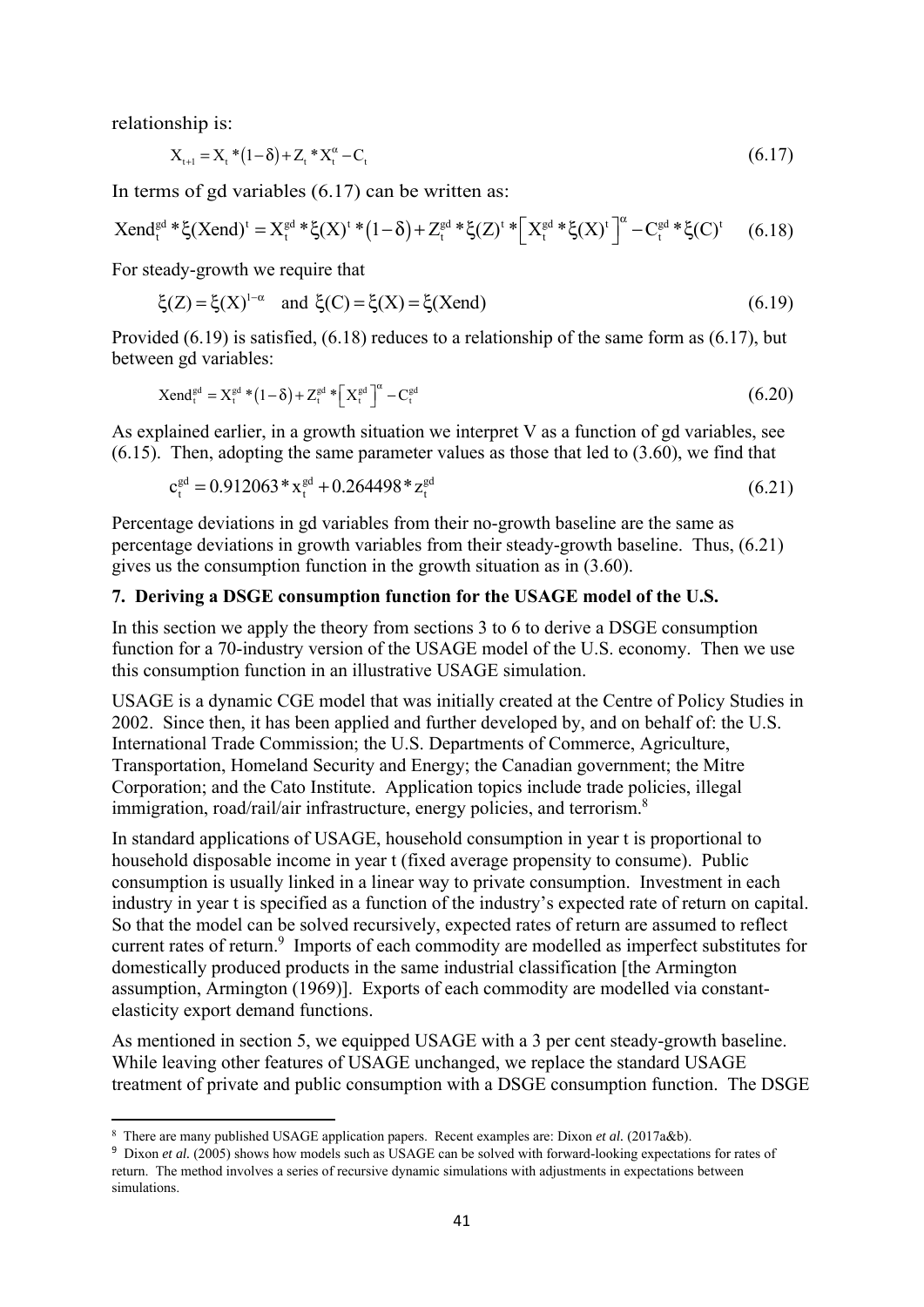consumption function determines shock-induced deviations in private and public consumption from the 3 per cent steady-growth baseline. In the initial application described here of DSGE theory to USAGE, shocks are allowed only to primary-factor-saving technology. This is the only Z variable. Thus, our DSGE consumption function takes the form:

 $c_{i} = ELAST(c, x)*x_{i} + ELAST(c, z)*z_{i}$  (7.1)

In this equation,

- ct is the percentage deviation in real consumption in year t from its baseline value. This is private plus public consumption deflated a composite price index formed as value weighted average of the prices indexes for private consumption and public consumption.
- xt is the percentage deviation in real wealth at the start of year t from its baseline value. This is the deflated value of physical capital in the U.S. less net foreign liabilities. The deflator is the lagged value of the price index for private consumption, that is the deviation in wealth at the start of year t+1 is deflated by the deviation in the price of consumption in year t.
- zt is the percentage deviation in primary-factor-saving technology in year t from its baseline value. This variable applies uniformly across all industries. If, for example,  $z_t$ equals 2, then all industries can produce their baseline level of output for year t with 2 per cent less primary factor input than in the baseline and the baseline levels for all other inputs.
- $ELAST(c,x)$  and  $ELAST(c,z)$ , treated as parameters, are the elasticities of consumption (private plus public) with respect to start-of-year wealth and primary-factor-saving technology.

## *7.1. Evaluation of the coefficients in the DSGE consumption function for USAGE*

We evaluate the two elasticities in (7.1) by applying (4.41) and (3.39) - (3.42). This requires us to assign values to:

- γ, the parameter introducing diminishing marginal utility to consumption in any year;
- β, the parameter introducing preference for current consumption relative to future consumption;
- Bzz, the elasticity of expected primary-factor-saving technology in year t+1 with respect to primary-factor-saving technology in year t;
- $J_X$ ,  $J_C$ ,  $J_Z$ ,  $J_{XX}$ ,  $J_{XC}$ ,  $J_{XZ}$ ,  $J_{CX}$ ,  $J_{CZ}$ ,  $J_{CZ}$ , the first and second-order elasticities of wealth at the start of year t+1 with respect to wealth at the start of year t, consumption in year t and primary-factor-saving technology in year t;
- θ, the parameter introduced to allow utility in each year to be a function of wealth as well as consumption;
- M and  $U_X$ , the baseline values (constant through time) of the growth-discounted expected marginal values (derivatives) of lifetime welfare and current utility with respect to growth-discounted start-of-year wealth; and
- MX and MZ, the elasticities of the household's policy function (the M function) with respect to growth-discounted start-of-year wealth and growth-discounted primaryfactor-saving technology.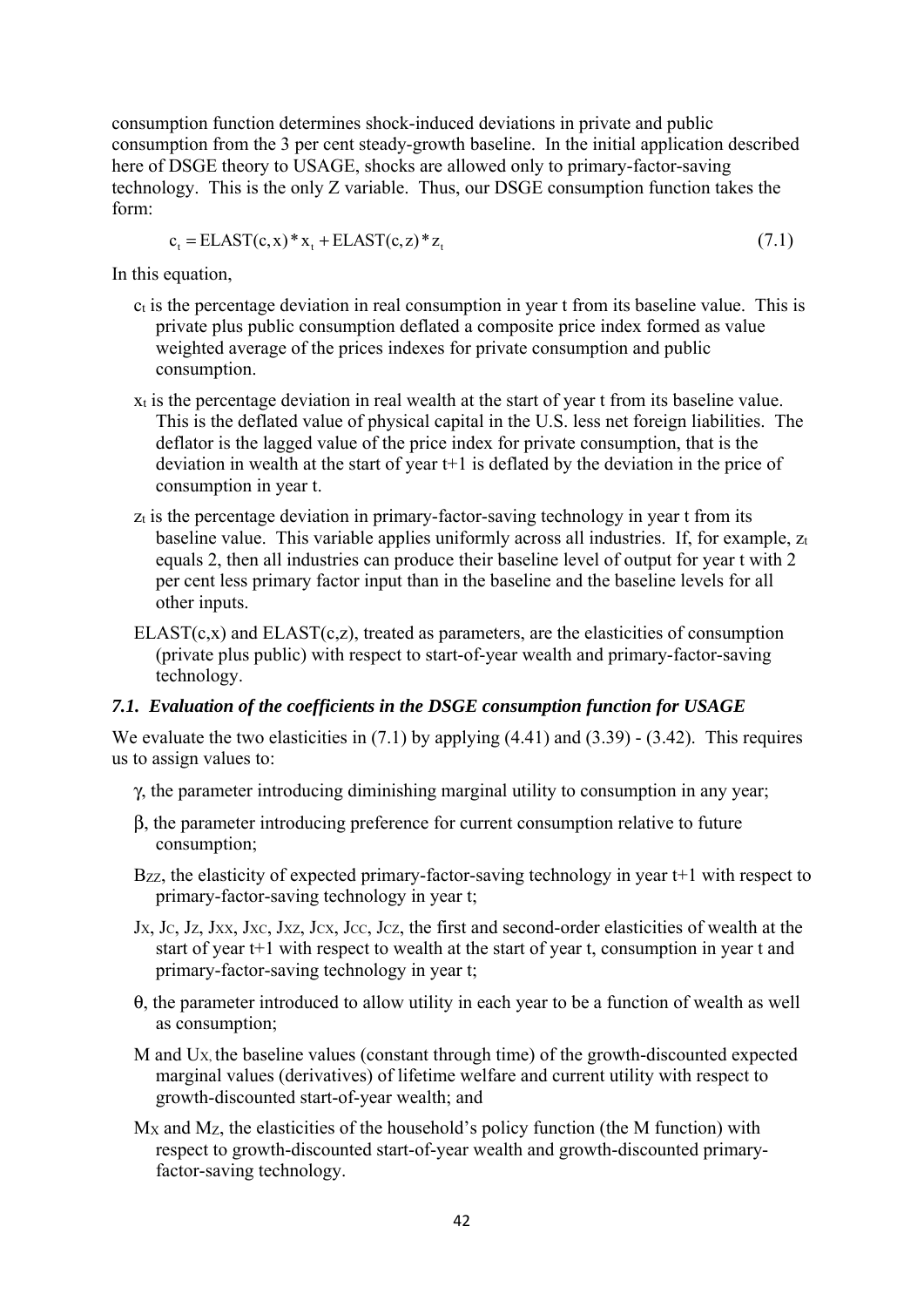We set  $\gamma$  and  $\beta$  at 0.5 and 0.9. These values are representative of the values used in macro DSGE models.

We set Bzz at zero. Thus we assume in this preliminary application of DSGE theory to CGE modelling that the determination of primary-factor-saving technology is serially uncorrelated.

We determine the J elasticities by USAGE simulations. As described in section 5, in these simulations we treat real wealth at the start of 2018 as predetermined, and real consumption and primary-factor-saving technical change as exogenous. We apply shocks to these three variables to determine their effects on real wealth at the start of 2019. In any CGE simulation, closure (choice of exogenous variables) is important. This will be discussed more fully in section 8. For understanding the J values to be presented in this section, the most important aspects of the closure are that aggregate employment and aggregate capital are both exogenous. With this closure, the only avenues for movements in real GDP are changes in technology and changes in dead-weight losses associated with taxes and other distortions such as differences in rates of return on capital across industries. The J elasticities that we obtained for USAGE are in Tables 7.1 and 7.2. These tables are discussed in subsection 7.2.

To evaluate  $\theta$ , we use (3.13) and (3.20) with X's, C's and  $\tilde{M}$  replaced by their growthdiscounted baseline values which are constant through time. Omitting time subscripts to indicate baseline growth-discounted values, and recognizing that on a non-stochastic steadygrowth baseline  $\tilde{M} = M$ , we have:

$$
\theta^* C^{\theta-1}^* X^{1-\theta} (X^{1-\theta}^* C^{\theta})^{-\gamma} = \beta^* M^* J_c^* \frac{X}{C}
$$
\n
$$
(7.2)
$$

and

$$
M = (1 - \theta) * X^{-\theta} * C^{\theta} * (X^{1 - \theta} * C^{\theta})^{-\gamma} + \beta * \{M\} * J_X * \frac{X}{X}
$$
(7.3)

leading to

$$
\theta = \frac{\beta^* \mathbf{J}_\mathbf{C}}{1 - \beta^* (\mathbf{J}_\mathbf{X} - \mathbf{J}_\mathbf{C})} \tag{7.4}
$$

With β assumed to be 0.9 and the values of J<sub>C</sub> and J<sub>X</sub> taken from Table 7.1, the value for  $\theta$ obtained from (7.4) is 0.8335.

In the CGE database for the initial year (2018), the values for the X and C are \$US34.69 trillion and  $US16.58$  trillion. M and Ux can now be evaluated via

$$
M = \frac{(1 - \theta) * X^{-\theta} * C^{\theta} * (X^{1 - \theta} * C^{\theta})^{-\gamma}}{1 - \beta * J_{X}}
$$
(7.5)

and

$$
U_X = (1 - \theta) * X^{-\theta} * C^{\theta} * (X^{1 - \theta} * C^{\theta})^{-\gamma} \quad , \tag{7.6}
$$

giving  $M = 0.189$  and  $U_X = 0.021$ .

We now have all of the coefficient and parameter values necessary for evaluating e2, e1 and e0 in  $(3.40)$  to  $(3.42)$ , allowing us to solve the quadratic equation  $(3.39)$  for M<sub>X</sub>. This gives two possible values:

$$
M_X = -0.2128 \text{ and } M_X = -0.6775 \tag{7.7}
$$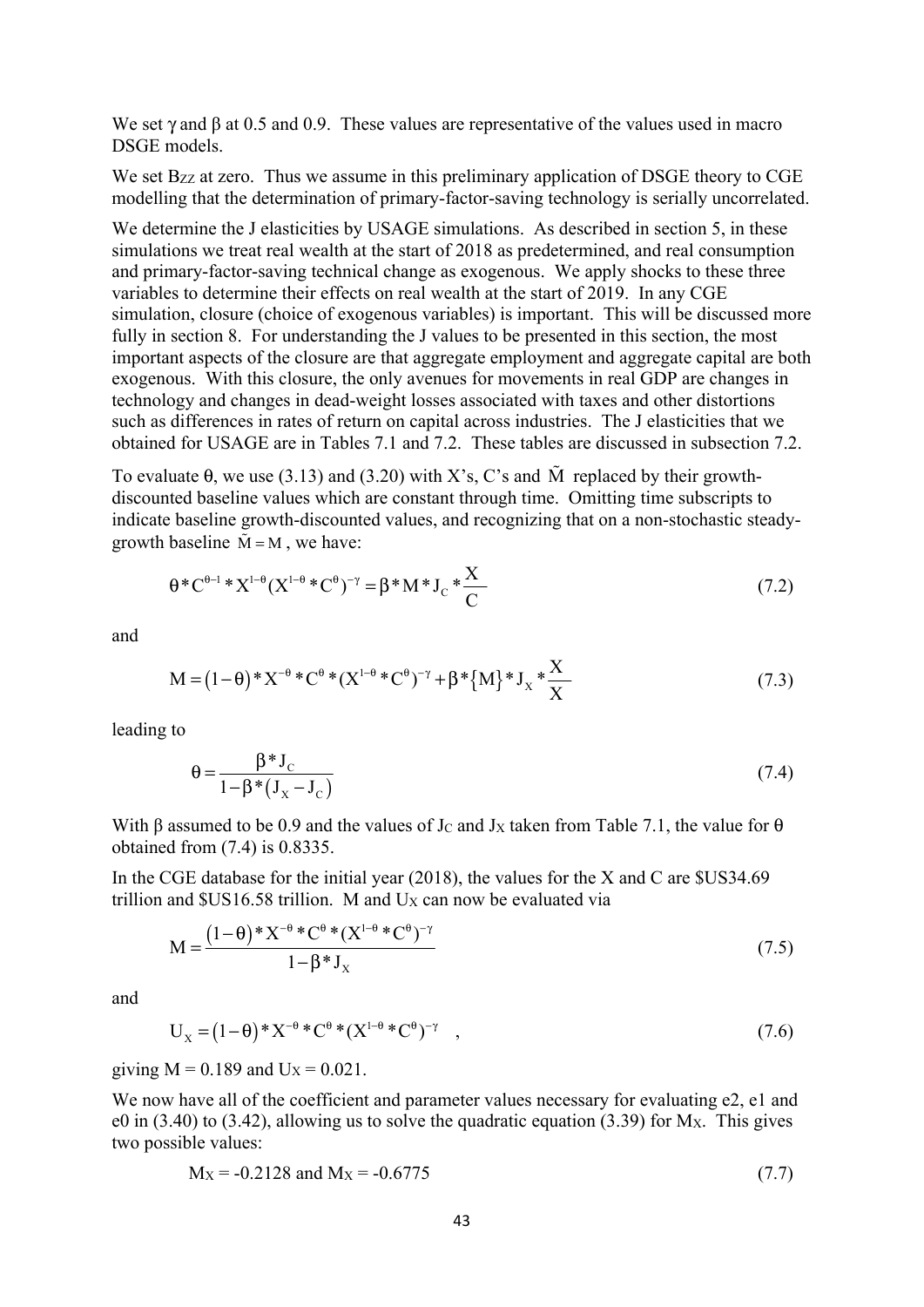In our theory of consumer behaviour, M<sub>X</sub> must be negative: diminishing marginal utility to wealth means that the increase in expected lifetime welfare from an additional unit of wealth must decline as wealth increases. In section 3, when we solved the quadratic equation for  $M_X$ in the standard neo-classical model [see (3.58) and (3.59)], the two solutions had different signs. Thus we were immediately able to choose the appropriate solution, the one with the negative sign. But here, with both solutions being negative that criterion doesn't help. Consequently we proceed to  $(4.41)$  and evaluate  $ELAST(c,x)$  under each possible M<sub>x</sub> value. With  $M_X = -0.2128$  we obtain -0.5995 and with  $M_X = -0.6775$  we obtain 0.2669. We require  $ELAST(c,x)$  to be positive: an increase in wealth in year t should generate an increase in consumption in year t. On this basis we choose the second solution  $(M_X = -0.6775)$  in (7.7).

With  $M_X$  tied down we can now refer to (4.41) to evaluate  $ELAST(c,z)$ . This leads to our DSGE consumption function for USAGE:

$$
c_{t} = 0.2669 \times x_{t} + 0.6724 \times z_{t}
$$
\n
$$
(7.8)
$$

The value of  $M_Z$  could be determined via (4.34), (4.35) and (4.37) to (4.39). However, with Bzz set at zero, evaluating  $M_Z$  is unnecessary: it does not affect the values of  $ELAST(c,x)$  and  $ELAST(c,z)$ .

#### *7.2. Values for J elasticities*

For understanding the values in Tables 7.1and 7.2 for first and second-order J elasticities calculated from USAGE simulations, it is useful to note that in USAGE:

Baseline consumption (private plus public) in 2018 is \$US16.58 trillion;

Baseline real wealth at the start of 2018 is \$US34.69 trillion; and

Baseline real wealth at the start of 2019 is \$US35.73 trillion; and

Baseline GDP in 2018 is \$US19.44 trillion.

In view of these baseline values, our first question is: why is  $J<sub>C</sub>$  equal to 0.61, rather than about 0.46 (= 16.58/35.73)? What explains the discrepancy of 0.15 between the actual value of JC and what we would expect simply on the basis of consuming an amount of wealth worth 1 per cent of 2018 consumption?

The answer involves two factors. The first is that a 1 per cent increase in consumption reallocates capital towards low-rate-of-return uses, especially housing. USAGE implies that this reduces GDP by 0.082 per cent, imparting a loss in next year's wealth of 0.04 per cent (= 0.082\*19.44/35.73). The second factor is a reduction in the price of investment relative to the price of consumption. USAGE shows that a 1 per cent increase in consumption generates increases the price indexes for both investment and consumption. This is the mechanism by which USAGE introduces the real appreciation necessary to facilitate the transfer of resources towards consumption away from the trade balance. However, the increase in the price index for private consumption is greater than that for investment (0.373 per cent compared with 0.256 per cent), reflecting the greater import-intensity of private consumption relative to investment. With the investment price index being the major price in determining the value of the capital stock, and the consumer price index for year t being the chosen deflator for determining the real value of wealth at the start of year t+1, the movement in relative prices introduces a reduction in real wealth of about 0.12 per cent  $[= -100*(1.00256/1.00373-1)]$ . Together these two factors suggest that the loss of real wealth at the start of year t+1 should be about  $0.16$  per cent (=  $0.04+0.12$ ) greater than would be expected (0.46) on the basis of the relative sizes of consumption and wealth. This is close to the discrepancy of 0.15 per cent that we set out to explain.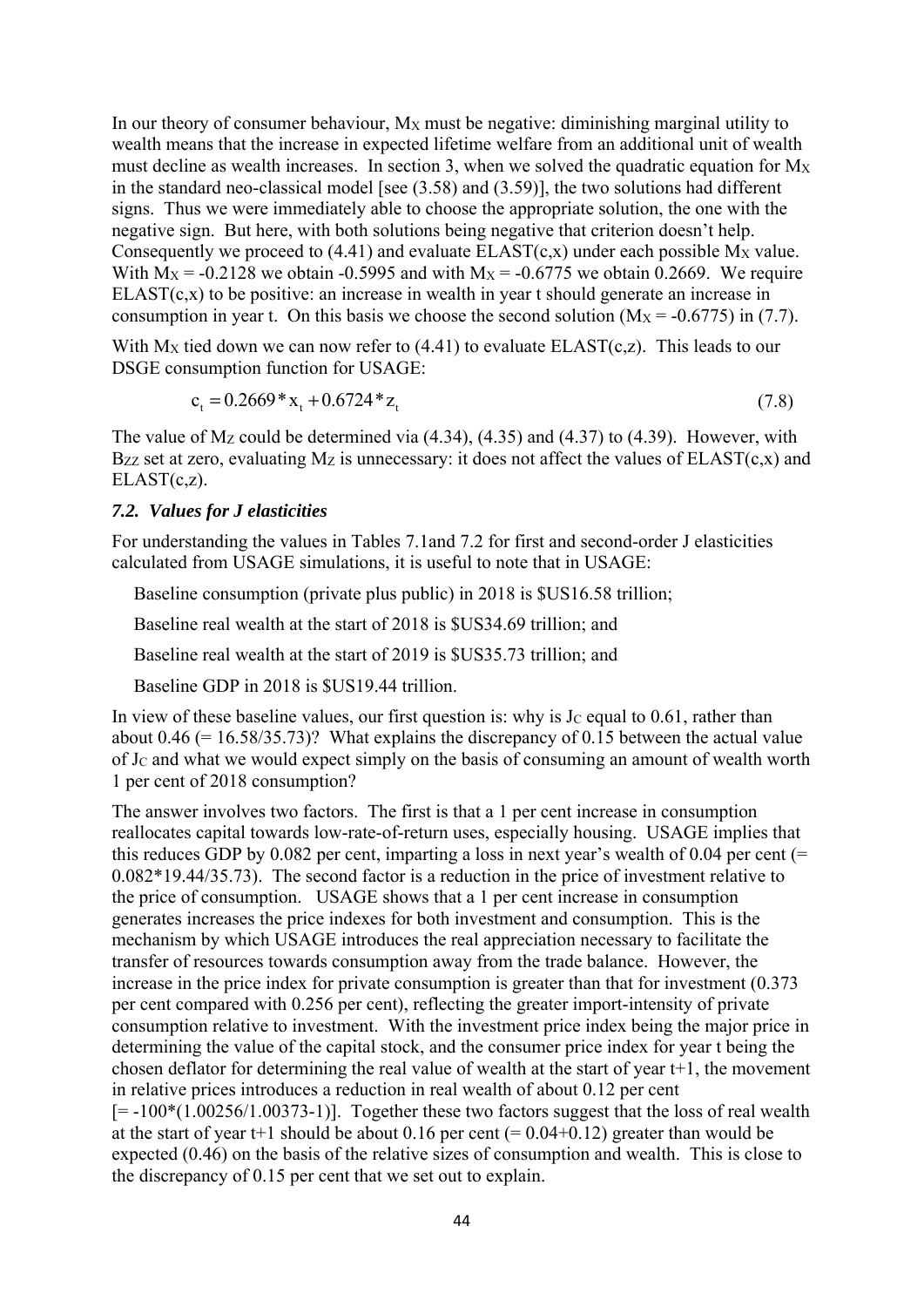| 0.61228 |  |
|---------|--|
| 0.98877 |  |
| 0.71538 |  |

*Table 7.1. First-order real wealth elasticities* 

| Table 7.2. Second-order real wealth elasticities |  |
|--------------------------------------------------|--|
|                                                  |  |

|  | 1.34142 | $-0.42973$ | $-0.71970$ |
|--|---------|------------|------------|
|  | 0.27038 | 0.01713    | $-0.26245$ |

Why is  $J_x$  equal to 0.989? If the interest rate were zero then steady growth at 3 per cent suggests that  $J_X$  should be 0.97. In fact, the interest rate for the U.S. on foreign borrowing is about 2 per cent. This gives the result for  $J_X$  at 0.989 per cent.

We anticipated that one per cent primary-factor-saving technical change should increase GDP by about one per cent. So why is  $J_Z$  greater than 0.54 ( = 19.44/35.73). In the USAGE simulation of the effect of a one per cent increase in primary-factor-saving technology, the price deflator for investment increases by 0.14 per cent relative to the price deflator for consumption. This reflects strong growth in wage rates induced by primary-factor-saving technical change combined with high labour intensity of investment and high import-intensity of consumption. The relative price movement explains an increase in real wealth of about 0.14 per cent, most of the discrepancy between 0.54 and 0.71.

Why is Jcc in Table 7.2 strongly positive  $(1.34)$ ? Jc is the per cent damage to wealth in 2019 of a one per cent increase in consumption in 2018. Jcc is the per cent difference between Jc evaluated with consumption in year t above its baseline value by one per cent and  $J<sub>C</sub>$ evaluated on the baseline. If consumption is elevated one per cent above baseline, then a one per cent increase in consumption uses up about one per cent more of next year's wealth than if the consumption increase were just one per cent of baseline. On this basis we would expect Jcc to be about one. However, there is an additional effect which takes Jcc above one. If 2018 consumption is elevated above baseline, then 2019 wealth will be below baseline. With 2019 wealth below baseline, any given destruction of wealth generated by consumption in 2018 produces a larger percentage effect on wealth than if wealth were on baseline.

 $J_{\text{CX}}$  is the per cent difference between  $J_{\text{C}}$  evaluated with real wealth at the start of year t above its baseline value by one per cent and  $J<sub>C</sub>$  evaluated on the baseline, that is, as set out in (5.4),

$$
J_{cx} = 100 \ast \frac{J_c(\overline{C}, \overline{X} \ast 1.01, \overline{Z}) - J_c(\overline{C}, \overline{X}, \overline{Z})}{J_c(\overline{C}, \overline{X}, \overline{Z})}
$$
(7.9)

We anticipated that the value of wealth used up at the start of year t<sup>+1</sup> through a one per cent increase in consumption in year t over its baseline value would not depend on wealth. On this basis, we anticipated that  $J_{CX}$  would be about -1. So why is  $J_{CX}$  equal to -0.43?

We traced the answer to changes in the composition of wealth at the start of 2018. When we elevate real wealth at the start of 2018 so that we can calculate  $J_c(\bar{C}, \bar{X}^*1.01, \bar{Z})$ , we do it by reducing U.S. net foreign liabilities. Thus, our elevation of wealth slightly reduces the ratio of the value of physical assets to wealth. The effect on prices in 2018 of a one per cent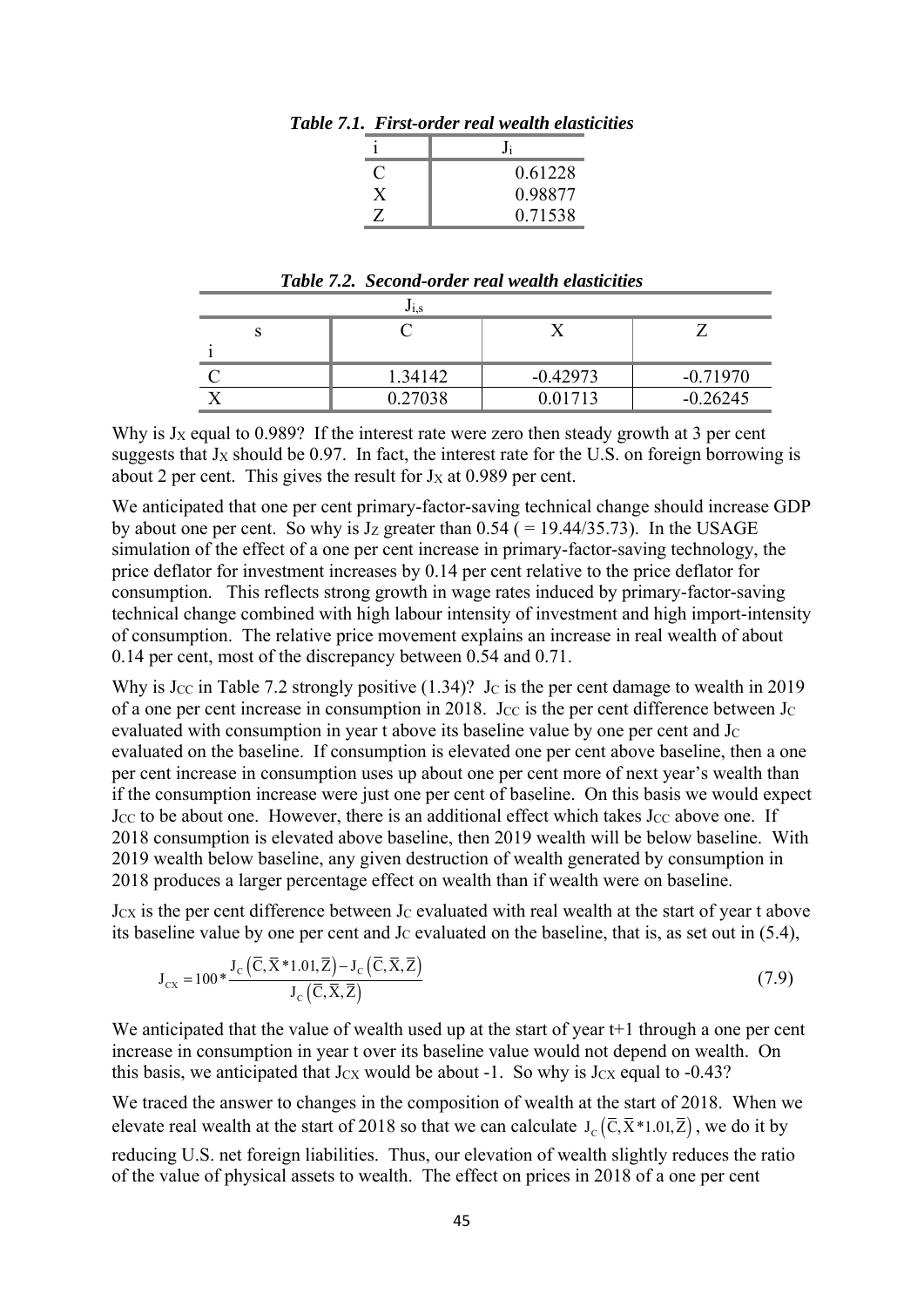increase in consumption is non-uniform. Although these price movements are independent of the level of wealth, nevertheless because of the change in the composition of wealth, the percentage effect on real wealth of consumption-induced price movements depends on whether real wealth is set at  $\bar{X}$ \*1.01 or  $\bar{X}$ . In a spreadsheet not presented here we demonstrated that this price effect explains the discrepancy between our anticipated result of about -1 for J $\alpha$  and the actual result of -0.43.<sup>10</sup>

Continuing in this way we could explain all of the items in Table 7.2. However, we have done enough to be convinced that the computations underlying Table 7.2 are correct. The most important point about the explanations is that simple intuition is confounded by changes in relative prices and by seemingly innocuous but arbitrary assumptions concerning the composition of changes in wealth used in the calculations of elasticities of year t+1 real wealth with respect to year t real wealth  $(Jx, Jxc, Jxx, Jxz)$ .

# *7.3. Illustrative application: the effects of a one per cent shock to primary-factor-saving technology*

Figure 7.1 shows USAGE results for the effects of a 1 per cent deviation occurring in 2018 in primary-factor saving technology from its baseline path. The shock is temporary: primaryfactor saving technology returns to its baseline path from 2019 onwards.

With aggregate employment set exogenously (unaffected by the shock) and capital predetermined (and therefore also unaffected by the shock in the first year), a one per cent improvement in primary-factor-saving technology must cause a deviation in GDP in 2018 from its baseline path of approximately one per cent. In fact, the USAGE result was an increase of 1.03 per cent.<sup>1</sup>

An increase in GDP in 2018 of 1.03 per cent is worth \$0.20 trillion (= 19.44\*0.0103). The increase in consumption, dictated by  $(7.8)$  is 0.6781 per cent.<sup>12</sup> This uses up \$0.11 trillion of the GDP increase  $(= 16.58*0.006781)$ , leaving \$0.09 trillion as a contribution to an increase in wealth at the start of 2019. This contribution is a percentage increase in real wealth of 0.25 per cent (=100\*0.09/35.73). The actual increase projected by USAGE and shown in Figure 7.1 is 0.30 per cent. The extra 0.05 per cent  $(= 0.30 - 0.25)$  comes from price changes.

As explained in subsection 7.2 in our discussion of  $J_z$ , a primary-factor saving improvement in technology generates an increase in the price of capital goods relative to consumption goods. With our chosen price deflator for real wealth at the start of 2019 being the price deflator for consumption in 2018 and the price of wealth being predominately the price of capital goods, the relative price movement in 2018 imparts an increase in real wealth at the start of 2019. In the USAGE simulation, the increase in the price of capital goods relative to the price of consumption goods in 2018 is  $0.06$  per cent<sup>13</sup>, closely explaining the bonus real wealth increase (0.05 per cent) beyond that generated by extra saving in 2018.

industries that happen to have relatively high rates of return on capital. 12 At first glance, (7.8) appears to dictate an increase of 0.6724 per cent. However, in GEMPACK, (7.8) is interpreted as the

non-linear equation :  $\frac{\text{C}}{\text{Chase}} = \left(\frac{\text{RWEALTH}}{\text{RWEALTHbase}}\right)^{0.2669} * \left(\frac{\text{TECH}}{\text{TECHbase}}\right)^{-0.6724}$  $TECH \t^{\sim 0.6724}$  $\frac{12 \text{ECH}}{ \text{TECHbase}}$  . In 2018 the first term in brackets on the RHS is

<sup>&</sup>lt;sup>10</sup> The relevant spreadsheet is C:\dixon\consult\DSGE\Present101219\DSGEwork150120.xlsx <sup>11</sup> The discrepancy of 0.03 percentage points is not important from the point of view of illustrating the workings of our DSGE consumption function. Nevertheless, we traced the source to a reallocation of the capital stock in 2018 towards industries that happen to have relatively high rates of return on capital.

one and the second term in brackets is 0.99. This produces a percentage consumption deviation of 0.6781  $[=100*(0.99-0.6724 -1)]$ .<br>
<sup>13</sup> The increase in the price of capital goods relative to consumption goods in the simulation that revealed Jz was 0.14 per

cent. In the simulation being discussed here it is only  $0.06$  per cent. In generating  $J_Z$  we held consumption constant. In the current simulation, consumption moves. This damps the increase in the ratio of the price of capital goods to the price of consumption goods.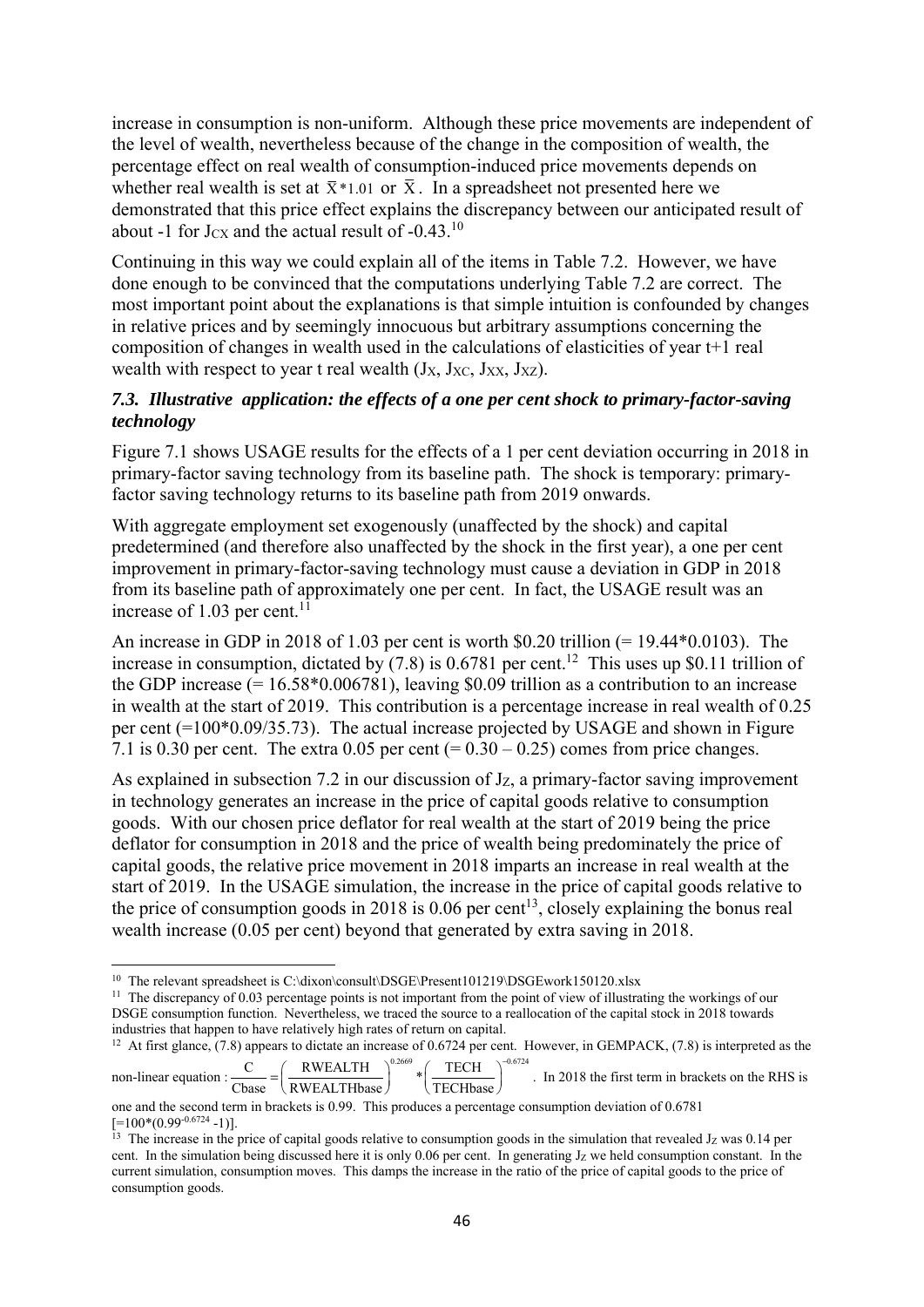

*Figure 7.1. Effects of a 1% temporary improvement in primary-factor technology with a DSGE consumption function (percentage deviations from baseline)* 

*Figure 7.2. Effects of a 1% temporary improvement in primary-factor technology with DSGE and a standard USAGE consumption functions (percentage deviations from baseline)*

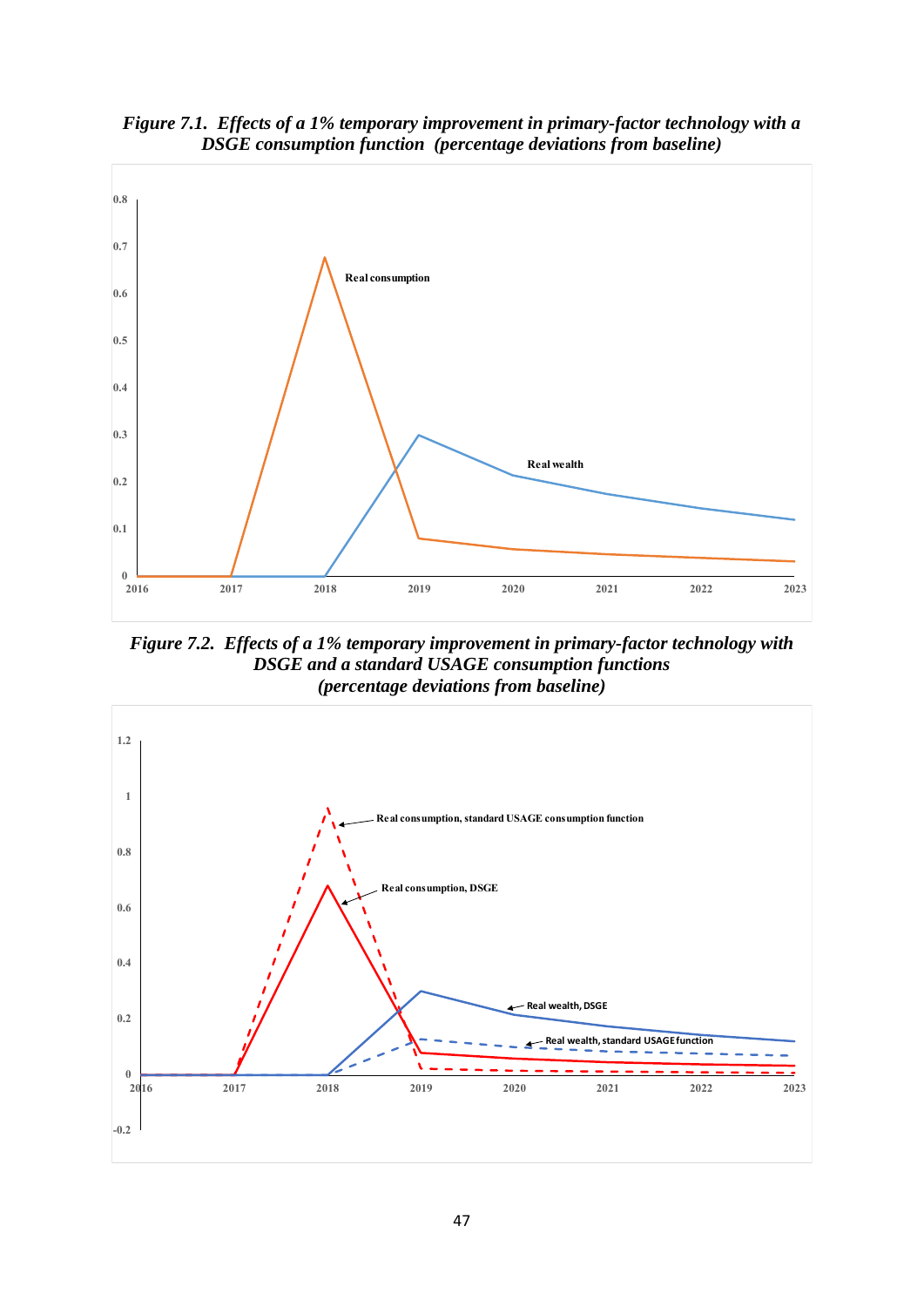As mentioned earlier, in standard applications of USAGE private and public consumption move proportionately with income. Under this treatment, the benefits of a good-news temporary shock are absorbed almost entirely as an immediate increase in consumption. In our DSGE specification, the year-t contribution to lifetime welfare is a diminishing-marginalutility function (1-γ = 0.5) of wealth at the start of year t and consumption in year t, see (3.3). With diminishing marginal utility, we anticipated that the replacement in USAGE of the standard consumption function by a DSGE consumption function would spread the consumption response to temporary good-news across years. With time-preference discounting  $[\beta \text{ in } (3.2) \text{ is } 0.9]$  we anticipated that the DSGE deviation path for consumption would be declining after the first year, but in a relatively smooth manner.

Figure 7.2 compares the DSGE results from Figure 7.1 with results under a standard USAGE consumption function. With the standard USAGE treatment, the consumption deviation is 0.9589 per cent in 2018 falling to 0.0210 per cent in 2019. With the DSGE treatment, the consumption deviation is 0.6781 per cent in 2018 falling to 0.0799 per cent in 2019. Thus, as anticipated, the introduction of the DSGE consumption function has a smoothing effect on the consumption deviations and, as was also anticipated, the consumption deviations decline over time.

Although the introduction of the DSGE consumption function smooths out the consumption response to the temporary shock to primary-factor technology, we were surprised that the smoothing was not more pronounced. Even with the DSGE consumption specification, the 2018 consumption deviation is 8.48 times the 2019 deviation (0.6781/0.0799).

Why, even with the DSGE specification, does consumption increase so sharply in 2018 relative to 2019? There are three reasons.

The first is that all of the benefit to be enjoyed in 2018 from the temporary shock must be generated by a consumption increase. Wealth in 2018 is predetermined. From 2019 onwards, some of the benefit can be taken in the form of extra wealth. Thus, to smooth out utility contributions through time, the DSGE household must make a relatively large consumption increase in 2018 when this is the only avenue for generating utility. However, this is not the whole story. As shown in Figure 7.3, the deviation path for the annual utility contribution is far from smooth. The utility deviation in 2018 is 4.840 times that in 2019  $(=0.2820/0.0583).$ 

The second reason for the large consumption deviation in 2018 relative to that in 2019 relates to relative prices in 2018 compared with 2019 and later years. As explained already, the primary-factor technology shock in 2018 generates a wage increase with a resulting increase in the price of capital goods relative to consumption goods. This effect on relative prices is temporary, creating an incentive for increased consumption in 2018 when consumption goods are relatively cheap.

The third reason relates to the increase in real wealth at the start of 2019 generated by the relative price change in 2018. This is similar to a gift at the start of 2019 that is withdrawn in subsequent years. There is strongly diminishing marginal utility to extra wealth in any given year  $[(1-\theta)$  in (3.3) is 0.1665]. The gift of wealth at the start of 2019 makes it difficult to transfer utility from 2018 to 2019 through extra saving in 2018. Thus the household takes a disproportionate share of the good news from the temporary technology improvement in 2018 as a utility increase in 2018, rather than in subsequent years.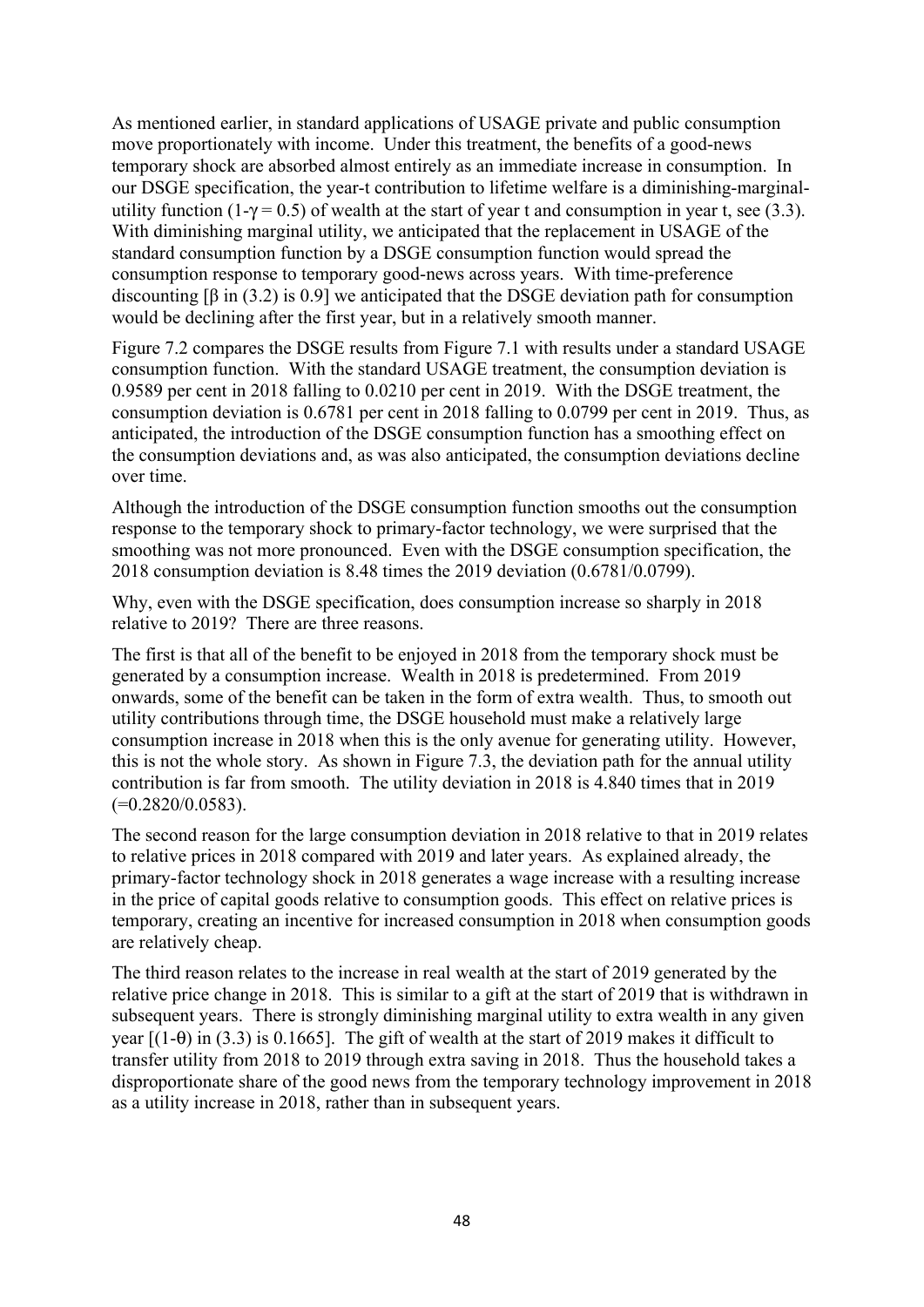

# *Figure 7.3. Effects on annual utility of a 1% temporary improvement in primary-factor technology with a DSGE consumption function*

# **8. Concluding remarks**

In DSGE modelling, agents make decisions in year t applying rules (policy functions) that take account of: year t values of predetermined stock variables; year t values of exogenous variables; accumulation relationships determining future values of stock variables; and probability distributions for future values of exogenous variables. The key idea in DSGE modelling is that under rational expectations agents know that the rules that they apply in year t will also be applicable in future years.

DSGE models are generally small with little or no sectoral, trade, technology and tax detail. We find DSGE ideas attractive. This has lead to the research reported in this paper in which we incorporate a DSGE consumption function in a CGE model that contains a high level of sectoral disaggregation and considerable detail on trade, technology and taxes.

Making DSGE ideas operational requires numerical determination of the policy functions that describe agent behaviour in year t. For CGE modelling, especially with GEMPACK software, the perturbation method seems the most natural way to determine these policy functions. As an introduction to DSGE modelling and the perturbation method, we reviewed the DSGE version of the standard neoclassical growth model. We showed how the policy rule for the household in that model can be found by the perturbation method. Then we generalized the standard model in two directions and again using the perturbation method we derived the policy rules. The first generalization was the addition of a sticky wage equation under which the real wage rate (and consequently employment) in year t depends on the real wage rate in year t-1. The second generalization concerned the role of wealth. In the standard model, wealth is simply a vehicle through which consumption can be transferred between years. This is done by foregoing consumption in one year, thereby generating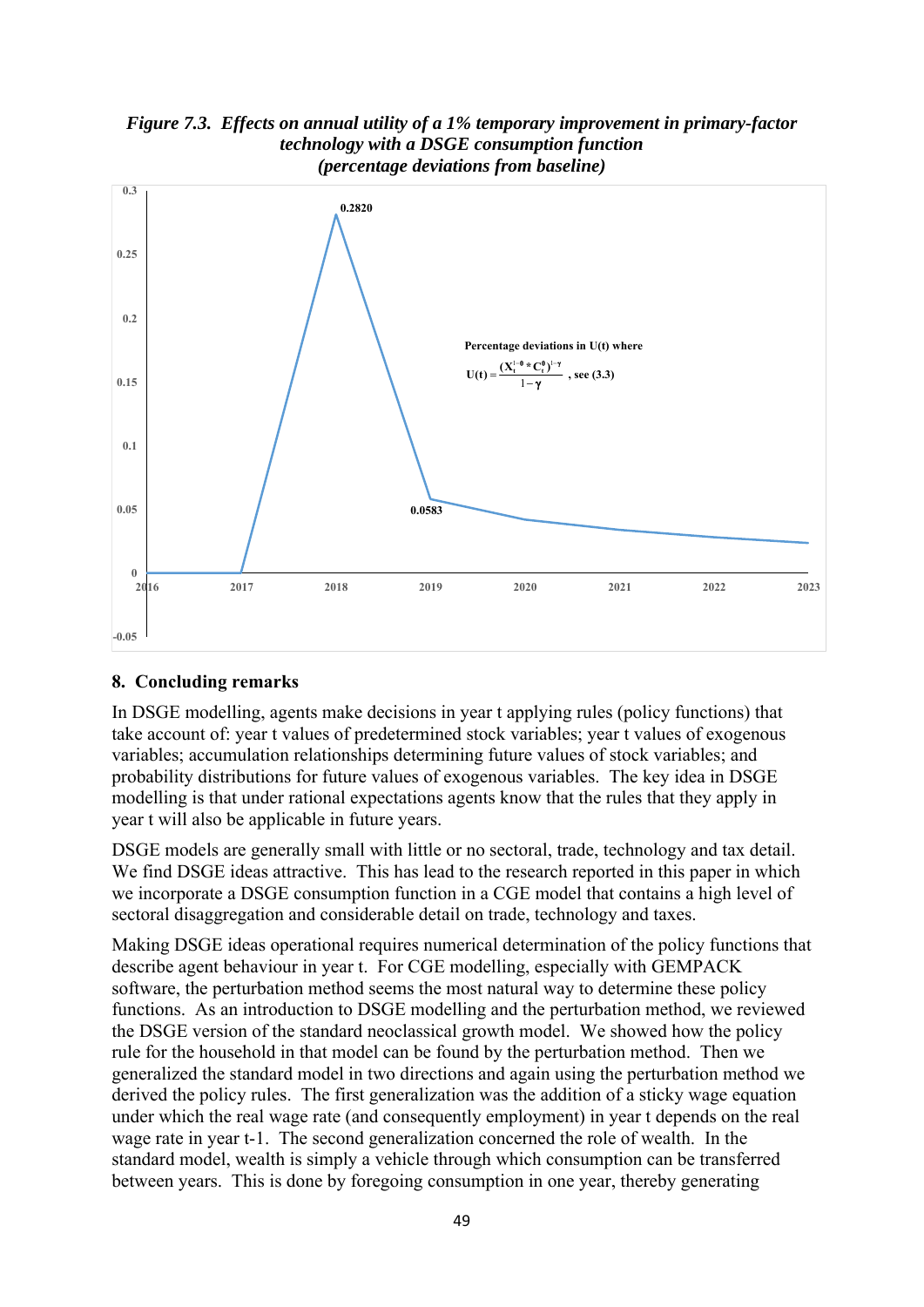capital which can be used to produce income to support consumption in future years. In our generalized treatment, wealth retains its original role but also joins consumption in directly creating utility in each year. We have in mind that for households, wealth gives a sense of security.

The perturbation method for finding the policy rule requires evaluation of either derivatives or elasticities of the wealth accumulation relationship. In the standard neoclassical growth model and our generalizations we can evaluate the required elasticities simply via formulas expressed in terms of known parameters. However, this option isn't available for a full-scale CGE model. For these models, it is not possible to express wealth at the start of year t+1 as an explicit algebraic function of variables in year t. Consequently, it is not possible to obtain explicit formulas for the required elasticities. To overcome this problem we showed how the elasticities can be evaluated by suitable CGE simulations. For example, to obtain the elasticity of start-of-year wealth for year t+1 with respect to primary-factor-saving technology, we conducted a simulation in which primary-factor-saving technology in year t was shocked by one per cent and other exogenous variables and consumption were held fixed. The deviation result for start-of-year wealth in year t+1 revealed the required elasticity.

With elasticities of year t+1 wealth evaluated by CGE simulations, we were able to compute coefficients for a DSGE consumption function. We used this function in an illustrative CGE simulation of the effects of a temporary improvement in primary-factor-saving technology. The technology shock produced a once-off windfall increase in income in year t. Under the usual CGE specification in which consumption moves in line with income, a windfall income gain in year t is almost entirely consumed in year t. By contrast, with the DSGE consumption function, some of the windfall is devoted to wealth accumulation, allowing consumption benefits to be spread across time.

While the spread effect was clearly visible in our USAGE simulation, it was weak. The introduction of the DSGE consumption function did not prevent a high proportion of the windfall income gain in year t from being consumed in year t. The main explaining factor was a temporary increase in the price of capital goods relative to consumption goods. This is a CGE effect that would not be captured by a small-scale DSGE model.

Our illustrative USAGE simulation with a DSGE consumption function demonstrates the feasibility of transferring key DSGE ideas into a full-scale CGE model. We think that the integration of these two types of models has the potential to produce insights of value to researchers in both modelling streams. Our illustrative simulation raises the possibility for CGE modellers of adopting consumption functions that imply intertemporal spreading of consumption effects tailored to specific shocks. For DSGE modellers, it shows the potential importance of relative price effects.

However, the transfer of DSGE specifications into a CGE model comes at a cost. To make the transfer feasible, we introduced realism-reducing simplifications to the CGE model. Most obviously, we used a steady-growth baseline. This sacrifices important achievements in CGE modelling concerning the identification of different trends in technology and consumer preferences across sectors. Although we retained considerable sectoral detail (70 industries) in our illustrative simulation with the DSGE-enhanced USAGE model, we simplified the model by effectively eliminating lagged responses. We assumed that the technology shock in 2018 caused an immediate adjustment in wage rates to maintain employment exogenously on its baseline path and that the shock had no effect on aggregate investment. These assumptions can be compared with our standard and more realistic CGE specifications in which wage rates respond with a lag, aggregate employment moves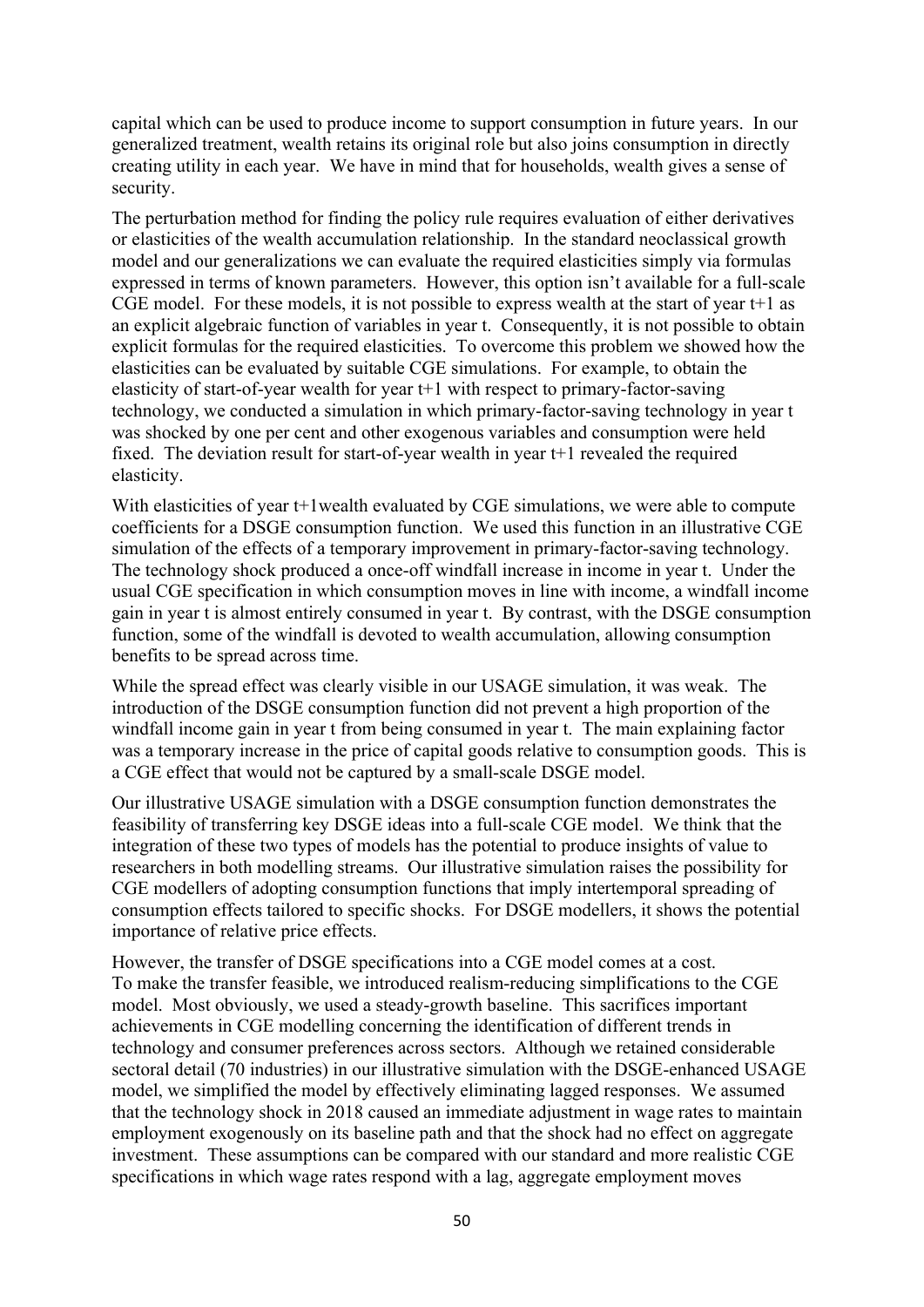endogenously from its baseline path and investment reacts to changes in rates of return causing a lagged response in industry capital stocks. While it seems that a steady-growth baseline is fundamental to DSGE theory and the perturbation solution method<sup>14</sup>, it may be possible eventually to handle lags in a CGE model containing DSGE-features. But it is clear to us that this will require a further major research effort.

Another area in which major research effort could be made is in the measurement of real wealth. In this paper we specified real wealth as nominal wealth deflated by the price of consumer goods. Nominal wealth was defined as the value of the nation's physical capital less net foreign liabilities. We didn't offer a theoretical justification for this measure of real wealth, and we didn't distinguish between private and public wealth.

DSGE ideas seem just as applicable to the specification of investment as consumption. But again, progress towards a DSGE specification of investment in a CGE model will require a major research effort.

In the meantime, what can be done with the research reported in this paper? So far, we have included only one Z term (a temporary primary-factor-saving technology shock) in our USAGE-based DSGE consumption function. We are planning to build an inventory of Z terms in the DSGE consumption function by applying the method set out in this paper. These new Z terms could include a permanent rather than temporary technology shock, a technology shock that is sector-specific rather than economy-wide, a terms-of-trade shock, and a shock to aggregate employment. Then we propose to broaden the comparison started in section 7.2 between CGE results with and without the DSGE consumption function. This might help us characterize the sort of shocks for which the DSGE-approach is important. For example, it might tell us that the DSGE-approach produces results that are significantly different from the standard CGE approach only if we are dealing with temporary shocks.

Another direction that could be pursued immediately is an investigation of the effect of using realistic lags and a non-steady-growth baseline in a CGE model incorporating a DSGE consumption function derived without lags and with a steady-growth baseline. For example, if we simply imposed (7.8) in a USAGE simulation with lags and a realistic baseline, would we obtain significantly different deviation results for the effects of a primary-factor-saving technical change from those in Figure 7.1? If the answer is no, then we might be encouraged to use realistic lag and baseline specifications in combination with a DSGE consumption function even though the function is strictly legitimate only in a model without lags and with a steady-growth baseline. However, we would still be left with unanswered questions about how the consumption function itself should be adjusted in the light of lags and unbalanced growth.

## **References**

- Armington, P. (1969), "A theory of demand for products distinguished by place of production", *Staff Papers-International Monetary Fund*, 16(1), pp. 159–178.
- Dixon, P.B., M.T. Rimmer (2002), *Dynamic General Equilibrium Modelling for Forecasting and Policy: a Practical Guide and Documentation of MONASH*, Contributions to Economic Analysis 256, North-Holland Publishing Company, pp. xiv+338.

<sup>&</sup>lt;sup>14</sup> In section 4 we saw that implementation of the DSGE consumption function was built around a 6 equation system with 7 unknowns. The steady-growth assumption introduced the seventh piece of information necessary to make this system solvable. Relaxation of the steady-growth assumption will require a breakthrough that produces an alternative seventh piece of information.